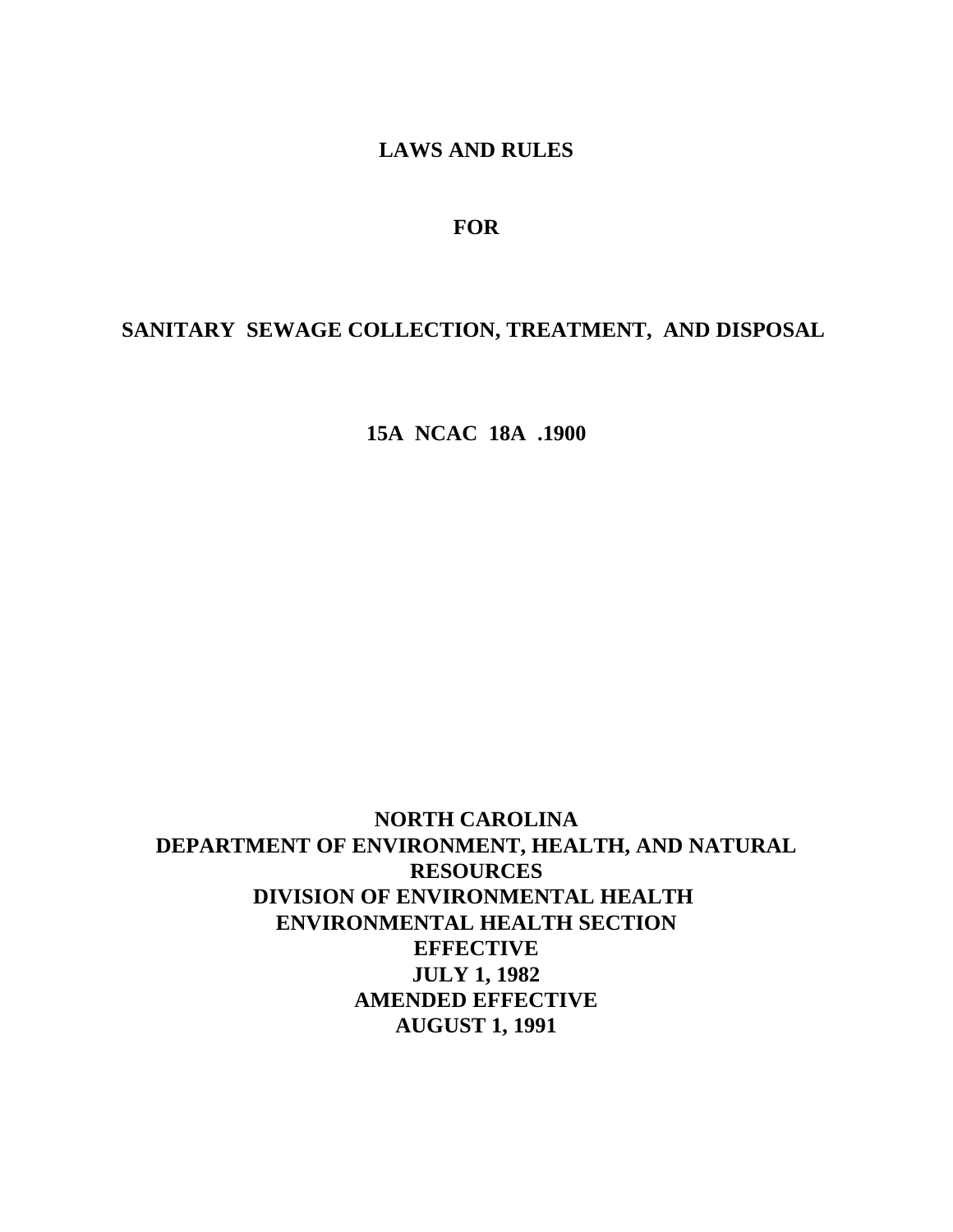## ARTICLE 11 OF CHAPTER 130A OF THE GENERAL STATUTES OF NORTH CAROLINA

#### SANITARY SEWAGE SYSTEMS

 § 130A-333. Purpose. — The General Assembly finds and declares that continued installation, at a rapidly and constantly accelerating rate, of septic tank systems and other types of sanitary sewage systems in a faulty or improper manner and in areas where unsuitable soil and population density adversely affect the efficiency and functioning of these system, has a detrimental affect on the public health and environment through contamination of land, groundwater and surface waters. Recognizing, however, that sewage can be rendered ecologically safe and the public health protected if methods of sewage collection, treatment and disposal are properly regulated and recognizing that sanitary sewage collection, treatment and disposal will continue to be necessary to meet the needs of an expanding population, the General Assembly intends to ensure the regulation of sewage collection, treatment and disposal systems so that these systems may continue to be used, where appropriate, without jeopardizing the public health.

§ 130A-334. Definitions. — The following definitions shall apply throughout this Article:

(1) "Construction" means any work at the site of placement done for the purpose of preparing a residence, place of business or place of public assembly for initial occupancy, or subsequent additions or modifications which increase sewage flow.

(2) Repealed by Session Laws 1985, c. 462, s. 18, effective June 24, 1985.

(3) "Location" means the initial placement for occupancy of a residence, place of business, or place of public assembly.

(3)(a) "Maintenance" mens normal or routine maintenance including replace of broken pipes, cleaning, or adjustment to an existing sanitary sewage system.

(4), (5) Repealed by Session Laws 1985, c. 462, s. 18, effective June 24, 1985.

(6) "Place of business" means a store, warehouse, manufacturing establishment, place of amusement or recreation, service station, office building, or any other place where people work.

(7) "Place of public assembly" means a fairground, auditorium, stadium, church, campground, theater, or any other place where people assemble.

(8) "Public or community sewage system" means a single system of sewage collection, treatment, and disposal owned and operated by a sanitary district, a metropolitan sewage district, a water and sewer authority, a county or municipality or a public utility.

(9) "Relocation" means the displacement of a residence or place of business from one site to another.

(9)(a) "Repair" means the extension, alteration, replacement, or relocation of existing components of a sanitary sewage system.

(10) "Residence" means a private home, dwelling unit in a multiple family structure, hotel, motel, summer camp, labor work camp, mobile home, institution, or any other place where people reside.

(11) "Sanitary sewage system" means a complete system of sewage collection, treatment and disposal including approved privies, septic tank systems, connection to public or community sewage systems, sewage reuse or recycle systems, mechanical or biological treatment systems or other such systems.

Properly managed chemical toilets used only for human waste at mass gatherings,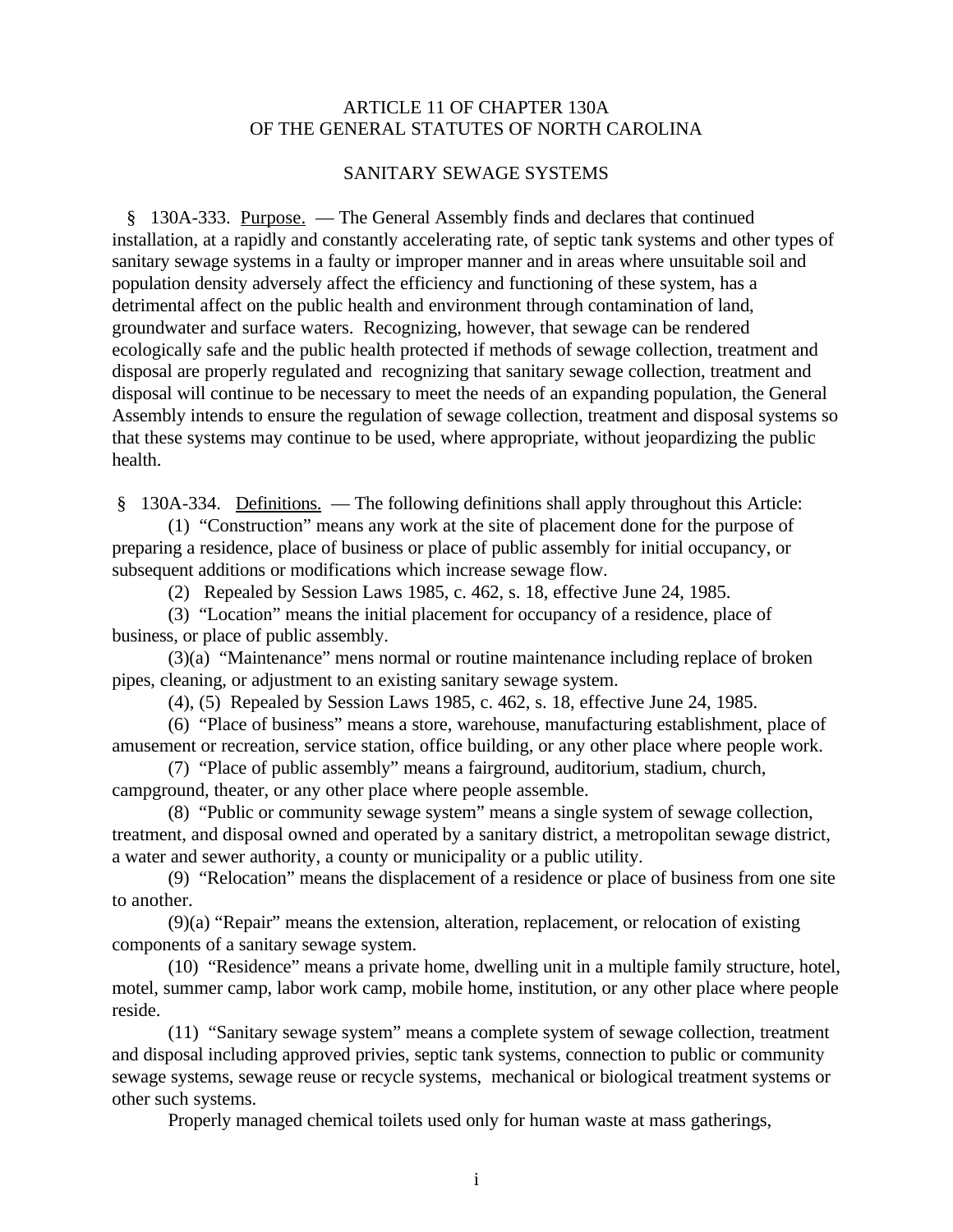construction sites and labor work camps are considered sanitary sewage systems.

(12) "Septic tank system" means a subsurface sanitary sewage system consisting of a settling tank and a subsurface disposal field.

(13) "Sewage" means the liquid and solid human body waste, and liquid waste generated by water-using fixtures and appliances, including those associated with foodhandling. The term does not include industrial process wastewater or sewage that is combined with industrial process wastewater.

§ 130A-335. Sanitary sewage collection, treatment and disposal; rules.

 (a) A person owning or controlling a residence, place of business or a place of public assembly shall provide a sanitary sewage system. A sanitary sewage system may include components for collection, treatment and disposal of sewage.

 (b) Any public or community sanitary sewage system and any sanitary sewage system which is designed to discharge effluent to the land surface or surface waters shall be approved by the Department of Natural Resources and Community Development under rules adopted by the Environmental Management Commission . All other sanitary sewage systems shall be approved by the Department of Human Resources under rules adopted by the Commission for Health Services.

 (c) A sanitary sewage system subject to approval under rules of the Commission shall be reviewed and approved under rules of a local board of health in the following circumstances:

- (1) The local board of health, on its own motion, has requested the Department to review its proposed rules concerning sanitary sewage systems; and
- (2) The local board of health has adopted by reference the sanitary sewage system rules adopted by the Commission, with any more stringent modifications or additions deemed necessary by the local board of health to protect the public health; and
- (3) The Department has found that the rules of the local board of health concerning sanitary sewage collection, treatment and disposal systems are at least as stringent as the Commission's rules, and are sufficient and necessary to safeguard the public health.

 (d) The Department may, upon its own motion, upon the request of a local board of health or upon the request of a citizen of an affected county, review its findings under subsection (c) of this section. The Department shall review its findings under subsection (c) of this section upon modification of the Commission's sanitary sewage system rules. The Department may deny, suspend, or revoke the approval of local board of health sanitary sewage system rules upon a finding that the local sewage rules are not as stringent as the Commission's rules, are not sufficient and necessary to safeguard the public health, or are not being enforced. Suspension and revocation of approval shall be in accordance with G.S. 130A-23.

 (e) The rules of the Commission and the rules of the local board of health shall address at least the following: Sewage characteristics; Design unit; Design capacity; Design volume; Criteria for the design, installation, operation, maintenance and performance of sanitary sewage collection, treatment and disposal systems; Soil morphology and drainage; Topography and landscape position; Depth to seasonally high water table, rock, and water impeding formations; Proximity to water supply wells, shellfish waters, estuaries, marshes, wetlands, areas subject to frequent flooding, streams, lakes, swamps, and other bodies of surface or ground waters; Density of sanitary sewage collection, treatment and disposal systems in a geographical area; Requirements for issuance, suspension and revocation of permits; and Other factors which affect the effective operation and performance of the sanitary sewage collection, treatment and disposal systems. The rules regarding required design capacity and required design volume for sanitary sewage systems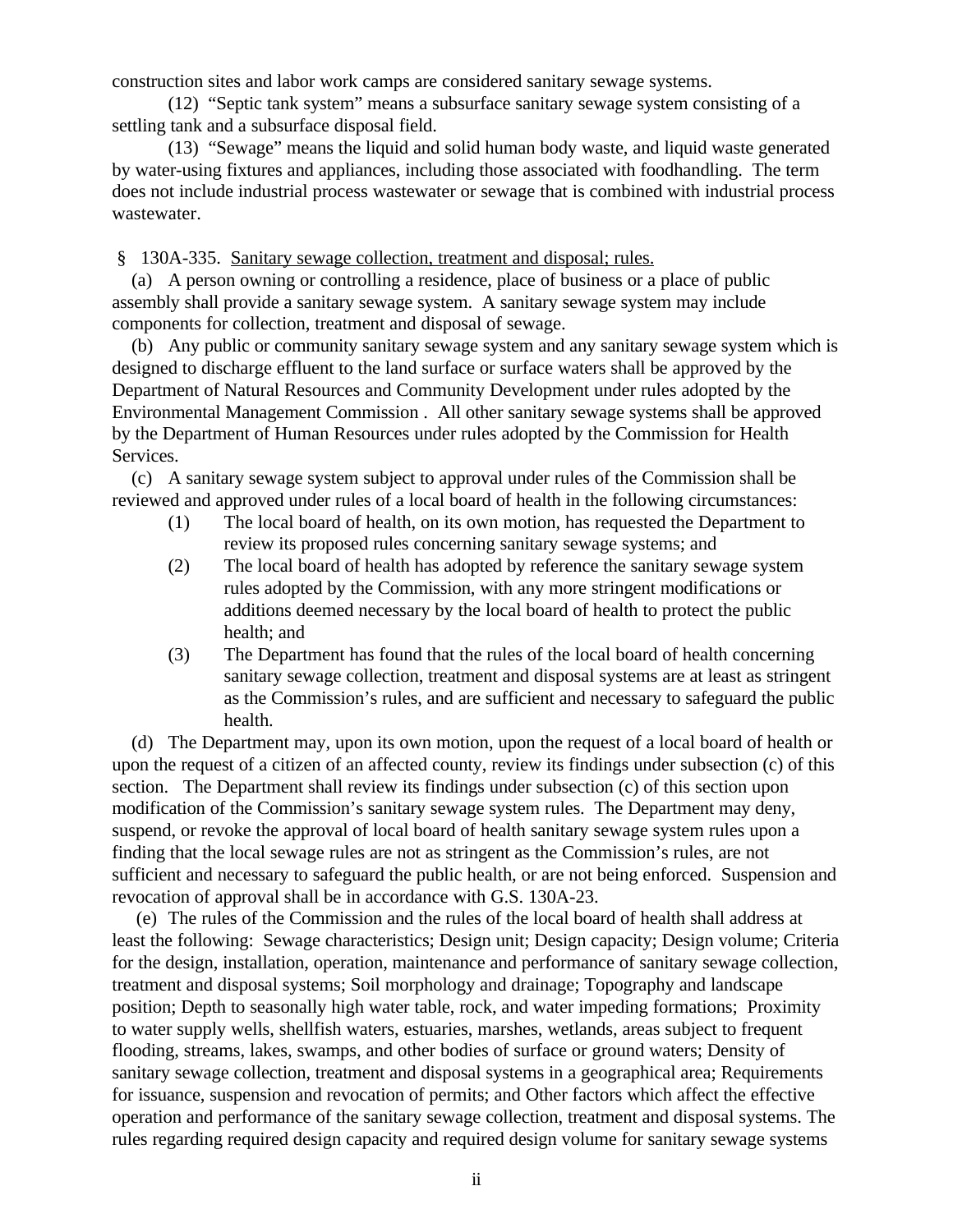shall provide that exceptions may be granted upon a showing that a system is adequate to meet actual daily water consumption.

 (f) The rules of the Commission and the rules of the local board of health shall classify sanitary systems of sewage collection, treatment and disposal according to size, type of treatment and any other appropriate factors. The rules shall provide construction requirements, standards for operation and ownership requirements for each classification of sanitary systems of sewage collection, treatment and disposal in order to prevent, as far as reasonably possible, any contamination of the land groundwater and surface waters. The Department and local health departments may impose conditions on the issuance of permits and may revoke the permits for failure of the system to satisfy the conditions, the rules or this Article. The permits shall be valid for a period prescribed by the rules, except that improvement permits shall be valid for a period of five years, and may be renewed upon a showing satisfactory to the Department or the local health department that the system is in compliance with the current rules and this Article. The period of time for which the permit is valid and a statement that the permit is subject to revocation if site plans or the intended use change shall be displayed prominently on both the application form for the permit and the permit.

(g) Prior to denial of an improvement permit, the local health department shall advise the applicant of possible site modifications or alternative systems, and shall provide a brief description of those systems. When an improvement permit is denied, the local health department shall issue the site evaluation in writing stating the reasons for the unsuitable classification. The evaluation shall also inform the applicant of the right to an informal review by the Department, the right to appeal under G.S. 130A-24, and to have the appeal held in the county in which the site for which the improvement permit was requested is located.

(h) It shall be unlawful to discharge sewage or other waste from chemical or portable toilets used for human waste at places of public assembly, construction sites, or labor camps except into a sanitary sewage system which has been approved by the Department.

#### § 130A-336. Improvement permit required.

(a) No person shall commence or assist in the construction, location or relocation of a residence, place of business or place of public assembly in an area not served by an approved sanitary sewage system unless an improvement permit is obtained from the local health department. This requirement shall not apply to a residence exhibited for sale or stored for later sale and intended to be located at another site after sale.

(b) The local health department shall issue an improvement permit authorizing work to proceed and the installation or repair of a sanitary sewage system when it has determined after a field investigation that the system can be installed and operated in compliance with the rules and this Article. No person shall commence or assist in the installation, construction, or repair of a sanitary sewage system, other than a connection to an approved public or community sewage system, or a repair or a sanitary sewage system, which repair is not an expansion or improvement of the system and which is made entirely within the property of the person making or contracting for the repair, unless the improvement permit has been obtained from the local health department. The Department and the local health department may impose conditions on the issuance of an improvement permit.

#### § 130A-337. Inspection; operation permit required.

(a) No sanitary system of sewage collection, treatment and disposal shall be covered or placed into use by an person until an inspection by the local health department has determined that the system has been installed or repaired in accordance with any conditions of the improvement permit, the rules and this Article.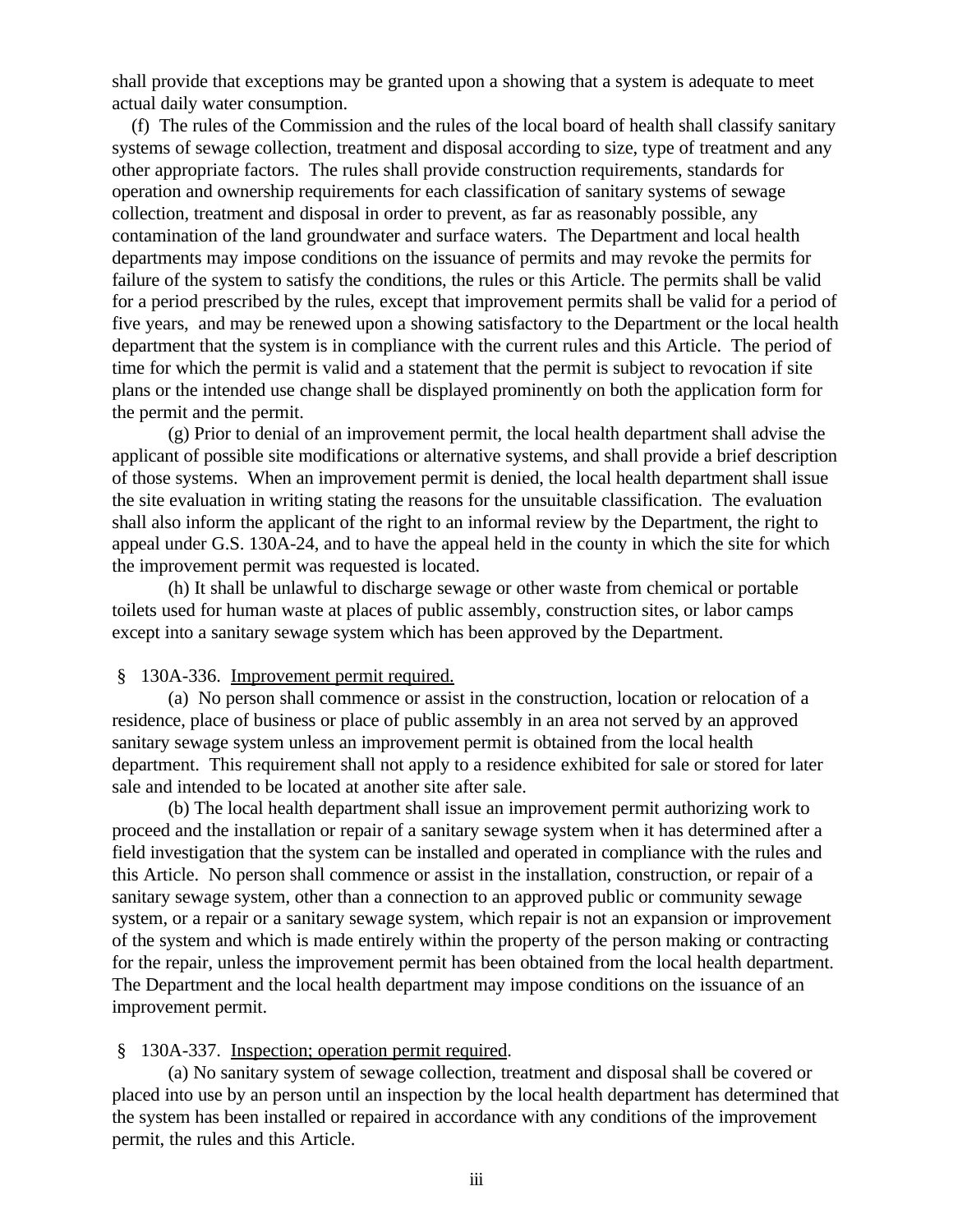(b) Upon determining that the system is properly installed or repaired and that the system is capable of being operated in accordance with the conditions of the improvement permit, the rules, this Article and any conditions to be imposed in the operation permit, the local health department shall issue an operation permit authorizing the residence, place of business or place of public assembly to be occupied and for the system to be placed into use. However, if the system is limited to a single septic tank system without a pump or other appurtenances serving a single one-family dwelling, then a certificate of completion shall be issued instead of an operation permit; also, if the system is limited to a single septic tank system without a pump or other appurtenances serving a single residence other than a one-family dwelling, or serving a place of business or a place of public assembly and having a design daily flow of not more than 480 gallons, then a certificate of completion shall be issued instead of an operation permit. A certificate of completion shall be issued when the septic tank system is properly installed or repaired and is capable of being operated in accordance with the conditions of the improvement permit, the rules and this Article.

(c) Upon determination that an existing sanitary sewage system has a valid operation permit or a valid certificate of completion and is operating properly in a manufactured home park, the local health department shall issue authorization in writing for a manufactured home to be connected to the existing system and to be occupied. Notwithstanding G.S. 130A-336, an improvement permit is not required for the connection of a manufactured home to an existing system with a valid operation permit or a valid certificate of completion in a manufactured home park.

(d) No person shall occupy a residence, place of business or place of public assembly, or place a sanitary sewage system into use or reuse for a residence, place of business or place of public assembly until an operation permit or a certificate of completion has been issued or authorization has been obtained pursuant to G.S. 130A-337(c).

 § 130A-338. Improvement permit or authorization required before other permits to be issued. — Where construction, location or relocation is proposed to be done upon a residence, place of business or place of public assembly, no permit required for electrical, plumbing, heating, air conditioning or other construction, location or relocation activity under any provision of general or special law shall be issued until an improvement permit has been issued under G.S. 130A-336 or authorization has been obtained under G.S. 130A-337(c).

§ 130A-339. Limitation on electrical service. — No person shall allow permanent electrical service to a residence, place of business or place of public assembly upon construction, location or relocation until the official electrical inspector with jurisdiction as provided in G.S. 143-143.2 certifies to the electrical supplier that the required improvement permit and an operation permit, a certificate of completion or authorization under G.S. 130A-337(c) has been obtained. Temporary electrical service necessary for constructing a residence, place of business or place of public assembly can be provided under compliance with G.S. 130A-338.

 § 130A-340. Review procedures and appeals. — The Department, upon request by an applicant for an improvement permit, shall provide a technical review of any scientific data and system design submitted by the applicant. The data and system design shall be evaluated by professional peers of those who prepared the data and system design. The results of the technical review shall be available prior to a decision by the local health department and shall not affect an applicant's right to a contested hearing under Chapter 150B of the General Statutes.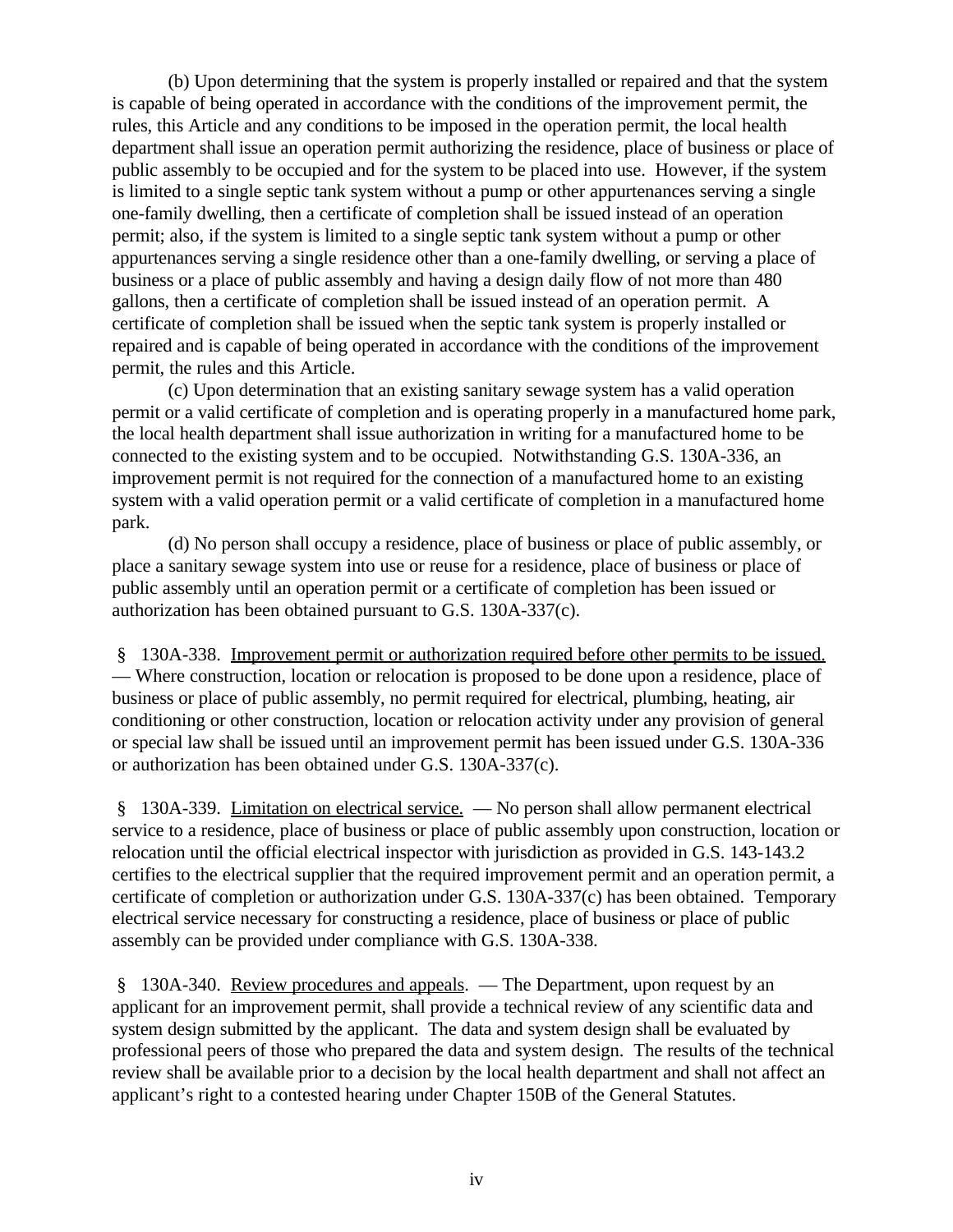§ 130A-341. Consideration of a site with existing fill. — Upon application to the local health department, a site that has existing fill, including one on which fill material was placed prior to July 1, 1977, and that has sand or loamy sand for a depth of at least 36 inches below the existing ground surface, shall be evaluated for an on-site sewage system. The Commission for Health Services shall adopt rules to implement this Section.

# § 130A-342. Aerobic systems.

(a) Individual aerobic sewage treatment plants that are approved and listed in accordance with the standards adopted by the National Sanitation Foundation, Inc. for Class I sewage treatment plants as set out in Standard 40, as amended, shall be permitted under rules promulgated by the Commission for Health Services. The Commission for Health Services may establish standards in addition to those set by the National Sanitation Foundation, Inc.

(b) A permitted plant shall be operated and maintained by a certified wastewater treatment facility operator employed by or under contract to the county in which the plant is located.

(c) The performance of individual aerobic treatment plans is to be documented by the counties and sent to the Department of Human Resources or the Department of Natural Resources and Community Development as appropriate.

§ 130A-343. Experimental and innovative systems permitted.

(a) The Commission for Health Services shall adopt rules for the approval and permitting of experimental and innovative sanitary sewage systems. The rules shall address the criteria to be considered prior to issuing a permit for such a system, requirements for preliminary design plans and specifications that must be submitted, methodology to be used, standards for monitoring and evaluating the system, research evaluation of the system, the plan of work for monitoring system performance and maintenance, and any additional matters the Commission for Health Services deems appropriate.

(b) The Commission for Health Services shall adopt rules governing the operation and maintenance of experimental and innovative sanitary sewage systems approved and permitted under subsection (a) of this section.

§ 130A-344 to 130A-345: Reserved for future codification purposes.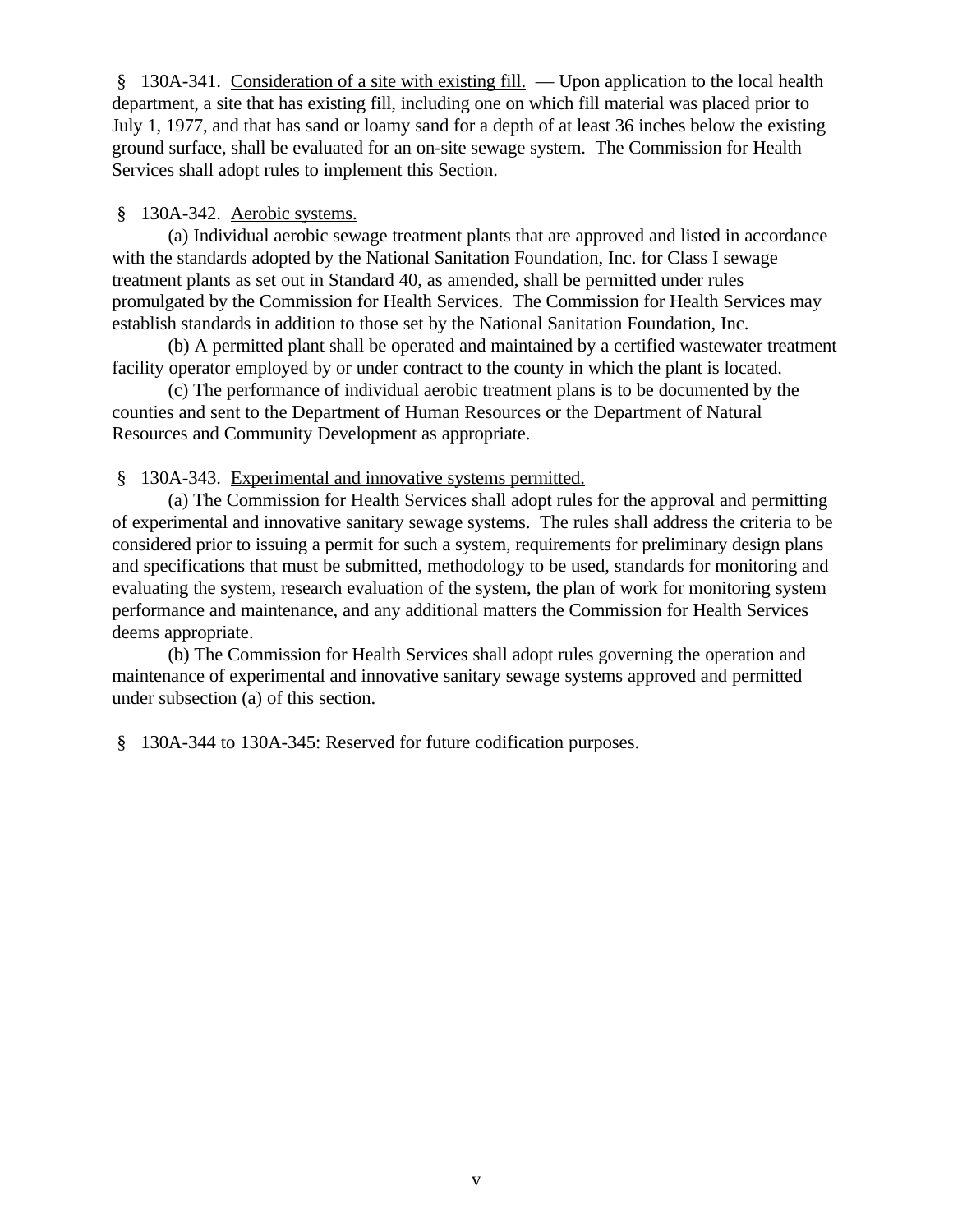# **CONTENTS**

## ARTICLE 11 OF CHAPTER 130A, SANITARY SEWAGE SYSTEMS

| LAW      |                                                           |                 | PAGE |
|----------|-----------------------------------------------------------|-----------------|------|
| 130A-333 | Purpose                                                   |                 |      |
| 130A-334 | Definitions                                               |                 |      |
| 130A-335 | Sanitary sewage collection, treatment and disposal; rules | ii              |      |
| 130A-336 | Improvement permit required                               | $\cdots$<br>111 |      |
| 130A-337 | Inspection; operation permit required                     | $\cdots$<br>111 |      |
| 130A-338 | Improvement permit or authorization required before       |                 |      |
|          | other permits to be issued                                | 1V              |      |
| 130A-339 | Limitation on electrical service                          | 1V              |      |
| 130A-340 | Review procedures and appeals                             | 1V              |      |
| 130A-341 | Consideration of a site with existing fill                | V               |      |
| 130A-342 | Aerobic systems                                           | V               |      |
| 130A-343 | Experimental and innovative systems permitted             | V               |      |

#### SECTION. 1900 SEWAGE TREATMENT AND DISPOSAL SYSTEMS

| <b>RULE</b>                                                      | <b>PAGE</b> |    |
|------------------------------------------------------------------|-------------|----|
| .1934 - Scope                                                    | 3           |    |
| .1935 - Definitions                                              | 3           |    |
| .1936 - Requirements for Sewage Treatment and Disposal           | 6           |    |
| (Repealed Eff. January 1, 1990)                                  |             |    |
| .1937 - Permits                                                  | 7           |    |
| .1938 - Responsibilities                                         |             | 8  |
| .1939 - Site Evaluation                                          | 10          |    |
| .1940 - Topography and Landscape Position                        | 10          |    |
| .1941 - Soil Characteristics (Morphology)                        | 11          |    |
| .1942 - Soil Wetness Conditions                                  |             | 13 |
| .1943 - Soil Depth                                               | 14          |    |
| .1944 - Restrictive Horizons                                     | 14          |    |
| .1945 - Available Space                                          | 14          |    |
| .1946 - Other Applicable Factors                                 | 15          |    |
| .1947 - Determination of Overall Site Suitability                | 16          |    |
| .1948 - Site Classification                                      | 16          |    |
| .1949 - Sewage Flow Rates for Design Units                       | 16          |    |
| .1950 - Location of Sanitary Sewage Systems                      | 19          |    |
| .1951 - Applicability of Rules                                   | 22          |    |
| .1952 - Septic Tank, Dosing Tank and Lift Station Design         | 23          |    |
| .1953 - Prefabricated Tanks and Pump Tanks                       | 27          |    |
| .1954 - Minimum Standards for Precast Reinforced Concrete Tanks  | 27          |    |
| .1955 - Design Criteria for Conventional Sewage Systems          | 30          |    |
| .1956 - Modifications to Septic Tank Systems                     | 35          |    |
| .1957 - Design Criteria for Design of Alternative Sewage Systems | 38          |    |
| .1958 - Non-Ground Absorption Sewage Treatment Systems           | 47          |    |
| .1959 - Privy Construction                                       | 47          |    |
| .1960 - Maintenance of Privies                                   | 48          |    |
| .1961 - Maintenance of Sewage Systems                            | 48          |    |
| .1962 - Applicability                                            | 52          |    |
| .1963 - Disuse of Sewage System                                  | 52          |    |
| (Repealed Eff. August 1, 1988)                                   |             |    |
| .1964 - Interpretation and Technical Assistance                  | 52          |    |
| .1965 - Appeals Procedure                                        | 52          |    |
| .1966 - Severability                                             | 52          |    |
| .1967 - Injunctions                                              | 53          |    |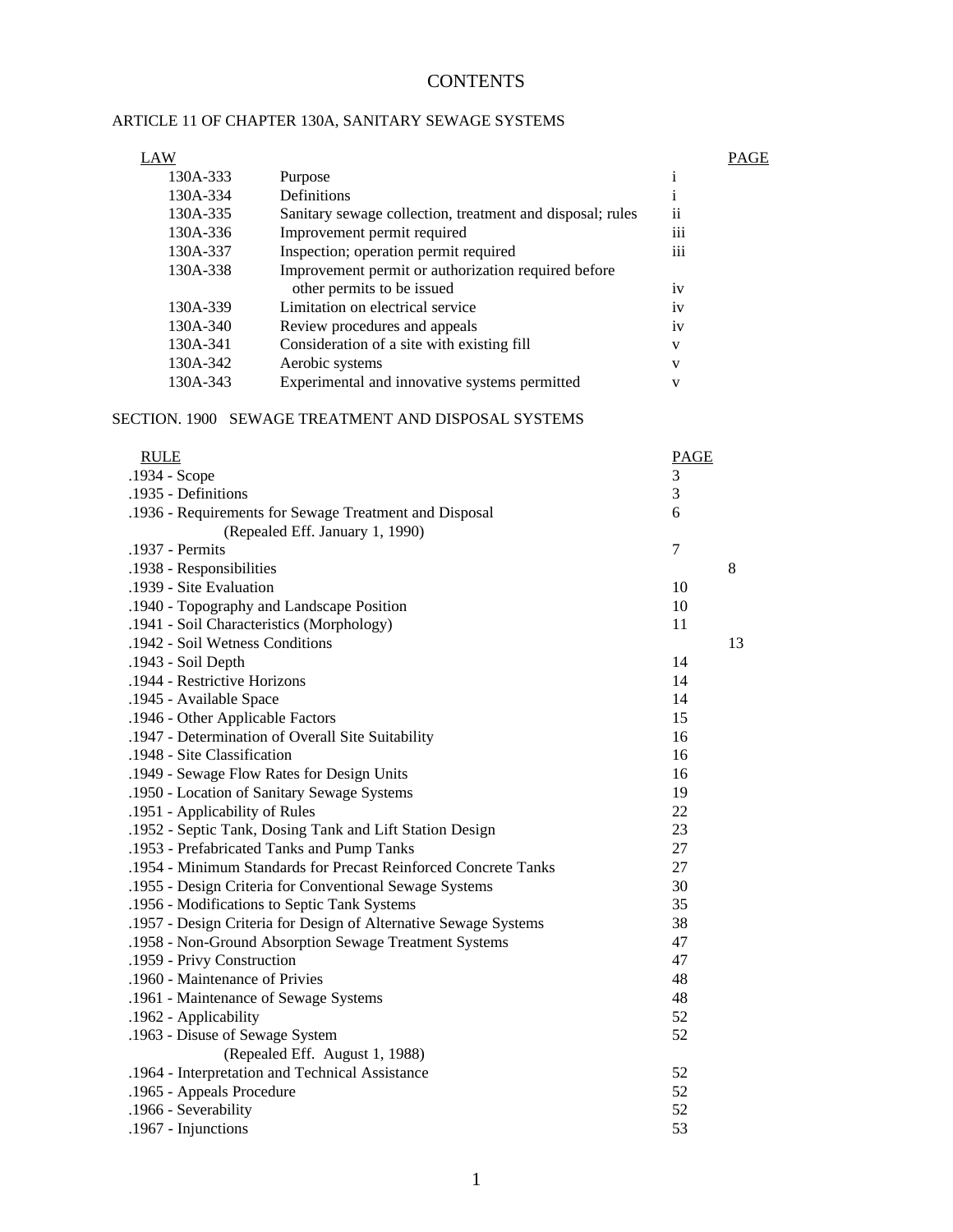## **SECTION .1900 - SEWAGE TREATMENT AND DISPOSAL SYSTEMS**

Rules .1901 - .1968 of Title 15A Subchapter 18A of the North Carolina Administrative Code (T15A.18A .1901-.1968); has been transferred and recodified from Rules .1901 - .1968 of Title 10 Subchapter 10A of the North Carolina Administrative Code (T10.10A.1901-.1968), effective April 4, 1990.

- **.1901 PURPOSE**
- **.1902 PROPER DISPOSAL**
- **.1903 DEFINITIONS**
- **.1904 SEWAGE DISPOSAL REQUIREMENTS**
- **.1905 PRIVY AND SEPTIC TANK CONSTRUCTION**
- **.1906 PREFABRICATED TANKS**
- **.1907 MINIMUM STANDARDS FOR PREFABRICATED SEPTIC TANKS**
- **.1908 SITE EVALUATION**
- **.1909 APPLICATION RATES**
- **.1910 SITE CLASSIFICATION**
- **.1911 SPACE REQUIREMENTS**
- **.1912 LOCATION OF SEPTIC TANK SYSTEMS AND PRIVIES**
- **.1913 MAINTENANCE OF PRIVIES**
- **.1914 MAINTENANCE OF SEPTIC TANK SYSTEMS**
- **.1915 PERMITS**
- **.1916 RESPONSIBILITIES**
- **.1917 TECHNICAL GUIDE**
- **.1918 SITE FACTORS**
- **.1919 TOPOGRAPHY**
- **.1920 SOIL CHARACTERISTICS**
- **.1921 PERCOLATION TESTS**
- **.1922 DETERMINATION OF SOIL SUITABILITY**
- **.1923 AVAILABLE SPACE**
- **.1924 OTHER APPLICABLE FACTORS**
- **.1925 ESTIMATES OF SEWAGE QUANTITIES**
- **.1926 POSSIBLE MODIFICATIONS OF INITIAL CLASSIFICATIONS**
- **.1927 INTERPRETATION AND TECHNICAL ASSISTANCE**
- **.1928 APPLICABILITY OF RULES**
- **.1929 EXEMPTION**
- **.1930 DISUSE OF SEWAGE SYSTEM**
- **.1931 VIOLATIONS**
- **.1932 CONFLICTING RULES REPEALED**
- **.1933 SEVERABILITY**

*History Note: Statutory Authority G. S. 130-160; 166.23 through 166.28; Eff. July 1, 1977; Readopted Eff. December 5, 1977; Amended Eff. July 1, 1982; March 31, 1981; June 30, 1980; Repealed Eff. July 1, 1982.*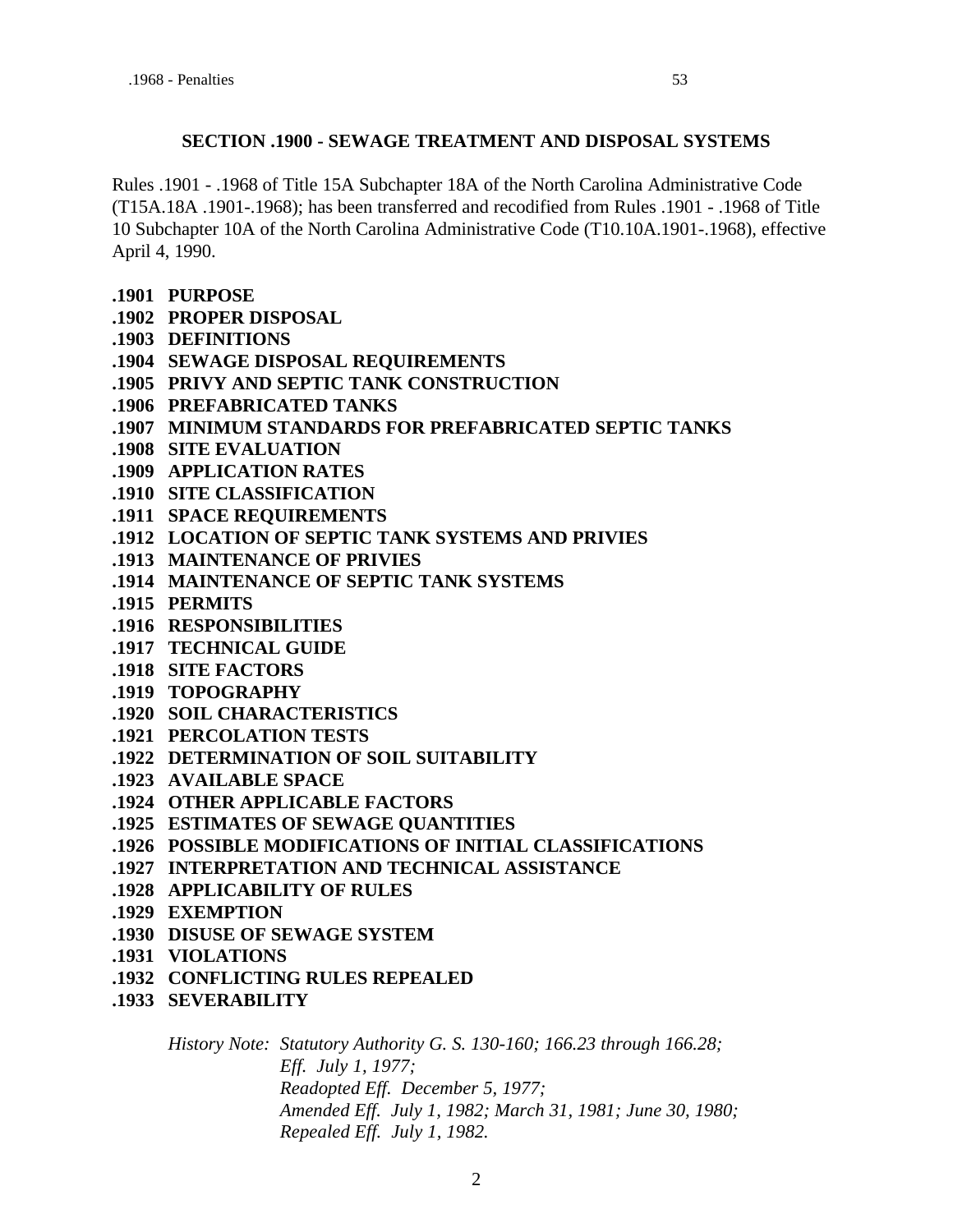## **.1934 SCOPE**

 The rules contained in this Section shall govern the treatment and disposal of domestic type sewage from septic tank systems, privies, incinerating toilets, mechanical toilets, composting toilets, recycling toilets, or other such systems serving single or multiple-family residences, places of business, or places of public assembly, the effluent from which is designed not to discharge to the land surface or surface waters.

*History Note: Statutory Authority G.S. 130-335(e); Eff. July 1, 1982; Amended Eff. December 1, 1990.*

## .**1935 DEFINITIONS**

The following definitions shall apply throughout this Section:

- (1) "Alluvial Soils" means stratified soils without distinct horizons, deposited by flood waters.
- (2) "Alternative System" means any approved ground absorption sewage treatment and disposal system other than an approved privy or an approved septic tank system.
- (3) "Approved" means that which has been considered acceptable to the State or local health department.
- (4) "Approved Privy" means a fly-tight structure consisting of a pit, floor slab, and seat riser constructed in accordance with Rule .1959 of this Section.
- (5) "Approved Public or Community Sewage System" means a single system of sewage collection, treatment, and disposal owned and operated by a sanitary district, a metropolitan sewage district, a water and sewer authority, a county or municipality, or a public utility, constructed and operated in compliance with applicable requirements of the Department of Natural Resources and Community Development.
- (6) "Areas subject to frequent flooding" means those areas inundated at a ten-year or less frequency and includes alluvial soils and areas subject to tidal or storm overwash.
- (7) "Collection sewer" means gravity flow pipelines, force mains, effluent supply lines, and appliances appurtenant thereto, used for conducting wastes from building drains to a treatment system or to a ground absorption sewage treatment and disposal system.
- (8) "Designated wetland" means an area on the land surface established under the provisions of the Coastal Area Management Act or the Federal Clean Water Act.
- (9) "Design unit" means one or more dwelling units, places of business, or places of public assembly on:
	- (a) a single lot or tract of land;
	- (b) multiple lots or tracts of land served by a common ground absorption sewage treatment and disposal system; or
	- (c) a single lot or tract of land or multiple lots or tracts of land where the dwelling units, places of business or place of public assembly are under multiple ownership (e.g. condominiums) and are served by a ground absorption system or multiple ground absorption systems which are under common or joint ownership or control.
- (10) "Dwelling unit" means any room or group of rooms located within a structure and forming a single, habitable unit with facilities which are used or intended to be used for living, sleeping, bathing, toilet usage, cooking, and eating.
- (11) "Effluent" means the liquid discharge of a septic tank or other sewage treatment device.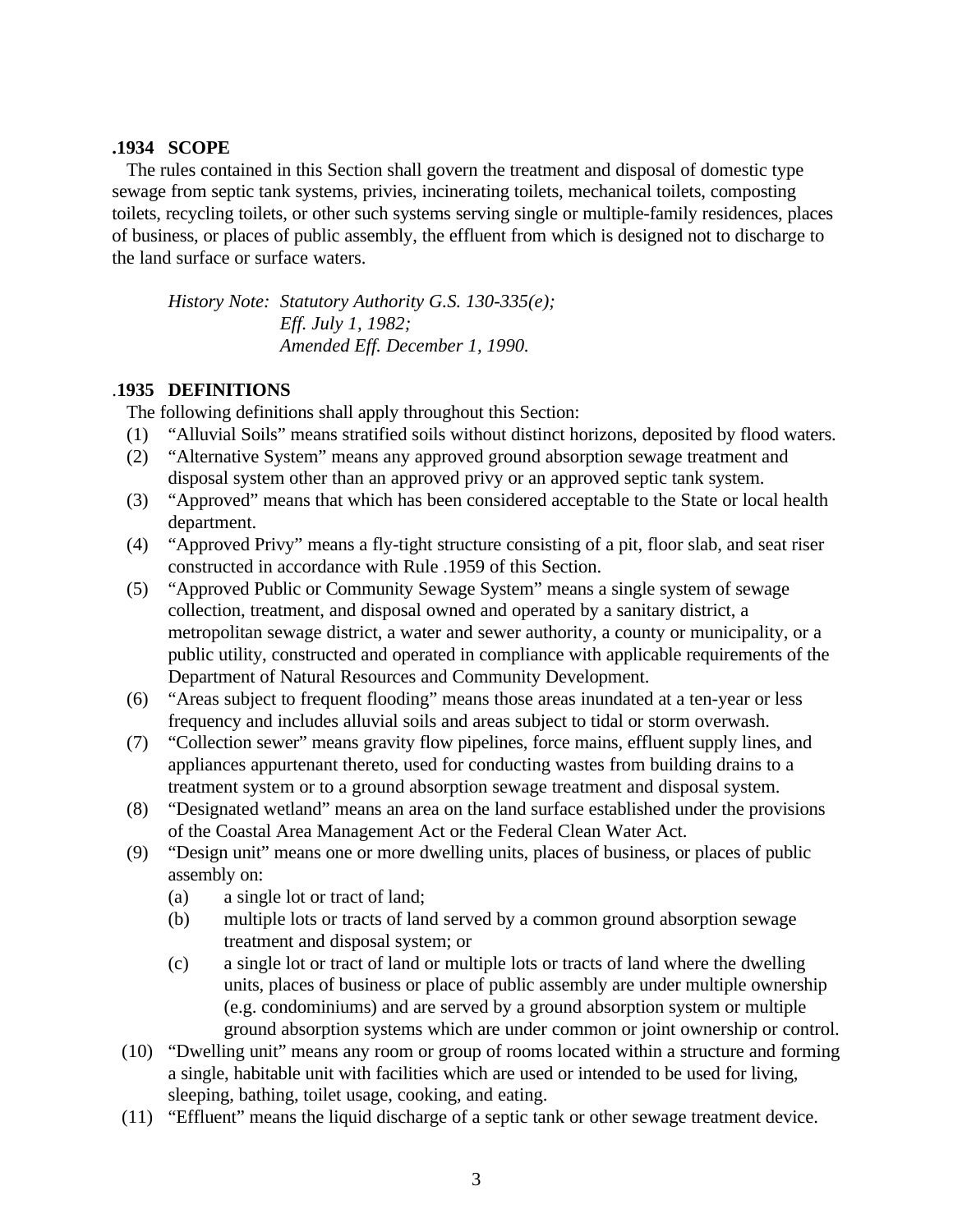- (12) "Ground absorption sewage treatment and disposal system" means a system that utilizes the soil for the subsurface disposal of partially treated or treated sewage effluent.
- (13) "Horizon" means a layer of soil, approximately parallel to the surface, that has distinct characteristics produced by soil forming processes.
- (14) "Local health department" means any county, district, or other health department authorized to be organized under the General Statutes of North Carolina.
- (15) "Mean high water mark" means, for coastal waters having six inches or more lunar tidal influence, the average height of the high water over a 19 year period as may be ascertained from National Ocean Survey or U.S. Army Corps of Engineers tide stations data or as otherwise determined under the provisions of the Coastal Area Management act.
- (16) "Naturally occurring soil" means soil formed in place due to natural weathering processes and being unaltered by filling, removal, or other man-induced changes other than tillage.
- (17) "Nitrification field" means the area in which the nitrification lines are located.
- (18) "Nitrification lines" means approved pipe, specially designed porous blocks, or other approved materials which receive partially treated sewage effluent for distribution and absorption into the soil beneath the ground surface.
- (19) "Nitrification trench", also referred to as a sewage absorption trench, means a ditch into which a single nitrification line is laid and covered by soil.
- (20) "Non-ground absorption sewage treatment system" means a facility for waste treatment designed not to discharge to the soil, land surface, or surface waters, including but not limited to, approved vault privies, incinerating toilets, mechanical toilets, composting toilets, chemical toilets, and recycling systems.
- (21) "Organic soils" means those organic mucks and peats consisting of more than 20 percent organic matter (by dry weight) and 18 inches or greater in thickness.
- (22) "Parent material" means the mineral matter that is in its present position through deposition by water, wind, gravity or by decomposition of rock and exposed at the land surface or overlain by soil or saprolite.
- (23) "Ped" means a unit of soil structure, such as an aggregate, crumb, prism, block, or granule formed by natural processes.
- (24) "Perched water table" means a saturated zone, generally above the natural water table, as identified by drainage mottles caused by a restrictive horizon.
- (25) "Person" means any individual, firm, association, organization, partnership, business trust, corporation, company, or unit of local government.
- (26) "Place of business" means any store, warehouse, manufacturing establishment, place of amusement or recreation, service station, foodhandling establishment, or any other place where people work or are served.
- (27) "Place of public assembly" means any fairground, auditorium, stadium, church, campground, theater, school, or any other place where people gather or congregate.
- (28) "Privy building" means and includes any and all buildings which are used for privacy in the acts of urination and defecation which are constructed over pit privies and are not connected to a ground absorption sewage treatment and disposal system or a public or community sewage system.
- (29) "Public management entity" means a city (G.S. 160A, Article 16), county (G.S. 153A, Article 15), interlocal contract (G.S. 153A, Article 16), joint management agency (G.S. 160A-461 -462), county service district (G.S. 153A, Article 16), county water and sewer district (G.S. 162A, Article 6), sanitary district (G.S. 130A, Article 2), water and sewer authority (G.S. 162A, Article 1), metropolitan water district (G.S. 162A, Article 4), metropolitan sewerage district (G.S. 162A, Article 5), public utility [G.S. 62-3(23)], county or district health department (G.S. 130A, Article 2), or other public entity legally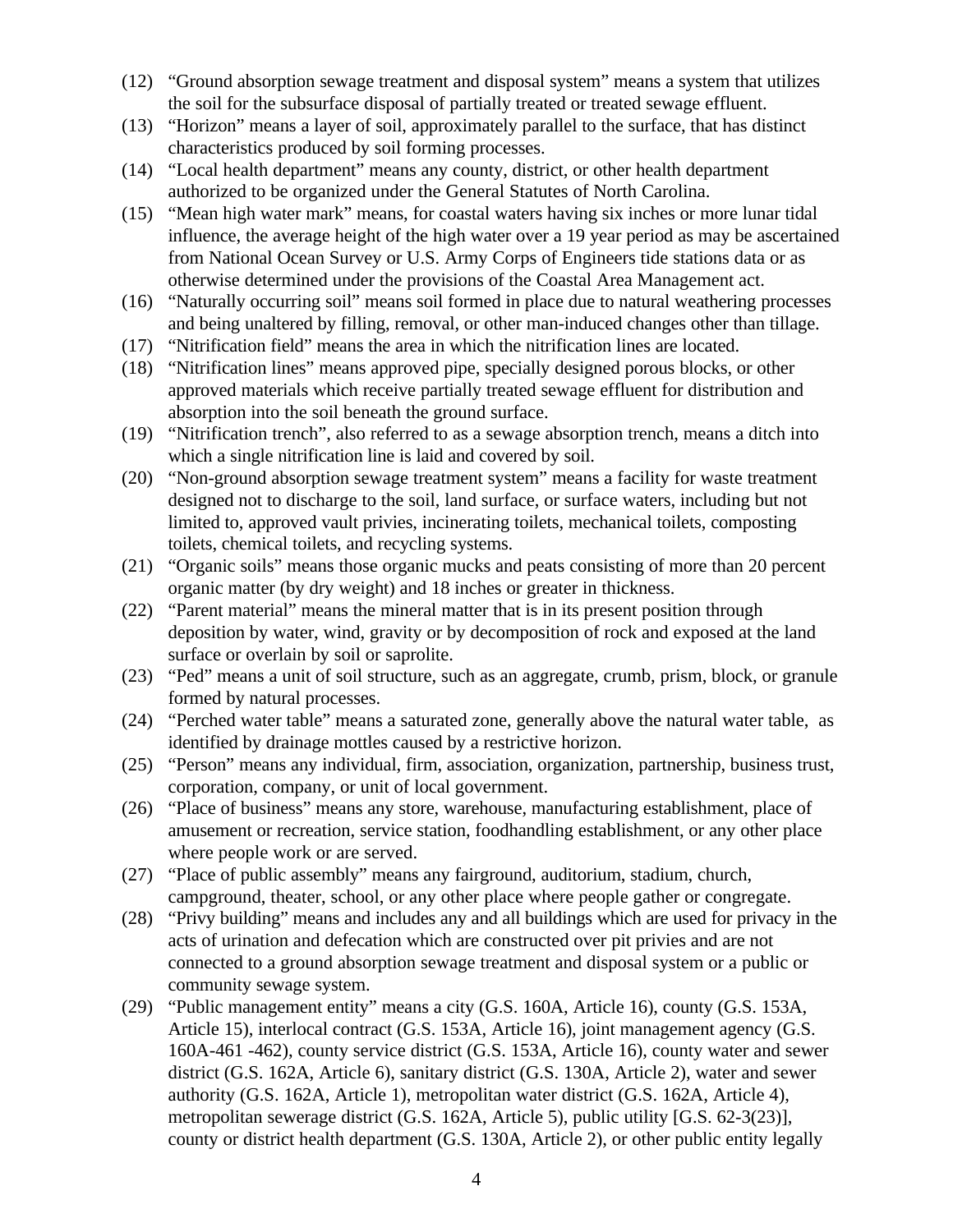authorized to operate and maintain on-site sewage systems.

- (30) "Relocation" means the displacement of a residence, place of business, or place of public assembly from one location to another.
- (31) "Repair area" means an area, either in its natural state or which is capable of being modified, consistent with these Rules, which is reserved for the installation of additional nitrification fields and is not covered with structures or impervious materials.
- (32) "Residence" means any home, hotel, motel, summer camp, labor work camp, mobile home, dwelling unit in a multiple-family structure, or any other place where people reside.
- (33) "Restrictive horizon" means a soil horizon that is capable of perching ground water or sewage effluent and that is brittle and strongly compacted or strongly cemented with iron, aluminum, silica, organic matter, or other compounds. Restrictive horizons may occur as fragipans, iron pans or organic pans, and are recognized by their resistance in excavation or in using a soil auger.
- (34) "Rock" means the consolidated or partially consolidated mineral matter or aggregate, including bedrock or weathered rock, not exhibiting the properties of soil and exposed at the land surface or overlain by soil or saprolite.
- (35) "Sanitary system of sewage treatment and disposal" means a complete system of sewage collection, treatment and disposal, including approved privies, septic tank systems, connection to public or community sewage systems, incinerators, mechanical toilets, composting toilets, recycling toilets, mechanical aeration systems, or other such systems.
- (36) "Saprolite" means thoroughly decomposed earthy mineral matter, weathered in place from igneous or metamorphic rock and usually overlain by soil and exhibiting some properties of rock.
- (37) "Septic tank" means a water-tight, covered receptacle designed for primary treatment of sewage and constructed to:.
	- (a) receive the discharge of sewage from a building;
	- (b) separate settleable and floating solids from the liquid;
	- (c) digest organic matter by anaerobic bacterial action;
	- (d) store digested solids through a period of detention; and
	- (e) allow clarified liquids to discharge for additional treatment and final disposal.
- (38) "Septic tank system" means a subsurface sanitary sewage system consisting of a septic tank and a subsurface disposal field.
- (39) "Sewage" means the liquid and solid human waste and liquid waste generated by waterusing fixtures and appliances, including those associated with food handling. The term does not include industrial process wastewater or sewage that is combined with industrial process wastewater.
- (40) "Site" means the area in which the sewage treatment and disposal system is to be located and the area required to accommodate repairs and replacement of nitrification field and permit proper functioning of the system.
- (41) "Soil," means the naturally occurring, unconsolidated mineral and organic material of the land surface developed from rock or other parent material and consists of sand, silt, and clay-sized particles and variable amounts of organic materials. Soil does not exhibit properties of rock or parent material. However, zones of transition in which soil characteristics predominate shall be considered soil.
- (42) "Soil structure" means the arrangement of primary soil particles into compound particles, peds, or clusters that separated by natural planes of weakness from adjoining aggregates.
- (43) "Soil textural classes" means soil classification based upon size distribution of mineral particles in the fine-earth fraction less than two millimeters in diameter. The fine-earth fraction includes sand (2.0 - 0.05 mm in size), silt (less than 0.05 mm - 0.002 mm or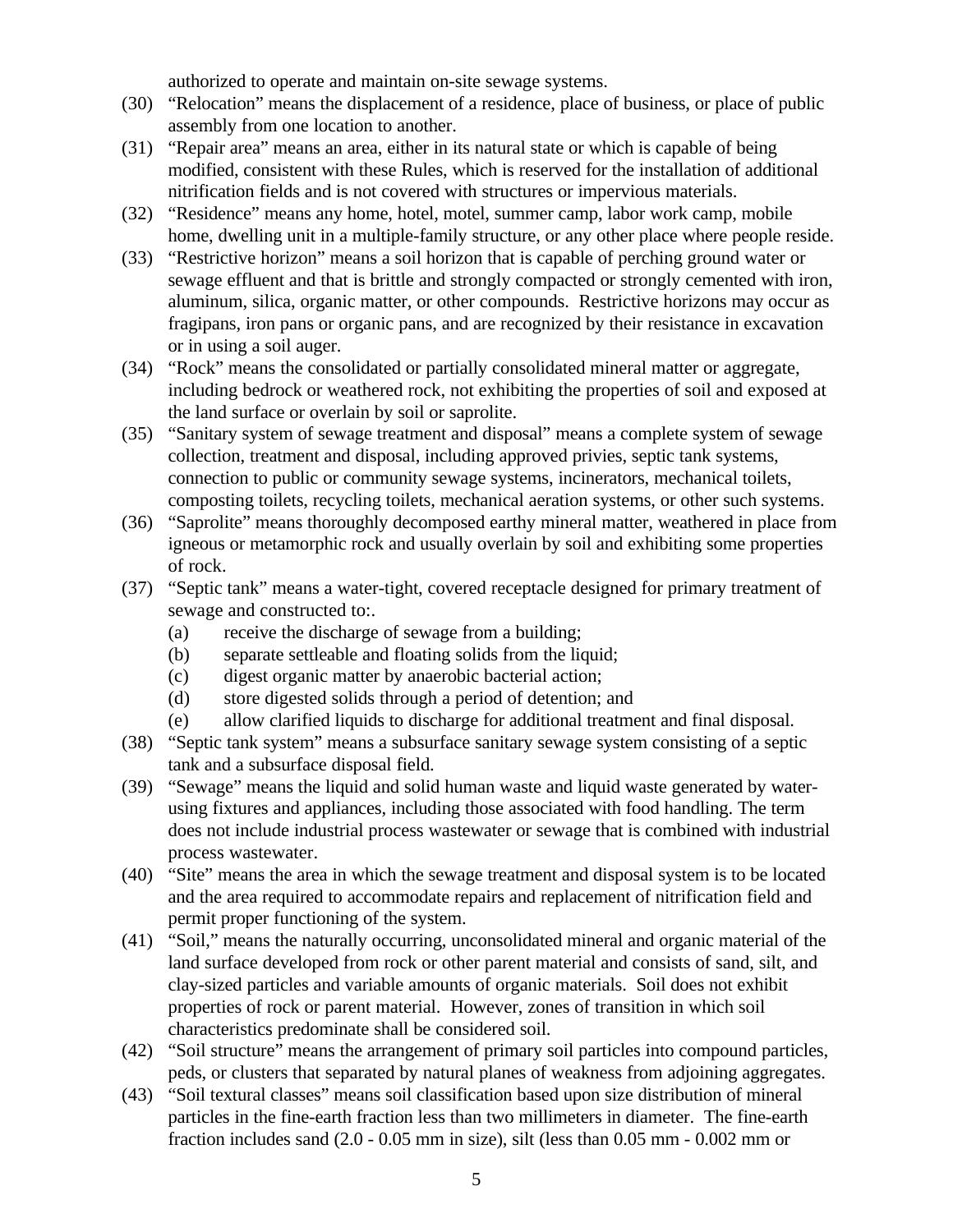greater in size), and clay (less than 0.002 mm in size) particles. The specific textural classes are defined as follows and as shown in Soil Taxonomy, Appendix I, which is hereby adopted by reference in accordance with G.S. 150B-14(c).

- (a) "Sand" means soil material that contains 85 percent or more of sand; the percentage of silt plus 1.5 times the percentage of clay should not exceed 15.
- (b) "Loamy sand" means soil material that contains at the upper limit 85 to 90 percent sand, and the percentage silt plus 1.5 times the percentage of clay is not less than 15; at the lower limit it contains not less than 70 to 85 percent sand, and the percentage of silt plus twice the percentage of clay does not exceed 30.
- (c) "Sandy loam" means soil material that contains either 20 percent clay or less, and the percentage of silt plus twice the percentage of clay exceeds 30, and contains 52 percent or more sand; or less than seven percent clay, less that 50 percent silt, and between 43 and 52 percent sand.
- (d) "Loam" means soil material that contains seven to 27 percent clay, 28 to 50 percent silt, and less than 52 percent sand.
- (e) "Silt loam" means soil material that contains 50 percent or more silt and 12 to 27 percent clay; or contains 50 to 80 percent silt and less than 12 percent clay.
- (f) "Silt" means soil material that contains 80 percent or more silt and less than 12 percent clay.
- (g) "Sandy clay loam" means soil material that contains 20 to 35 percent clay, less than 28 percent silt, and 45 percent or more sand.
- (h) "Clay loam" means soil material that contains 27 to 40 percent clay and less than 20 to 45 percent sand.
- (i) "Silty clay loam" means soil material that contains 27 to 40 percent clay and less than 20 percent sand.
- (j) "Sandy clay" means soil material that contains 35 percent or more clay and 45 percent or more sand.
- (k) "Silty clay" means soil material that contains 40 percent or more clay and 40 percent or more silt.
- (l) "Clay" means soil material that contains 40 percent or more clay, less than 45 percent sand, and less than 40 percent silt.
- (44) "State" means the Department of Environment, Health, and Natural Resources, Division of Environmental Health.
- (45) "Stream," means a natural or manmade channel, including groundwater lowering ditches and devices, in which water flows or stands most of the year.
- (46) "Subsurface disposal" means the application of sewage effluent beneath the surface of the ground by distribution through approved nitrification lines.

*History Note: Statutory Authority G.S. 130A-335(e) and (f); Eff. July 1, 1982; Amended Eff. January 1, 1990; August 1, 1988; April 1, 1985; January 1, 1984;* 

# **.1936 REQUIREMENTS FOR SEWAGE TREATMENT AND DISPOSAL**

*History Note: Statutory Authority G.S. 130A-335(e); Eff. July 1, 1982. Repealed Eff. January 1, 1990.*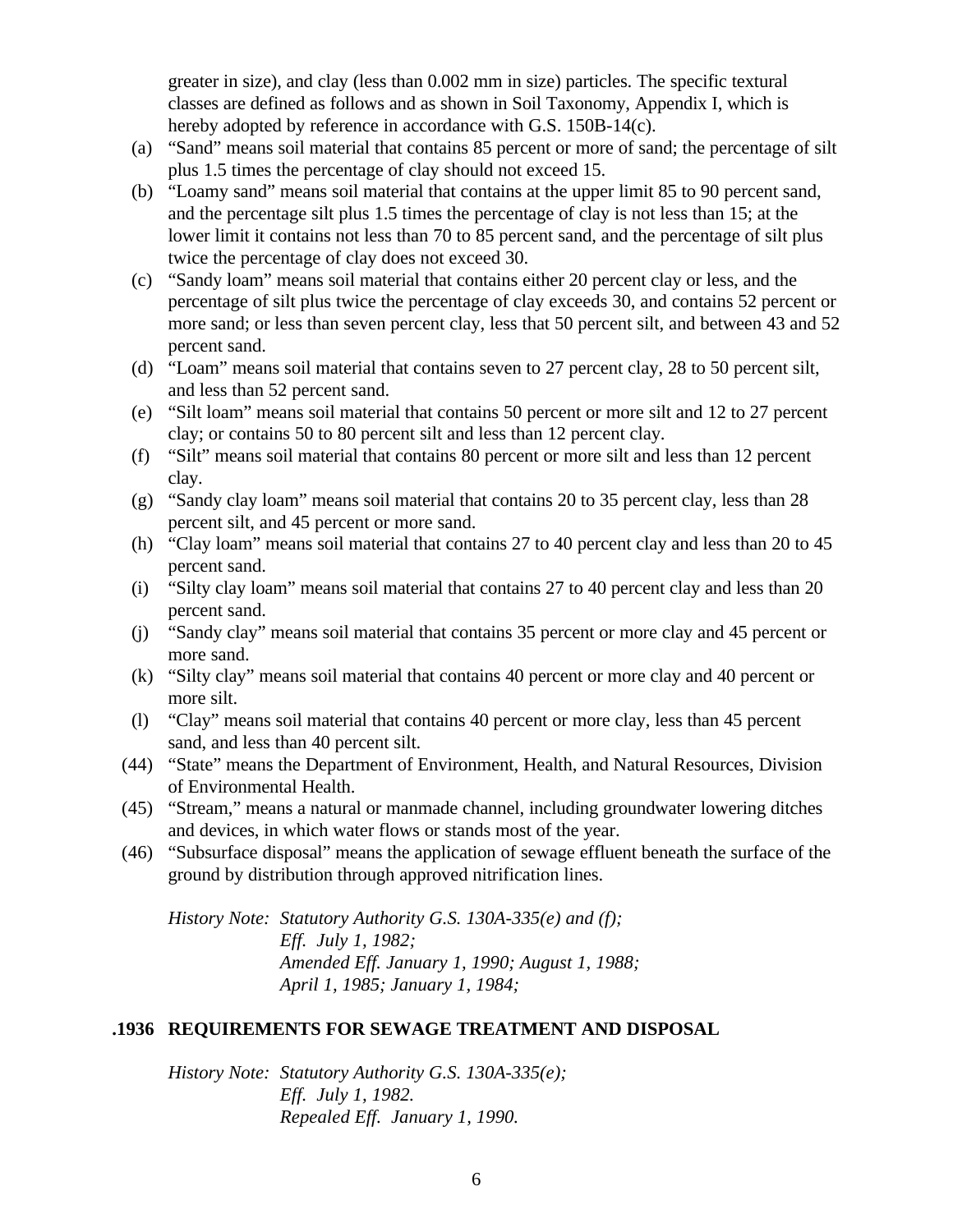#### **.1937 PERMITS**

 (a) An Improvement Permit shall be required in accordance with G.S. 130A-336. Rule .1949 of this Section shall be used to determine whether subsequent additions or modifications increase sewage flow.

 (b) The local health department shall issued an Improvement Permit only after it has determined that the system is designed and can be installed so as to meet the provisions of these Rules. An Improvement Permit shall be valid for 60 months from the date of issue. If the installation has not been completed during that time period, the information submitted in the application for an Improvement Permit is falsified or changed, or the site is altered, the permit shall become invalid. When an Improvement Permit has become invalid, the installation shall not be commenced or completed until a new Improvement Permit has been obtained.

 (c) Application for an Improvement Permit shall be submitted to the local health department. The application shall contain at least the following information: name of owner, mailing address, location of property, plat of property (if not readily available to local health department), type of facility, estimated sewage flow based on number of bedrooms or number of persons served, type of water supply, and signature of owner or authorized agent. The applicant shall be responsible for notifying the local health department of any designated wetland.

 (d) Prior to the issuance of an Improvement Permit for a sanitary sewage system to serve a condominium or other multiple-ownership development where the system will be under common or joint control, a draft agreement (tri-party) among the local health department, developer, and a non-profit, incorporate owners association shall be submitted to the local health department for approval. Prior to the issuance of an Operation Permit for a system requiring a tri-party agreement, the agreement shall be properly executed among the local health department, developer, and a non-profit, incorporated owners association and filed with the local register of deeds. The tri-party agreement shall address ownership, transfer of ownership, maintenance, repairs, operation, and the necessary funds for the continued satisfactory performance of the sanitary sewage system, including collection, treatment, disposal, and other appurtenances.

 (e) No residence, place of business, or place of public assembly shall be occupied nor shall any sanitary sewage system be covered or placed into use until the local health department finds that the system is in compliance with Article 11 of G. S. Chapter 130A, these Rules and all conditions prescribed by the Improvement Permit, and issues a Certification of Completion or an Operation Permit. At the review frequency specified in Rule .1961, Table V(a) of this Section, the local health department shall determine whether a system with an Operation Permit is operating properly and complies with the conditions of the Operation Permit. The local health department may suspend or revoke the Operation Permit if it is determined that the system is not operating properly or is not in compliance with Article 11 of G.S. Chapter 130A, these Rules, and all conditions imposed by the Operation Permit.

 (f) Upon determining that an existing sanitary sewage system has a valid Operation Permit or a valid Certificate of Completion and is operating satisfactorily in a mobile home park, the local health department shall issue a written authorization for a mobile home to be connected to the existing system and to be occupied.

 (g) Any person other than the owner or controller of a residence, place of business, or place of public assembly, who engages in the business of constructing, installing, or repairing sanitary sewage systems shall register with the local health department in each county where he operates before constructing, installing, or repairing sanitary sewage systems.

 (h) Systems which exceed 3,000 gallons per day and other systems which are required to be designed by a professional engineer shall be reinspected annually.

 (i) The local health department shall prepare a written report with reference to the site and soil conditions required to be evaluated pursuant to this Section. When a permit is denied, the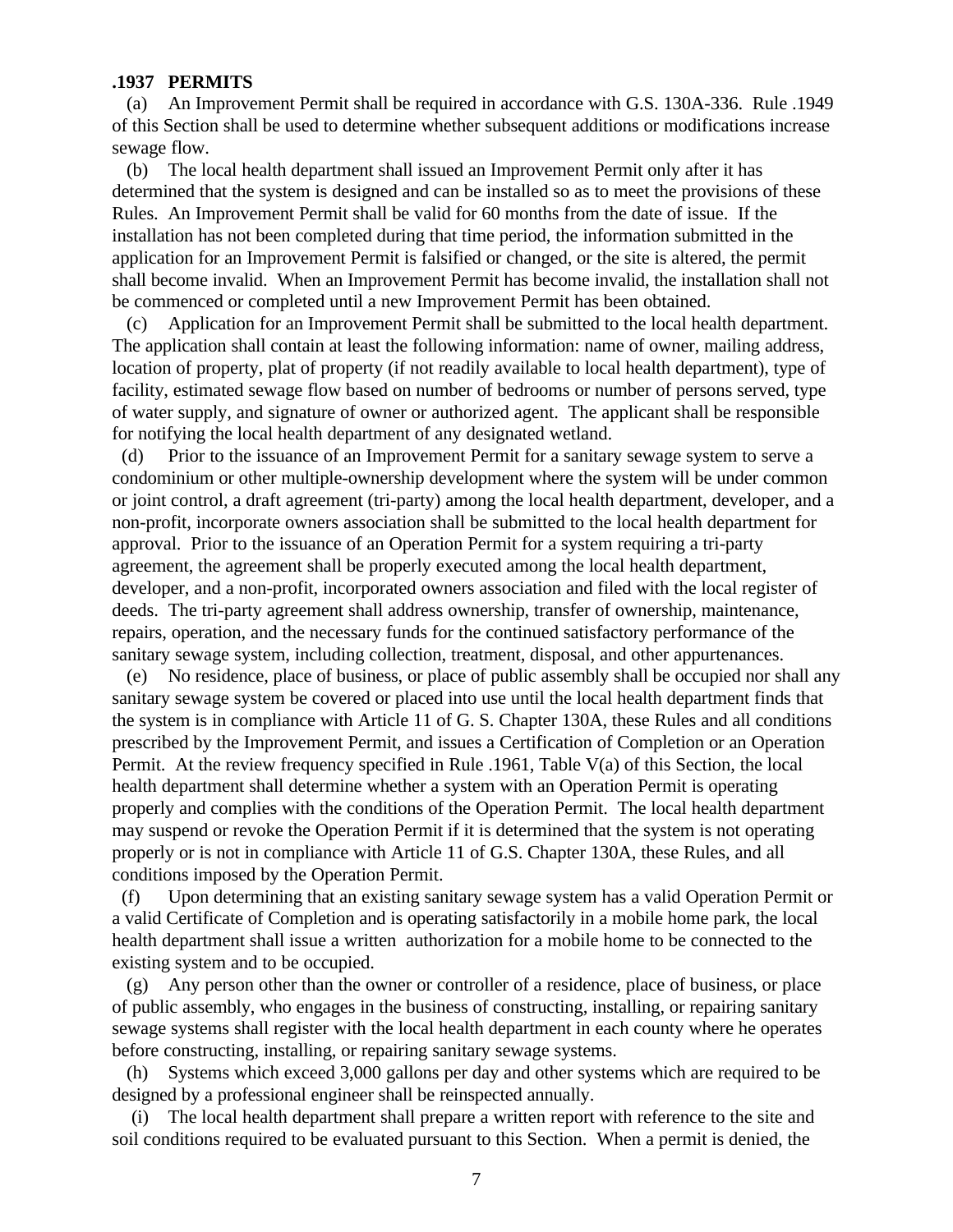report shall be provided to the applicant. If modifications or alternatives are available, information shall be provided to the applicant. The report shall be signed and dated by the local (authorized) sanitarian.

*History Note: Statutory Authority G.S. 130A-335(e) and (f); Eff. July 1, 1982; Amended Eff. August 1, 1991; January 1, 1990; January 1, 1984.*

## **.1938 RESPONSIBILITIES**

 (a) The design, construction, operation, and maintenance of sewage treatment and disposal systems, whether septic tank systems, privies or alternative systems, shall be the responsibility of the designer, owner, developer, installer, or user of the system as applicable.

 (b) Actions of representatives of local health departments or the State engaged in the evaluation and determination of measures required to effect compliance with the provisions of this Section shall in no way be taken as a guarantee or warranty that sewage treatment and disposal systems approved and permitted will function in a satisfactory manner for any given period of time. Due to the development of clogging mats which adversely impact the life expectancy of normally functioning ground absorption sewage treatment and disposal systems and variables influencing systems function which are beyond the scope of these rules, no guarantee or warranty is implied or given that a sewage treatment and disposal system will function in a satisfactory manner for any specific period of time.

 (c) Prior to issuance of an Improvement Permit, plans and specifications prepared by a person with a demonstrated knowledge of sanitary sewage collection, treatment, and disposal systems, soil and rock characteristics, ground-water hydrology, and drainage systems may be required for review and approval by the local health department when there is an unsuitable soil or unsuitable characteristic and shall be required for:

- (1) alternative systems not specifically described in this Section, and
- (2) drainage systems serving two or more lots.

 (d) Any sanitary sewage system which meets one or more of the following conditions shall be designed by a registered professional engineer:

- (1) The system is designed to handle over 3,000 gallons per day, as determined in Rule .1949(a) or (b) of this Section, except where the system is limited to an individual septic tank system serving an individual dwelling unit or several individual septic tank systems, each serving an individual dwelling unit.
- (2) The system requires pretreatment, other than by a conventional septic tank, before disposal.
- (3) The system requires use of sewage pumps prior to the septic tank or other pretreatment system, except for systems subject to the North Carolina Plumbing Code.
- (4) The system requires use of more than one pump or siphon.
- (5) The system includes a collection sewer, prior to the septic tank or other pretreatment system, which serves two or more buildings, except for systems subject to the North Carolina Plumbing Code.
- (6) The system includes structures which have not been pre-engineered.
- (7) Any other system serving a business or multi-family dwelling so specified by the local health department.

 (e) An improvement permit shall not be issued unless the plans and specifications, including methods of operation and maintenance, are approved. The state shall review and approve plans and specifications for all systems serving a design unit with a design flow greater than 3,000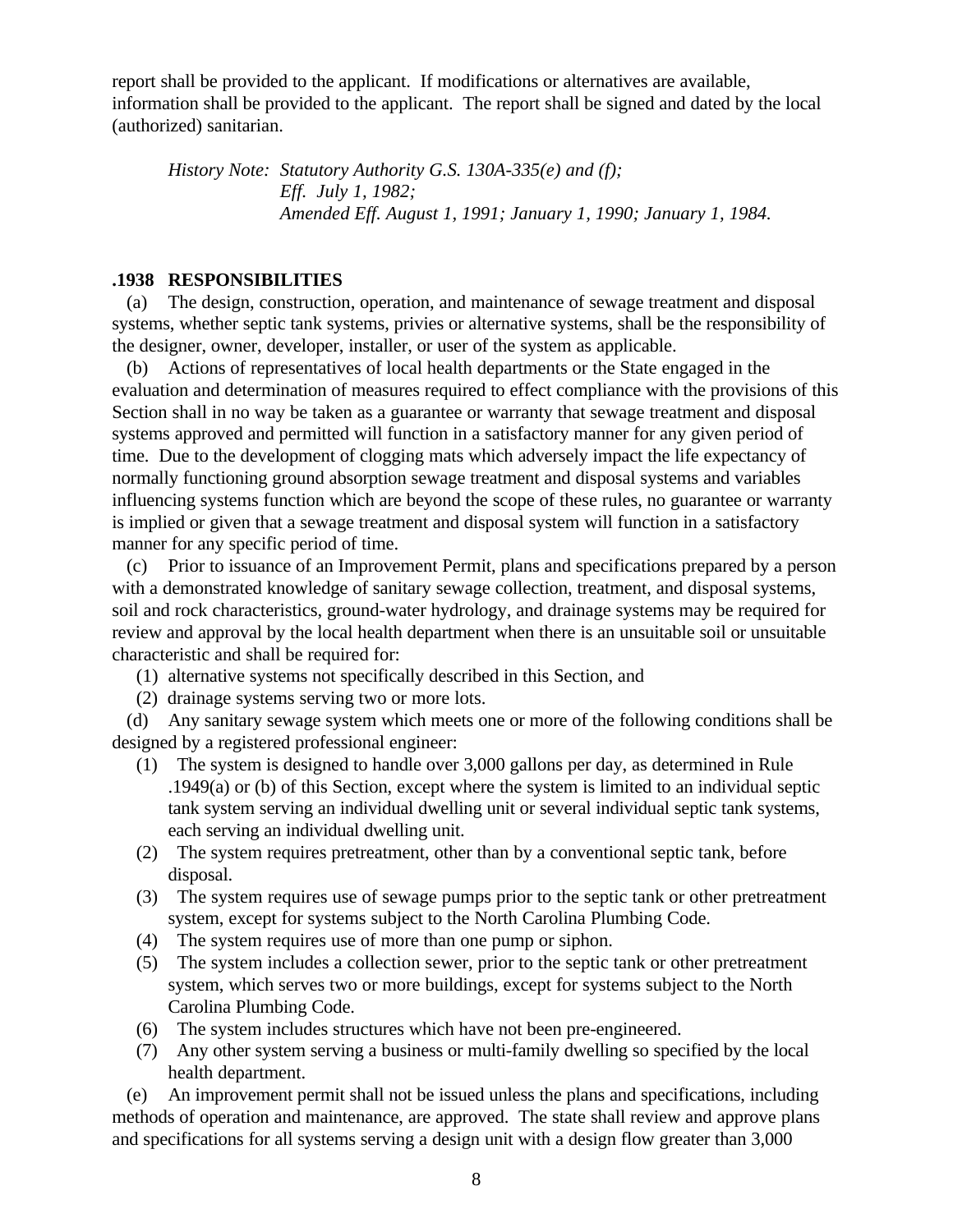gallons per day, as determined in Rule .1949 (a) or (b) of this Section, except where the system is limited to an individual septic tank system serving an individual dwelling unit or several individual septic tank systems, each serving an individual dwelling unit. The state shall also review and approve any other system so specified by the local health department. Prior to issuance of the operation permit for a system designed by a registered professional engineer, the owner shall submit to the local health department a statement signed by a registered professional engineer stating that construction is complete and in accordance with approved plans and specifications and approved modifications. Periodic observations of construction and a final inspection for design compliance by the certifying registered professional engineer or his representative shall be required for this statement. The statement shall be affixed with the registered professional engineer's seal.

 (f) Plans and specifications required to be prepared by a registered professional engineer shall contain all necessary information for construction of the system in accordance with applicable rules and laws and shall include at least one or more of the following, as determined to be applicable by the local health department or the State:

- (1) the engineer's seal, signature, and the date on all plans and the first sheet of specifications;
- (2) a description of the facilities served and the calculations and basis for the design flow proposed;
- (3) a site plan based on a surveyed plat showing all system components, public water supply sources within 500 feet, private water supplies and surface water supplies within 200 feet, water lines serving the project and within ten feet of all components, building foundations, basements, property lines, embankments, or cuts of two feet or more in vertical height, swimming pools, storm sewers, interceptor drains, surface drainage ditches, and adjacent nitrification fields;
- (4) specifications describing all material to be used, methods of construction, means for assuring the quality and integrity of the finished product, and operation and maintenance procedures addressing requirement for the system operator, inspection schedules, residuals management provisions, process and performance monitoring schedules, and provisions for maintaining mechanical components and nitrification field vegetative cover;
- (5) plan and profile drawings for collection sewers, force mains and supply lines, showing pipe diameter, depth of cover, cleanout and manhole locations, invert and ground surface elevations, valves and other appurtenances, lateral connections, proximity to utilities and pertinent features such as wells, water lines, storm drains, surface waters, structures, roads, and other trafficked areas;
- (6) plans for all tanks, showing capacity, invert and ground elevations, access manholes, inlet and outlet details and plans for built-in-place or nonstate-approved, precast tanks, also showing dimensions, reinforcement details, liquid depth, and other pertinent construction features;
- (7) calculations for pump or siphon sizing, pump curves, and plan and profile drawings for lift stations and effluent dosing tanks, showing anti-buoyancy provisions, pump or siphon locations, discharge piping, valves, vents, pump controls, pump removal system, electrical connection details, and activation levels for pumps or siphons and high-water alarms;
- (8) plan and profile drawings for wastewater treatment plans and other pretreatment systems, including cross-section views of all relevant system components, and data and contact lists from comparable facilities for any non-standard systems.
- (9) plans for nitrification field and repair area, showing the following: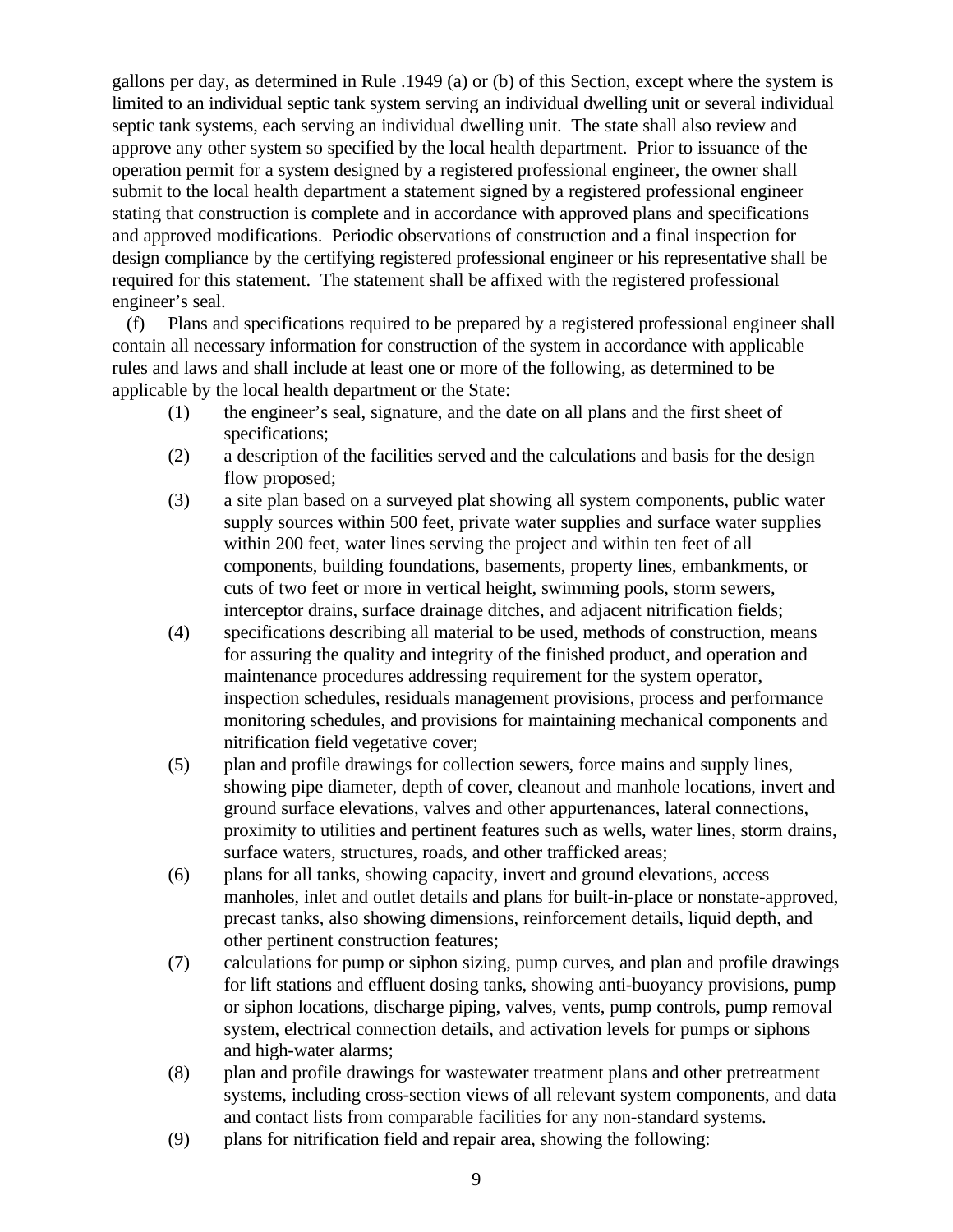- (A) field locations with existing and final relative contour lines based on field measurements at intervals not exceeding two feet or spot elevations if field areas are essentially flat or of uniform grade;
- (B) field layout, pipe sizes, length, spacing, connection and cleanout details, invert elevations of flow distribution devices and laterals, valves, and appurtenances;
- (C) trench plan and profile drawings and flow distribution device details;
- (D) location and design of associated surface and groundwater drainage systems; and
- (10) any other information required by the local health department or the State.

 (g) The entire sanitary sewage system shall be on property owned or controlled by the person owning or controlling the system. Necessary easements shall be obtained permitting the use and unlimited access for inspection and maintenance of all portions of the system to which the owner and operator do not hold undisputed title. Easements shall remain valid as long as the system is required and shall be recorded with the county register of deeds.

*History Note: Statutory Authority G.S. 130A-335(e) and (f); Eff. July 1, 1982; Amended Eff. January 1, 1990; April 1, 1985.*

# **.1939 SITE EVALUATION**

 (a) The local health department shall investigate each proposed site. The investigation shall include the evaluation of the following factors:

- (1) topography and landscape position;
- (2) soil characteristics (morphology);
- (3) soil wetness;
- (4) soil depth;
- (5) restrictive horizons; and
- (6) available space.

 (b) Soil profiles shall be evaluated at the site by borings or other means of excavation to at least 48 inches or to an UNSUITABLE characteristic and a determination shall be made as to the suitability of the soil to treat and absorb septic tank effluent. Applicants may be required to dig pits when necessary for proper evaluation of the soil at the site.

 (c) Site evaluations shall be made in accordance with Rules .1940-.1948 of this Section. Based on this evaluation, each of the factors listed in Paragraph (a) of this Rule shall be classified as SUITABLE (S), PROVISIONALLY SUITABLE (PS), or UNSUITABLE (U).

 (d) The local health department shall determine the long-term acceptance rate to be used for sites classified SUITABLE OR PROVISIONALLY SUITABLE in accordance with these rules.

*History Note: Statutory Authority G.S. 130A-335(e); Eff. July 1, 1982. Amended Eff. January 1, 1990.*

# **.1940 TOPOGRAPHY AND LANDSCAPE POSITION**

 (a) Uniform slopes under 15 percent shall be considered SUITABLE with respect to topography.

 (b) Uniform slopes between 15 percent and 30 percent shall be considered PROVISIONALLY SUITABLE with respect to topography.

 (c) Slopes greater than 30 percent shall be considered UNSUITABLE as to topography. Slopes greater than 30 percent may be reclassified as PROVISIONALLY SUITABLE after an investigation indicates that a modified system may be installed in accordance with Rule .1956 of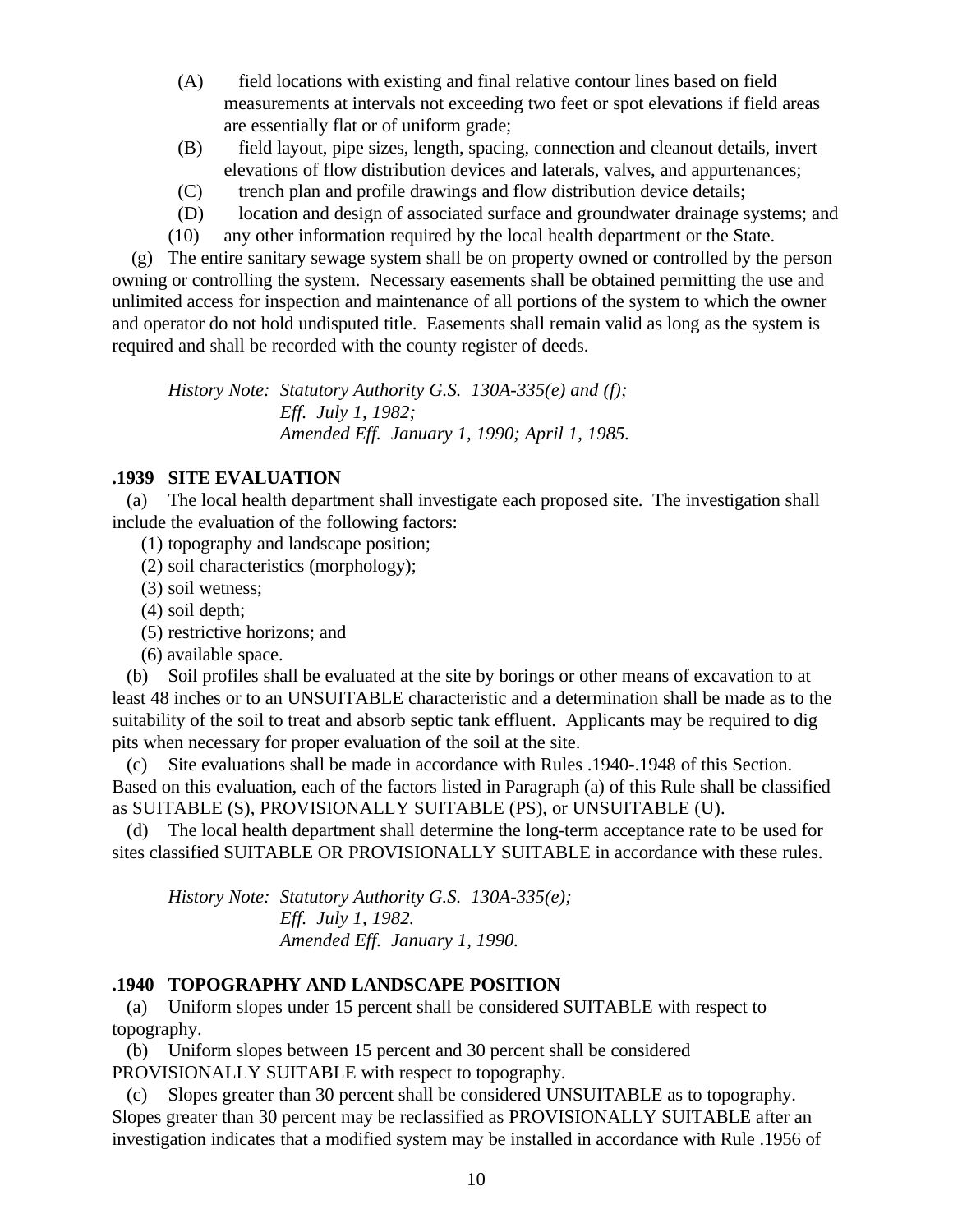this Section; however, slopes greater than 65 percent shall not be reclassified as PROVISIONALLY SUITABLE.

 (d) Complex slope patterns and slopes dissected by gullies and ravines shall be considered UNSUITABLE with respect to topography.

 (e) Depressions shall be considered UNSUITABLE with respect to landscape position except when the site complies essentially with the requirements of this Section and is specifically approved by the local health department.

 (f) The surface area on or around a ground absorption sewage treatment and disposal system shall be landscaped to provide adequate drainage if directed by the local health department. The interception of perched or lateral ground-water movement shall be provided where necessary to prevent soil saturation on or around the ground absorption sewage treatment and disposal system.

 (g) A designated wetland shall be considered UNSUITABLE with respect to landscape position, unless the proposed use is specifically approved in writing by the U.S. Army Corps of Engineers or the North Carolina Division of Coastal Management.

*History Note: Statutory Authority G.S. 130A-335(e); Eff. July 1, 1982; Amended Eff. January 1, 1990.*

# **.1941 SOIL CHARACTERISTICS (MORPHOLOGY)**

 (a) The soil characteristics which shall be evaluated by the local health department are as follows:

- (1) Texture The relative proportions of sand, silt, and clay sized mineral particles in the fineearth fraction of the soil are referred to as soil texture. The texture of the different horizons of soils shall be classified into four general groups and 12 soil textural classes based upon the relative proportions of sand, silt, and clay sized mineral particles.
	- (A) SOIL GROUP I SANDY TEXTURE SOILS. The sandy group includes the sand and loamy sand soil textural classes and shall be considered SUITABLE with respect to texture.
	- (B) SOIL GROUP II COARSE LOAMY TEXTURE SOILS. The coarse loamy group includes sandy loam and loam soil textural classes and shall be considered SUITABLE with respect to texture.
	- (C) SOIL GROUP III FINE LOAMY TEXTURE SOILS. The fine loamy group includes silt, silt loam, sandy clay loam, clay loam, and silty clay loam textural classes and shall be considered PROVISIONALLY SUITABLE with respect to texture.
	- (D) SOIL GROUP IV CLAYEY TEXTURE SOILS. The clayey group include sandy clay, silty clay, and clay textural classes and shall be considered PROVISIONALLY SUITABLE with respect to texture.
	- (E) The soil textural class shall be determined in the field by hand texturing samples of each soil horizon in the soil profile using the following criteria:

 (i) Sand: Sand has a gritty feel, does not stain the fingers, and does not form a ribbon or ball when wet or moist.

 (ii) Loamy Sand: Loamy sand has a gritty feel, stains the fingers (silt and clay), forms a weak ball, and cannot be handled without breaking.

 (iii) Sandy Loam: Sandy loam has a gritty feel and forms a ball that can be picked up with the fingers and handled with care without breaking.

 (iv) Loam: Loam may have a sticky gritty feel but does not show a fingerprint and forms only short ribbons of from 0.25 inch to 0.50 inch in length. Loam will form a ball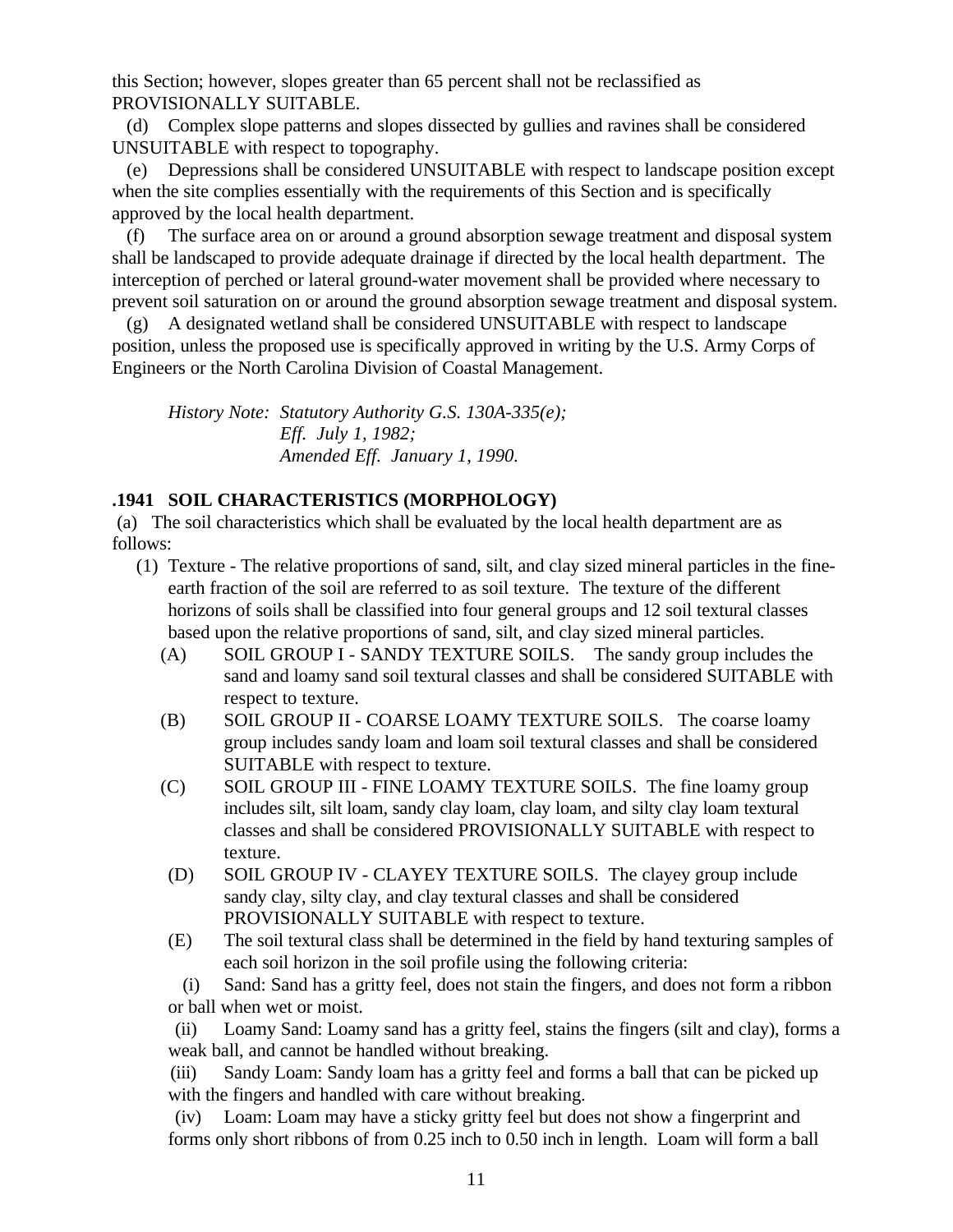that can be handled without breaking.

 (v) Silt Loam: Silt loam has a floury feel when moist and will show a fingerprint but will not ribbon and forms only a weak ball.

(vi) Silt: Silt has a floury feel when moist and sticky when wet but will not ribbon and forms a ball that will tolerate some handling.

(vii) Sandy Clay Loam: Sandy clay loam has a gritty feel but contains enough clay to form a firm ball and may ribbon to form 0.75-inch to one-inch long pieces.

(viii) Silty Clay Loam: Silty clay loam is sticky when moist and will ribbon from one to two inches. Rubbing silty clay loam with the thumbnail produces a moderate sheen. Silty clay loam produces a distinct fingerprint.

(ix) Clay Loam: Clay loam is sticky when moist. Clay loam forms a thin ribbon of one to two inches in length and produces a slight sheen when rubbed with the thumbnail. Clay loam produced a nondistinct fingerprint.

(x) Sandy Clay: Sandy clay is plastic, gritty, and sticky when moist and forms a firm ball and produces a thin ribbon to over two inches in length.

(xi) Silty Clay: Silty clay is both plastic and sticky when moist and lacks any gritty feeling. Silty clay forms a firm ball and readily ribbons to over two inches in length. (xii) Clay: Clay is both sticky and plastic when moist, produces a thin ribbon over two inches in length, produces a high sheen when rubbed with the thumbnail, and forms a strong ball resistant to breaking.

- (F) The Department may substitute laboratory determination of the soil textural class as defined in these rules by particle-size analysis of the fine-earth fraction (less than 2.0 mm in size) using the sand, silt, and clay particle sizes as defined in these rules for field testing when conducted in accordance with ASTM (American Society for Testing and Materials) D-422-procedures for sieve and hydrometer analyses which are hereby adopted by reference in accordance with G.S. 150B-14(c). For fine loamy and clayey soils (Groups III and IV), the dispersion time shall be increased to 12 hours. Copies may be inspected in and copies obtained from the Department of Environment, Health, and Natural Resources, Division of Environmental Health, P.O. Box 27687, Raleigh, North Carolina 27611-7687.
- (2) Soil Structure The following types of soil structure shall be evaluated:
	- (A) CRUMB AND GRANULAR SOIL STRUCTURE Soils which have crumb or granular structure shall be considered SUITABLE as to structure.
	- (B) BLOCK-LIKE SOIL STRUCTURE Block-like Soil Structure with peds 2.5 cm (1 inch) or less in size shall be considered PROVISIONALLY SUITABLE as to structure. Block-like soil structure with peds greater than 2.5 cm (1 inch) in size within 36 inches of the naturally occurring soil surface shall be considered UNSUITABLE as to structure.
	- (C) PLATY SOIL STRUCTURE soils which have platy soil structure within 36 inches of the naturally occurring soil surface shall be considered UNSUITABLE as to structure.
	- (D) PRISMATIC SOIL STRUCTURE Soils which have prismatic soil structure within 36 inches of the naturally occurring soil surface shall be considered UNSUITABLE as to structure.
	- (E) ABSENCE OF SOIL STRUCTURE Soils which are single grained and exhibit no structural aggregates shall be considered SUITABLE as to structure. Soils which are massive and exhibit no structural peds within 36 inches from the naturally occurring soil surface shall be considered UNSUITABLE as to structure.
	- (F) Structure shall be evaluated using Soil Taxonomy, Appendix I, which is hereby adopted by reference in accordance with G.S. 150B-14(c). Copes may be inspected in, and copies obtained from, the Department of Environment, Health and Natural Resources,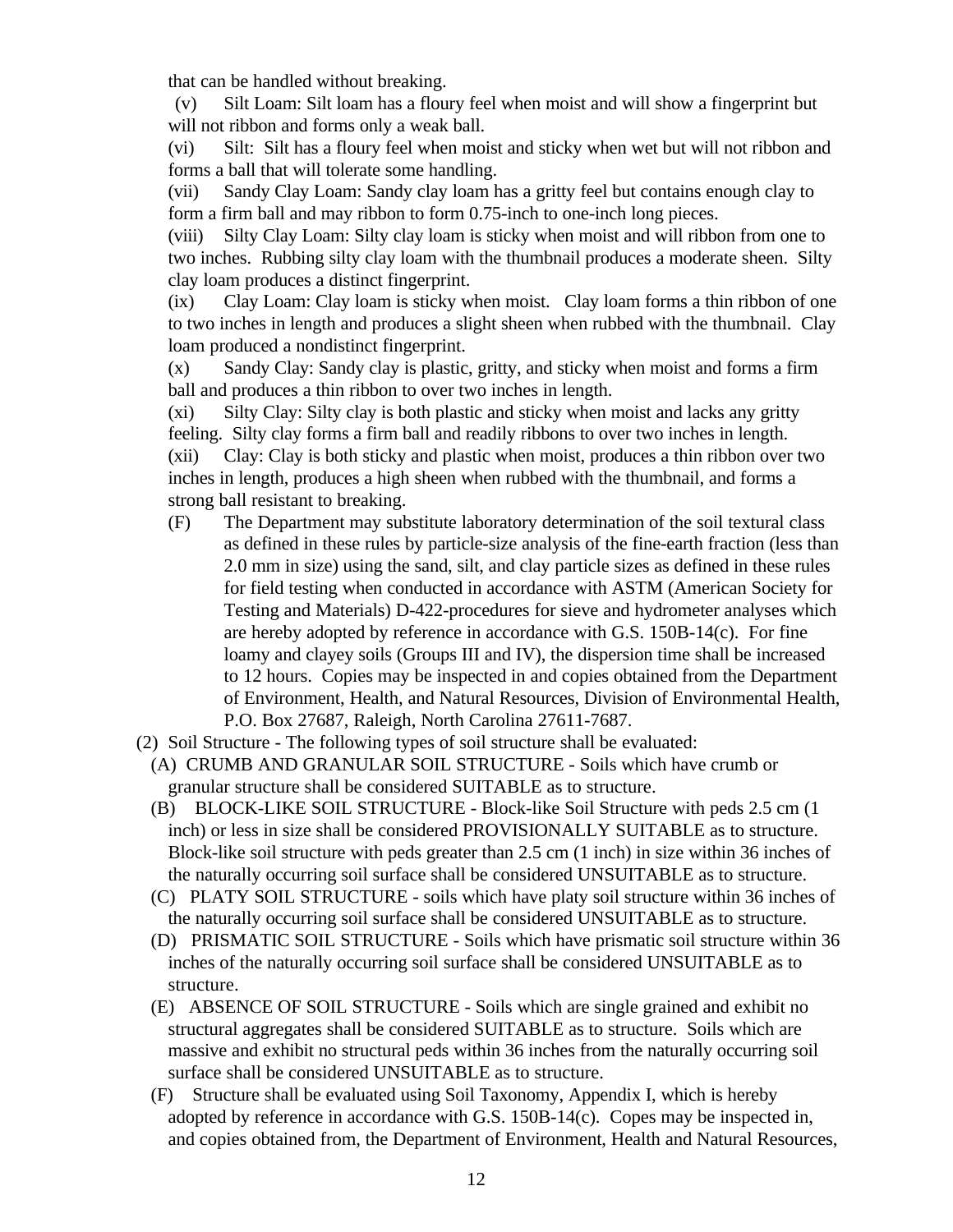Division of Environmental Health, P. O. Box 27687, Raleigh, NC 27611-7687.

 (3) Clay Mineralogy - Along with soil texture, the mineralogy of the clay-sized fraction determines the degree to which some soils swell when wetted and thereby affects the size and number of pores available for movement of sewage effluent through the soil. There are two major types of clays, including the 1:1 clays, such as Kaolinite, which do not shrink or swell extensively when dried or wetted; and the 2:1 clays, including mixed mineralogy clays, such as clays containing both Kaolinite and Montmorillonite that will shrink and swell when dried and wetted. The type of clay minerals in the clay-sized fraction shall be determined by a field evaluation of moist soil consistence or of wet soil consistence using Soil Taxonomy, Appendix I, which is hereby adopted by reference in accordance with G.S. 150B-14(c). The Department may substitute laboratory determination of the expansive clay mineralogy as defined in these rules for field testing when conducted in accordance with ASTM D-4318, procedures A and B, for the determination of liquid limit, plastic limit, and plasticity index of soils. These procedures are hereby adopted by reference in accordance with G.S. 150B-14(c). If the liquid limit exceeds 50 percent and the plasticity index exceeds 30, the soil shall be considered as having an expansive clay mineralogy. Copies may be inspected in, and copies obtained from, the Department of Environment, Health, and Natural Resources, Division of Environmental Health, P. O. Box 27687, Raleigh, NC 27611-7687.

(A) SLIGHTLY EXPANSIVE CLAY MINERALOGY - Soils which have loose, very friable, friable or firm moist soil consistence, or have slightly sticky to sticky or nonplastic, slightly plastic to plastic wet soil consistence, are considered to have predominantly 1:1 clay minerals and shall be considered SUITABLE as to clay mineralogy.

(B) EXPANSIVE CLAY MINERALOGY - Soils which have either very firm or extremely firm moist soil consistence, or have either very sticky or very plastic wet soil consistence, are considered to have predominantly 2:1 clay minerals (including mixed mineralogy clays) and shall be considered UNSUITABLE as to clay mineralogy. (4) Organic Soils - Organic soils shall be considered UNSUITABLE.

 (b) Where the site is UNSUITABLE with respect to structure or clay mineralogy, it may be reclassified PROVISIONALLY SUITABLE after an investigation indicates that a modified or alternative system may be installed in accordance with Rule .1956 or Rule .1957 of this Section.

*History Note: Statutory Authority G.S. 130A-335(e); Eff. July 1, 1982. Amended Eff. January 1, 1990.*

# **.1942 SOIL WETNESS CONDITIONS**

 (a) Soil wetness conditions caused by a seasonal high water table, perched water table, tidal water, seasonally saturated soils or by lateral water movement shall be determined by observation of colors of chroma 2 or less (Munsell color chart) in mottles or a solid mass. If drainage modifications have been made, the Department may make a determination of the soil wetness conditions by direct observation of the water surface during periods of typically high water elevations. However, colors of chroma 2 or less which are relic from minerals of the parent material shall not be considered indicative of a soil wetness condition. Sites where soil wetness conditions are greater than 48 inches below the naturally occurring soil surface shall be considered SUITABLE with respect to soil wetness. Sites where soil wetness conditions are between 36 inches and 48 inches below the naturally occurring soil surface shall be considered PROVISIONALLY SUITABLE with respect to soil wetness. Sites where soil wetness conditions are less than 36 inches below the naturally occurring soils surface shall be considered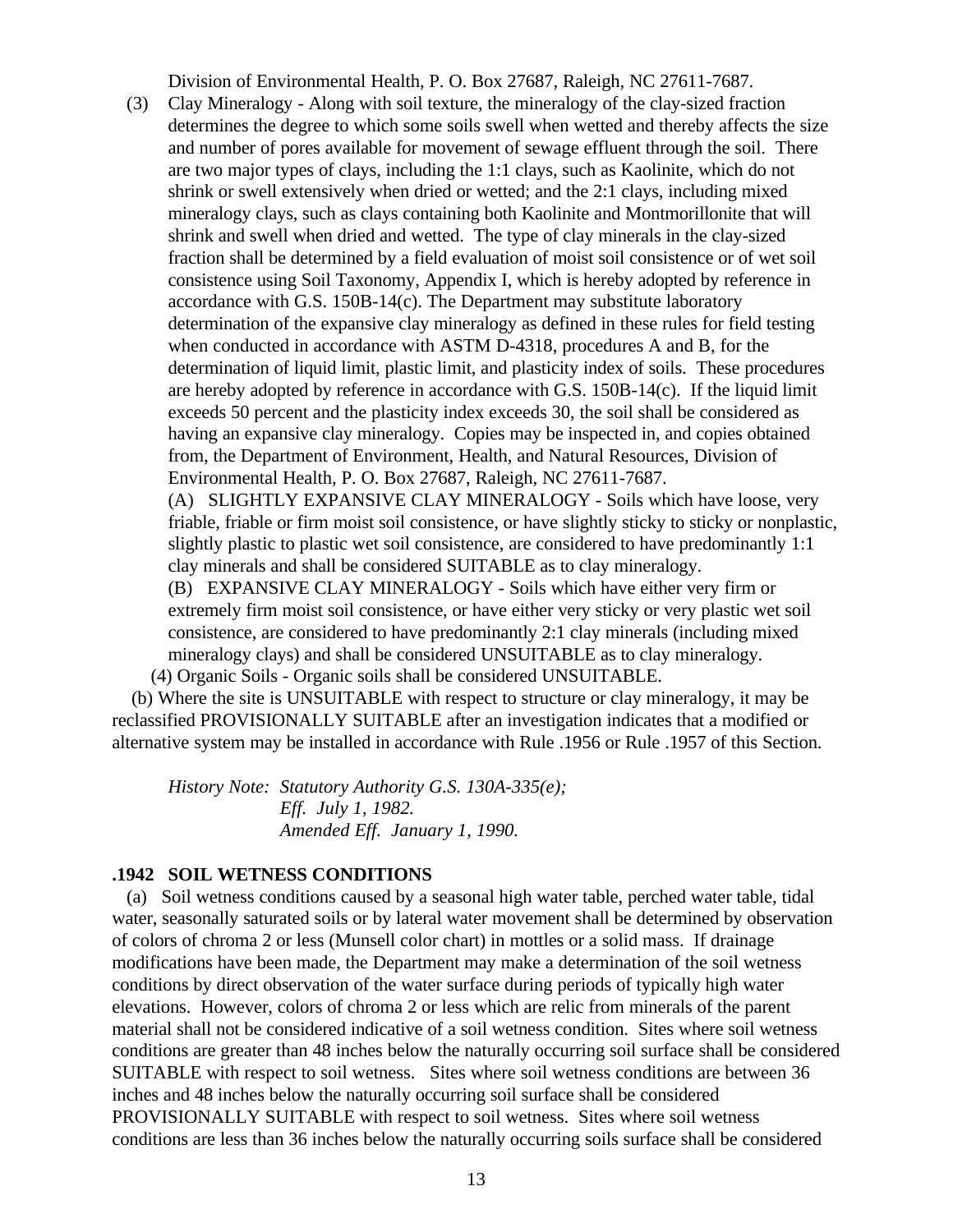UNSUITABLE with respect to soil wetness.

 (b) Where the site is UNSUITABLE with respect to soil wetness conditions, it may be reclassified PROVISIONALLY SUITABLE after an investigation indicates that a modified or alternative system can be installed in accordance with Rule .1956 or Rule .1957 of this Section.

*History Note: Statutory Authority G.S. 130A-335(e); Eff. July 1, 1982. Amended Eff. January 1, 1990.*

#### **.1943 SOIL DEPTH**

 (a) Soil depths to saprolite, rock, or parent material greater than 48 inches shall be considered SUITABLE as to soil depth. Soil depths to saprolite, rock, or parent material between 36 inches and 48 inches shall be considered PROVISIONALLY SUITABLE as to soil depth. Soil depths to saprolite, rock, or parent material less than 36 inches shall be classified UNSUITABLE as to soil depth.

 (b) Where the site is UNSUITABLE with respect to depth, it may be reclassified PROVISIONALLY SUITABLE after a special investigation indicates that a modified or alternative system can be installed in accordance with Rule .1956 or rule .1957 of this Section.

*History Note: Statutory Authority G.S. 130A-335(e); Eff. July 1, 1982. Amended Eff. August 1, 1988.*

#### **.1944 RESTRICTIVE HORIZONS**

 (a) Soils in which restrictive horizons are three inches or more in thickness and at depths greater than 48 inches below the naturally occurring soil surface shall be considered SUITABLE as to depth to restrictive horizons. Soils in which restrictive horizons are three inches or more in thickness and at depths between 36 inches and 48 inches shall be considered PROVISIONALLY SUITABLE as to depth to restrictive horizons.

 (b) Where the site is UNSUITABLE with respect to restrictive horizons, it may be reclassified PROVISIONALLY SUITABLE after an investigation indicates that a modified or alternative system can be installed in accordance with Rules .1956 or .1957 of this Section..

*History Note: Statutory Authority G.S. 130A-335(e); Eff. July 1, 1982; Amended Eff. January 1, 1990; October 1, 1983.*

#### **.1945 AVAILABLE SPACE**

 (a) Sites shall have sufficient available space to permit the installation and proper functioning of ground absorption sewage treatment and disposal systems, based upon the square footage of nitrification field required for the application rate determined in accordance with these Rules.

 (b) Sites shall have sufficient available space for a repair area equal to the area determined in Rule .1945(a) of this Section.

 (c) The repair area requirement of Paragraph (b) of this Rule shall not apply to a lot or tract of land:

- (1) which is specifically described in a document on file with the local health department on July 1, 1982, or which is specifically described in a recorded deed or a recorded plat on January 1, 1983; and
- (2) which is of insufficient size to satisfy the repair area requirement of Paragraph (b)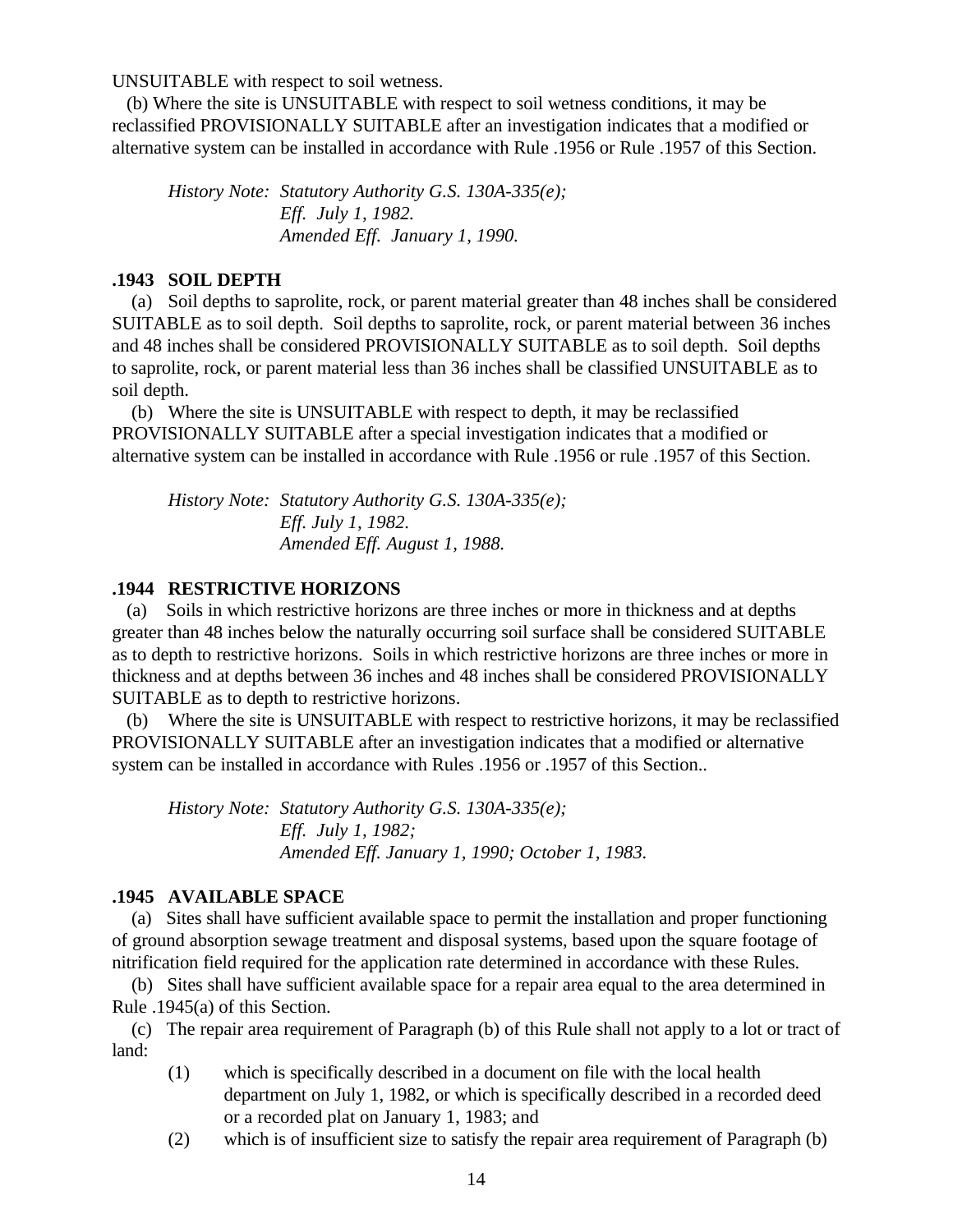of this Rule, as determined by the local health department; and

- (3) on which a ground absorption sewage treatment and disposal system with a design daily flow of:
	- (A) no more than 480 gallons is to be installed; or
	- (B) more than 480 gallons is to be installed if application for an improvements permit which meets the requirements of Rule .1937(c) of this Subchapter is received by the local health department on or before April 1, 1983.

 (d) Although a lot or tract of land is exempted under Paragraph (c) from the repair area requirement of Paragraph (b), the maximum feasible area, as determined by the local health department, shall be allocated for a repair area.

*History Note: Statutory Authority G.S. 130A-335(e); Eff. July 1, 1982. Amended Eff. July 1, 1983; January 1, 1983.*

# **.1946 OTHER APPLICABLE FACTORS**

 The site evaluation should include consideration of any other applicable factors involving accepted public health principles, such as, but need not be limited to:

- (1) The proximity of a large-capacity water-supply well, the cone of influence of which would dictate a larger separation distance than the minimum distance specified in Rule .1950 of this Section;
- (2) The potential public health hazard due to possible failures of soil absorption systems when specifically identified, would dictate larger separation distances than the minimums specified in Rule .1950 and Rule .1955(m) of this Section;
- (3) The potential public health hazard of possible massive failures of soil absorption systems proposed to serve large numbers of residences, as in residential subdivisions or mobile home parks.
- (4) For sites serving systems designed to handle over 3,00 gallons per day, as determined in Rule .1949(a) or (b) of this Section, which include one or more nitrification fields with a design flow of greater than 1500 gallons per day, the applicant shall submit sufficient site-specific data to predict the height of the water table mound that will develop beneath the field (level sites) and the rate of lateral and vertical flow away from the nitrification trenches (sloping sites). The data submitted may include soil borings to depths greater than 48 inches, permeability and hydraulic conductivity measurements, water level readings, and other information determined to be necessary by the local health department or the State. The site shall be considered UNSUITABLE if the data indicate that the groundwater mound which will develop beneath the site cannot be maintained two feet or more below the bottom of the nitrification trenches or it is determined that effluent is likely to become exposed on the ground surface within, or adjacent to, the nitrification field.

*History Note: Statutory Authority G.S. 130A-335(e); Eff. July 1, 1982; Amended Eff. January 1, 1990.*

# **.1947 DETERMINATION OF OVERALL SITE SUITABILITY**

 All of the criteria in Rules .1940 through .1946 of this Section shall be determined to be SUITABLE, PROVISIONALLY SUITABLE, or UNSUITABLE, as indicated. If all criteria are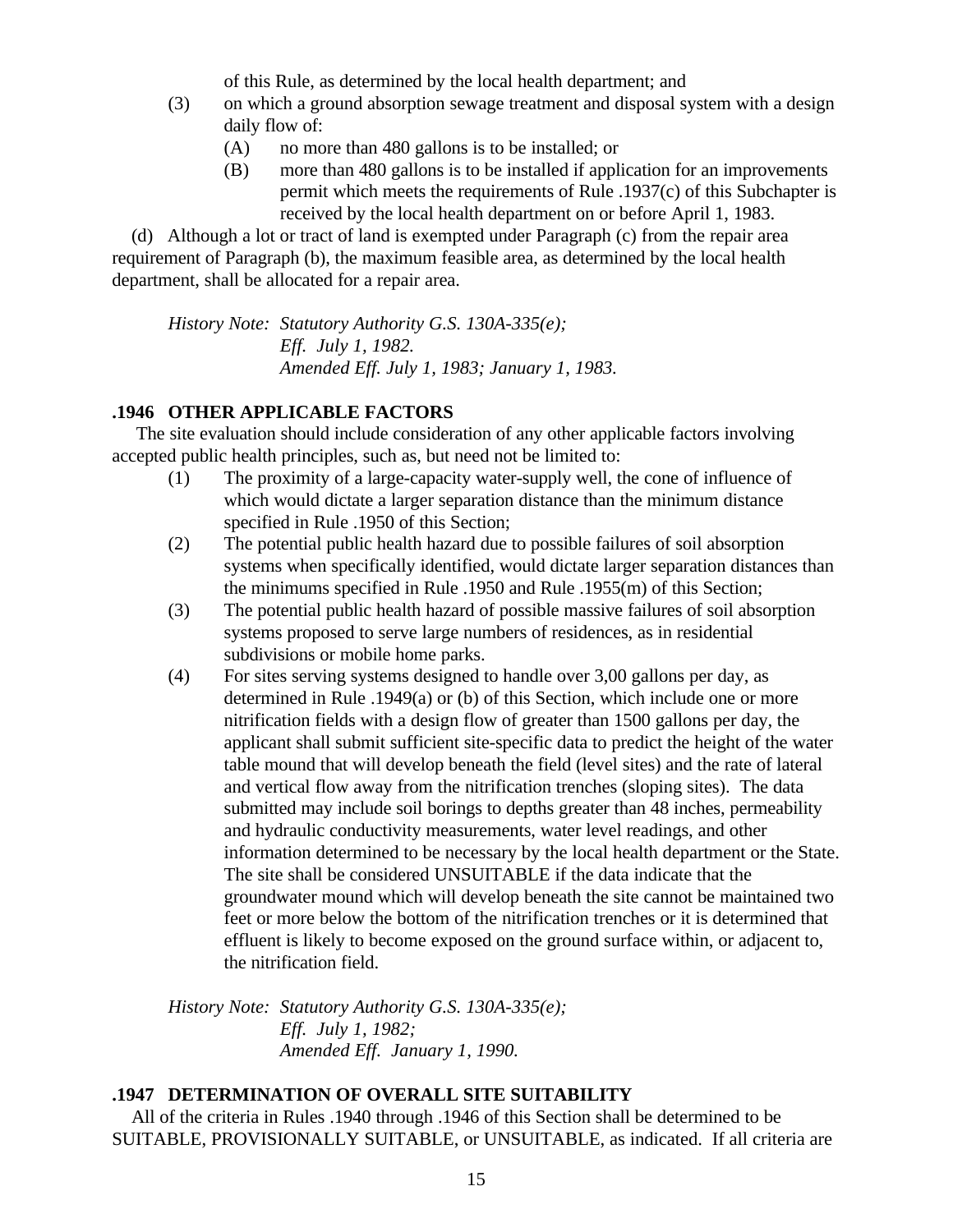classified the same, that classification will prevail. Where there is a variation in classification of the several criteria, the most limiting uncorrectable characteristics shall be used to determine the overall site

classification.

*History Note: Statutory Authority G.S. 130A-335(e); Eff. July 1, 1982; Amended Eff. January 1, 1990.*

## **.1948 SITE CLASSIFICATION**

 (a) Sites classified as SUITABLE may be utilized for a ground absorption sewage treatment and disposal system consistent with these Rules. A suitable classification generally indicates soil and site conditions favorable for the operation of a ground absorption sewage treatment and disposal system or have slight limitations that are readily overcome by proper design and installation.

 (b) Sites classified as PROVISIONALLY SUITABLE may be utilized for a ground absorption sewage treatment and disposal system consistent with these Rules but have moderate limitations. Sites classified Provisionally Suitable require some modifications and careful planning, design, and installation in order for a ground absorption sewage treatment and disposal system to function satisfactorily.

 (c) Sites classified UNSUITABLE have severe limitations for the installation and use of a properly functioning ground absorption sewage treatment and disposal system. An improvement permit shall not be issued for a site which is classified as UNSUITABLE. However, where a site is UNSUITABLE, it may be reclassified PROVISIONALLY SUITABLE if a special investigation indicates that a modified or alternative system can be installed in accordance with Rules .1956 or .1957 of this Section.

*History Note: Statutory Authority G.S. 130A-335(e); Eff. July 1, 1982; Amended Eff. January 1, 1990.*

## **.1949 SEWAGE FLOW RATES FOR DESIGN UNITS**

 (a) In determining the volume of sewage from dwelling units, the flow rate shall be 120 gallons per day per bedroom. The minimum volume of sewage from each dwelling unit shall be 240 gallons per day and each additional bedroom above two bedrooms shall increase the volume of sewage by 120 gallons per day. In determining the number of bedrooms in a dwelling unit, each bedroom and any other room or addition that can reasonably be expected to function as a bedroom shall be considered a bedroom for design purposes. When the occupancy of a dwelling unit exceeds two persons per bedroom, the volume of sewage shall be determined by the maximum occupancy at a rate of 60 gallons per person per day.

 (b) Table No. I shall be used to determine the minimum design daily flow of sewage required calculating the design volume of sanitary sewage systems to serve selected types of establishments. The minimum design volume of sewage from any establishment shall be 100 gallons per day. Design of sewage treatment and disposal systems for establishments not identified in this Rule shall be determined using available flow data, water-using fixtures, occupancy or operation patterns, and other measured data.

## TABLE NO. I

#### TYPE OF ESTABLISHMENT DAILY FLOW FOR DESIGN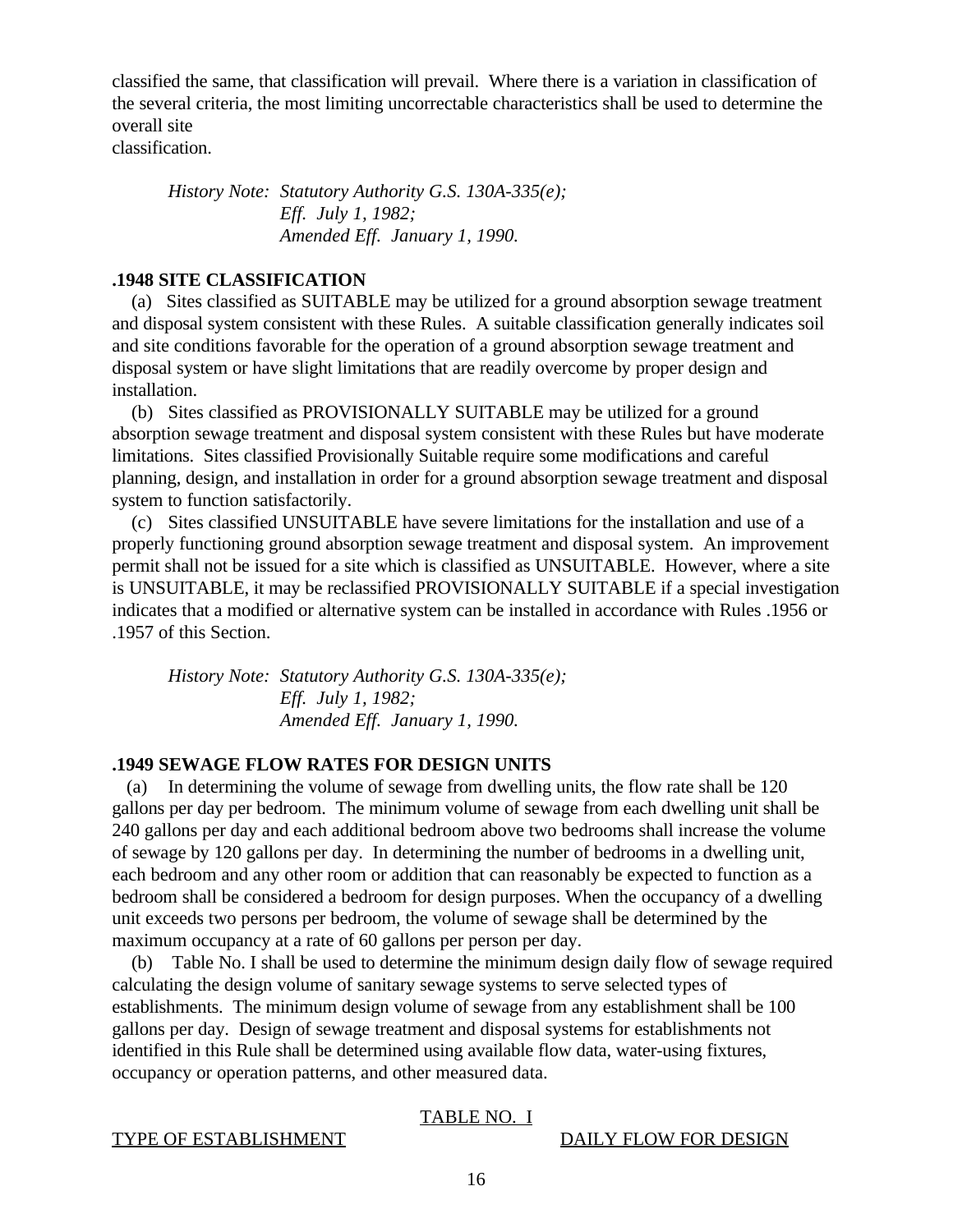|                                                         | 5 gal/passenger           |
|---------------------------------------------------------|---------------------------|
| (Also R.R. stations, bus terminals - Not including food |                           |
| service facilities)                                     |                           |
|                                                         | 50 gal/chair              |
|                                                         | 20 gal/seat               |
| (Not including food service)                            |                           |
|                                                         | 125 gal/chair             |
|                                                         | 50 gal/lane               |
| Businesses (other than those listed                     |                           |
|                                                         | 25 gal/employee           |
| Camps                                                   |                           |
|                                                         | 60 gal/person             |
|                                                         | 40 gal/person             |
|                                                         | (With chemical toilets)   |
|                                                         | 60 gal/person             |
| <b>Campgrounds (with Comfort Station)</b>               |                           |
|                                                         | 100 gal/campsite          |
| <b>Travel Trailer/Recreational Vehicle Park</b>         |                           |
|                                                         | 120 gal/space             |
| Churches (Not including a Kitchen, Food                 |                           |
|                                                         | 3 gal/seat                |
| Churches (With a Kitchen but, not including a           |                           |
|                                                         | 5 gal/sea                 |
|                                                         | 20 gal/member             |
|                                                         | 15 gal/person             |
|                                                         | 25 gal/person/shift       |
|                                                         | 10 gal/person/shift       |
| <b>Food Service Facilities</b>                          |                           |
|                                                         | 40 gal/seat or            |
|                                                         | 40 gal/15 ft $^2$         |
|                                                         | of dining area, whichever |
|                                                         | is greater                |
|                                                         | 75 gal/seat               |
| Food Stands                                             |                           |
|                                                         |                           |
| (1) Per 100 square feet of food stand floor space       | 50 gal                    |
|                                                         | 25 gal                    |
|                                                         | 5 gal/meal                |
|                                                         | 300 gal/bed               |
|                                                         | 10 gal/boat slip          |
|                                                         | 30 gal/boat slip          |
| <b>Meat Markets</b>                                     |                           |
| (1) Per 100 square feet of market floor space           | 50 gal                    |
|                                                         | 25 gal                    |
|                                                         | 120 gal/room              |
|                                                         | 175 gal/room              |
|                                                         | 25 gal/person             |
|                                                         | 60 gal/person             |
| <b>Rest Homes and Nursing Homes</b>                     |                           |
|                                                         | 120 gal/bed               |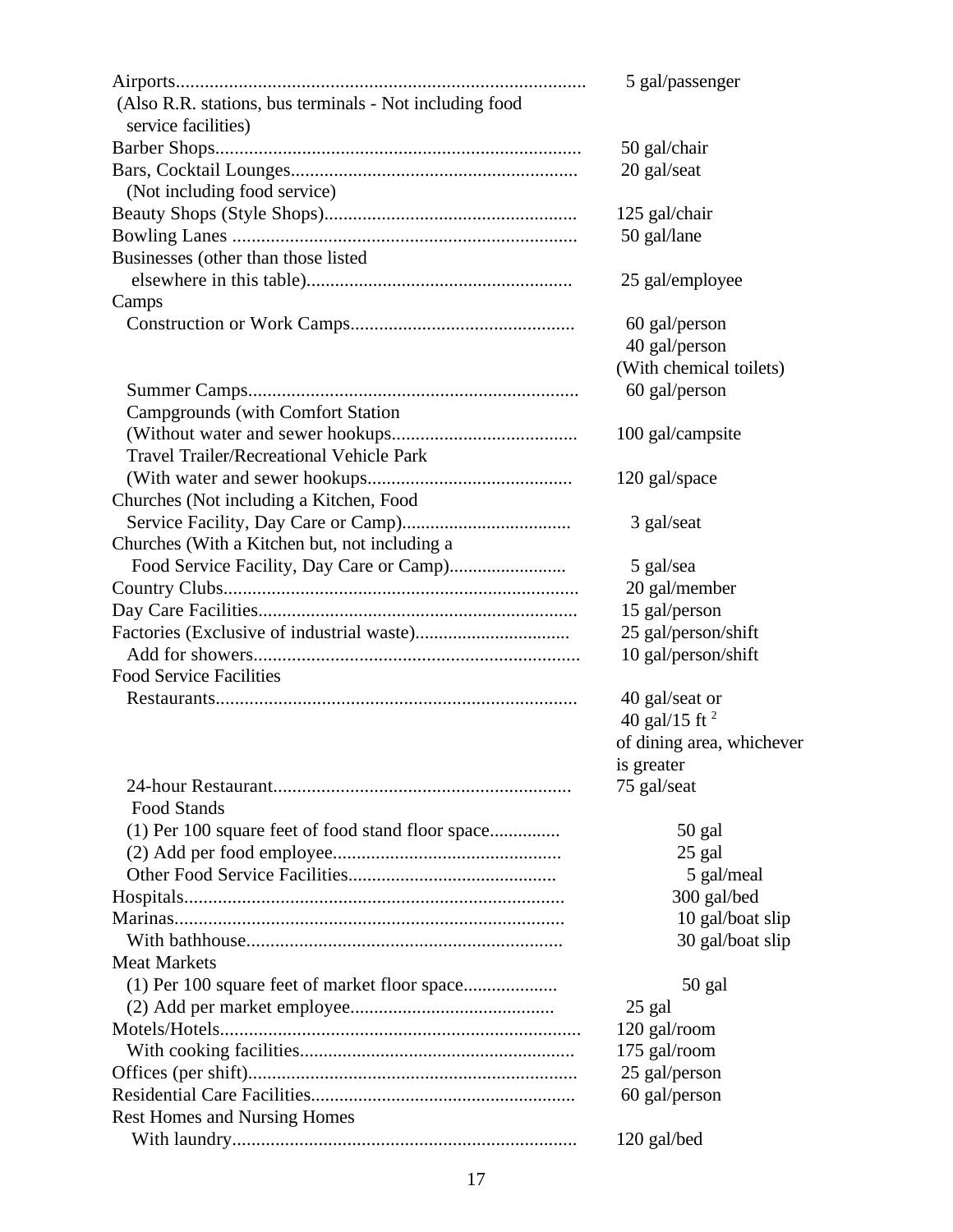|                                     | 60 gal/bed                     |
|-------------------------------------|--------------------------------|
| Schools                             |                                |
| Day Schools                         |                                |
|                                     | 15 gal/student                 |
|                                     | 12 gal/student                 |
|                                     | 10 gal/student                 |
|                                     | 60 gal/person                  |
|                                     | 250 gal/water closet or urinal |
|                                     | 325 gal/water closet           |
| Stores, Shopping Centers, and Malls |                                |
|                                     | 120 gal/1000 ft <sup>2</sup>   |
|                                     | of retail sales area           |
|                                     | 5 gal/seat or space            |
|                                     | 10 gal/person                  |

 (c) An adjusted design daily sewage flow may be granted by the local health department upon a showing as specified in Subparagraphs  $(c)(1)$  through  $(c)(2)$  that a sewage system is adequate to meet actual daily water consumption from a facility included in Paragraph (b) of this Rule.

- (1) Documented data from that facility or a comparable facility justifying a flow rate reduction shall be submitted to the local health department and the State. The submitted data shall consist of at least 12 previous consecutive monthly total water consumption readings and at least 30 consecutive daily water consumption readings. The daily readings shall be taken during a projected normal or above normal sewage flow month. A peaking factor shall be derived by dividing the highest monthly flow as indicated from the 12 monthly readings by the sum of the 30 consecutive daily water consumption readings. The adjusted design daily sewage flow shall be determined by taking the numerical average of the greatest ten percent of the daily readings and multiplying by the peaking factor. Further adjustments shall be made in design sewage flow rate used for sizing nitrification fields and pretreatment systems when the sampled or projected wastewater characteristics exceed those of domestic sewage, such as wastewater from restaurants or meat markets.
- (2) An adjusted daily sewage flow rate may be granted contingent upon use of extreme water-conserving fixtures, such as toilets which use 1.6 gallons per flush or less, spring-loaded faucets with flow rates of one gallon per minute or less, and showerheads with flow rates of two gallons per minute or less. The amount of sewage flow rate reduction shall be determined by the local health department and the State based upon the type of fixtures and documentation of the amount of flow reduction to be expected from the proposed facility. Adjusted daily flow rates based upon use of water-conserving fixtures shall apply only to design capacity requirements of dosing and distribution systems and nitrification fields. Minimum pretreatment capacities shall be determined by the design flow rate of Table I of this Rule.

*History Note: Statutory authority G.S. 130A-335(e); Eff. July 1, 1982; Amended Eff. January 1, 1990; January 1, 1984.*

# **.1950 LOCATION OF SANITARY SEWAGE SYSTEMS**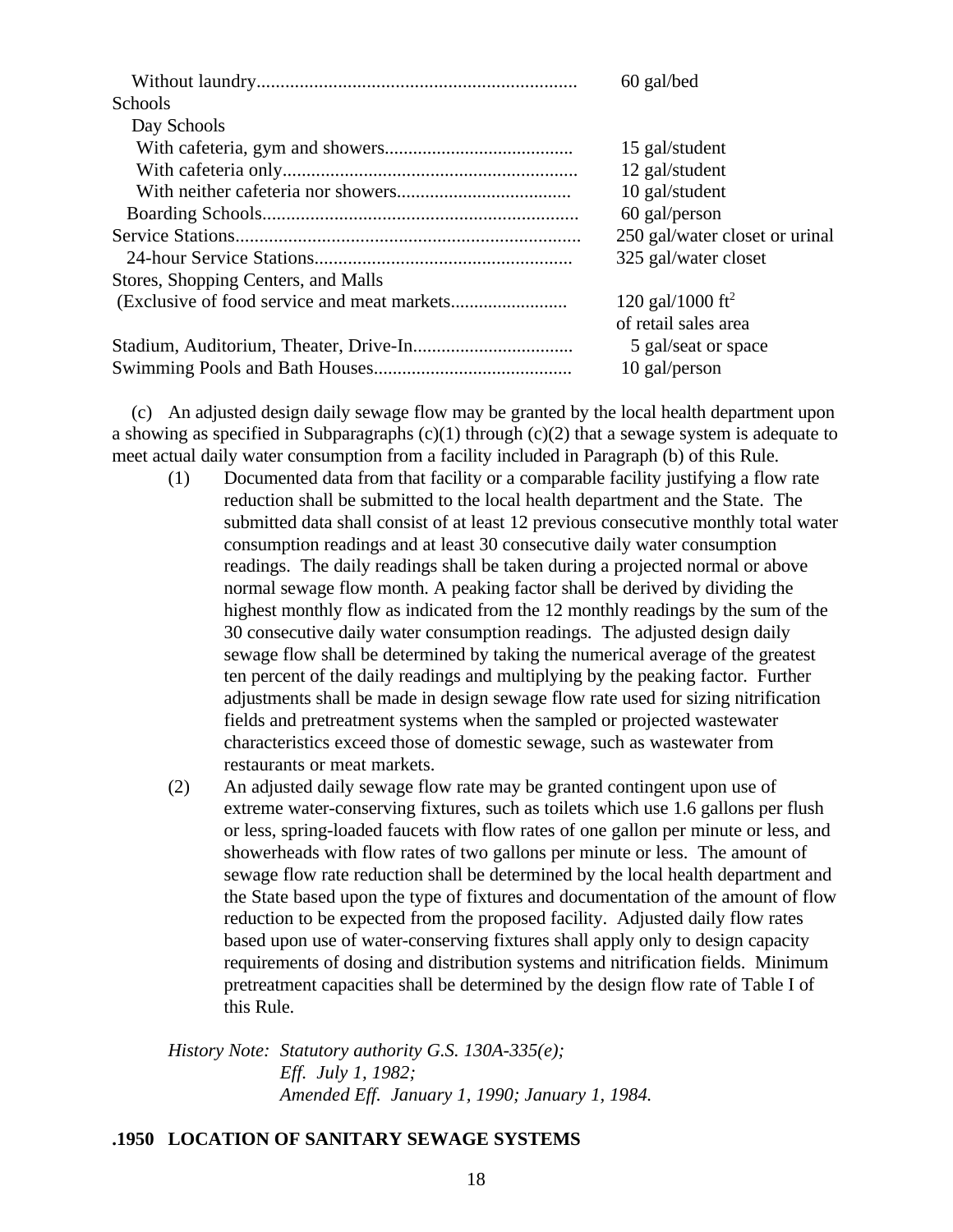(a) Every sanitary sewage and disposal system shall be located at least the minimum horizontal distance from the following:

| (1)  | Any private water supply source, including any well or spring           | 100 feet;     |  |
|------|-------------------------------------------------------------------------|---------------|--|
| (2)  | Any public water supply source                                          | 100 feet;     |  |
| (3)  | Streams classified as WS-I                                              | 100 feet;     |  |
| (4)  | Waters classified as S.A.                                               | 100 feet from |  |
|      |                                                                         | mean high     |  |
|      |                                                                         | water mark;   |  |
| (5)  | Other coastal waters                                                    | 50 feet; from |  |
|      |                                                                         | mean high     |  |
|      |                                                                         | water mark;   |  |
| (6)  | Any other stream, canal, marsh, or other surface waters                 | 50 feet       |  |
| (7)  | Any Class I or Class II reservoir                                       | 100 feet from |  |
|      |                                                                         | normal pool   |  |
|      |                                                                         | elevation;    |  |
| (8)  | Any permanent storm water retention pond                                | 50 feet; from |  |
|      |                                                                         | flood pool    |  |
|      |                                                                         | elevation;    |  |
| (9)  | Any other lake or pond                                                  | 50 feet; from |  |
|      |                                                                         | normal pool   |  |
|      |                                                                         | elevation;    |  |
| (10) | Any building foundation                                                 | 5 feet;       |  |
| (11) | Any basement<br>15 feet;                                                |               |  |
| (12) | Any property line                                                       | 10 feet;      |  |
| (13) | Top of slope of embankments or cuts of 2 feet                           |               |  |
|      | or more vertical height                                                 | 15 feet;      |  |
| (14) | Any water line                                                          | 10 feet;      |  |
| (15) | Drainage Systems:                                                       |               |  |
|      | Interceptor drains, foundation drains and storm water diversions<br>(A) |               |  |
|      | upslope<br>(i)                                                          | 10 feet;      |  |
|      | (ii)<br>sideslope                                                       | 15 feet; and  |  |
|      | downslope<br>(iii)                                                      | 25 feet;      |  |
|      | Groundwater lowering and devices<br>(B)                                 | 25 feet;      |  |
| (16) | Any swimming pool                                                       | 15 feet;      |  |
| (17) | Any other nitrification field (except repair area)<br>20 feet;          |               |  |

 (b) Ground absorption sewage treatment and disposal systems may be located closer than 100 feet from a private water supply, except springs and uncased wells located downslope and used as a source of drinking water, for repairs, space limitations, and other site-planning considerations but shall be located the maximum feasible distance and in no case less than 50 feet.

 (c) Nitrification fields and repair areas shall not be located under paved areas or areas subject to vehicular traffic. If effluent is to be conveyed under areas subject to vehicular traffic, ductile iron or its equivalent pipe shall be used. However, pipe specified in Rule .1955 (e) may be used if a minimum of 30 inches of compacted cover is provided over the pipe.

 (d) In addition to the requirements of Paragraph (a) of this Rule, sites to be used for subsurface disposal for design units with flows over 3,000 gallons per day, as determined in Rule .1949 (a) or (b) of this Section, which include one or more nitrification fields with individual capacities of greater than 1,500 gallons per day, shall be located at least the minimum horizontal distance from the following:

(1) Any Class I or II reservoir or any public water supply source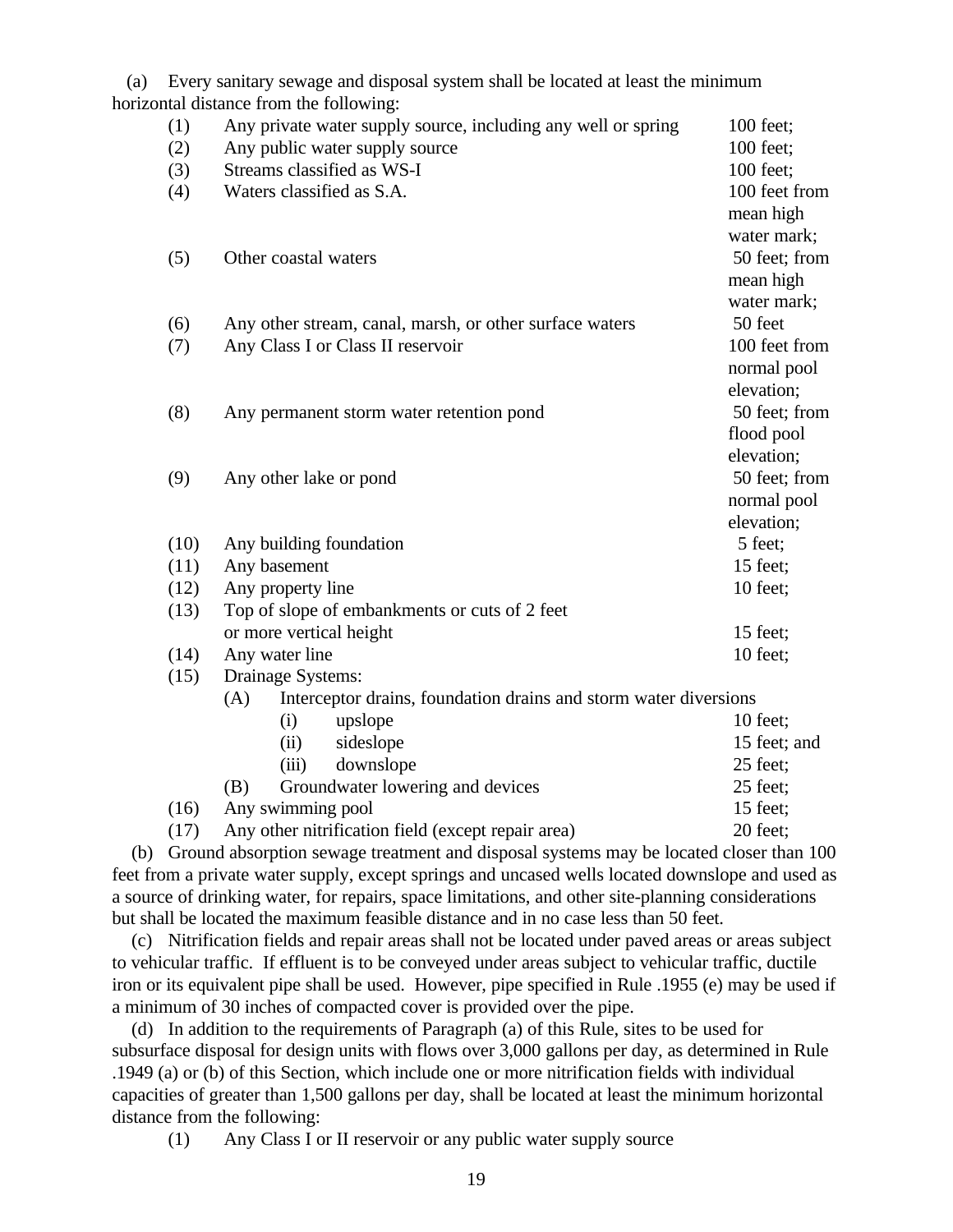|     |     |                | utilizing a shallow (under 50 feet) groundwater aquifer                                                                           | 500 feet;                         |
|-----|-----|----------------|-----------------------------------------------------------------------------------------------------------------------------------|-----------------------------------|
|     | (2) |                | Any other public water supply source, unless determined to<br>utilize a confined aquifer                                          | 200 feet;                         |
|     | (3) |                | Any private water supply source, unless determined to                                                                             |                                   |
|     |     |                | utilize a confined aquifer<br>Waters classified as SA                                                                             | 100 feet;                         |
|     | (4) |                |                                                                                                                                   | 200 feet, from<br>mean high       |
|     |     |                |                                                                                                                                   | water mark;                       |
|     | (5) |                | Any waters classified as WS-I                                                                                                     | 200 feet;                         |
|     | (6) |                | Any surface waters classified as WS-II, WS-III,                                                                                   |                                   |
|     |     | <b>B</b> or SB |                                                                                                                                   | 100 feet; and                     |
|     | (7) |                | Any property line                                                                                                                 | 25 feet.                          |
| (e) |     |                | Collection sewers, force mains, and supply lines shall be located at least the minimum<br>horizontal distance from the following: |                                   |
|     | (1) |                | Any public water supply source, including wells, springs,                                                                         |                                   |
|     |     |                | and Class I or Class II reservoirs                                                                                                | 100 feet,                         |
|     |     |                |                                                                                                                                   | unless<br>constructed of          |
|     |     |                |                                                                                                                                   | leakproof pipe,                   |
|     |     |                |                                                                                                                                   | such as ductile                   |
|     |     |                |                                                                                                                                   | iron pipe with                    |
|     |     |                |                                                                                                                                   | mechanical                        |
|     |     |                |                                                                                                                                   | joints                            |
|     |     |                |                                                                                                                                   | equivalent to                     |
|     |     |                |                                                                                                                                   | water main<br>standards, in       |
|     |     |                |                                                                                                                                   | which case the                    |
|     |     |                |                                                                                                                                   | minimum                           |
|     |     |                |                                                                                                                                   | setback may                       |
|     |     |                |                                                                                                                                   | be reduced to                     |
|     |     |                |                                                                                                                                   | 50 feet;                          |
|     |     | (2)            | Any private water supply source, including                                                                                        |                                   |
|     |     |                | wells and springs                                                                                                                 | 50 feet, unless<br>constructed of |
|     |     |                |                                                                                                                                   | similar                           |
|     |     |                |                                                                                                                                   | leakproof pipe,                   |
|     |     |                |                                                                                                                                   | such as ductile                   |
|     |     |                |                                                                                                                                   | iron pipe with                    |
|     |     |                |                                                                                                                                   | mechanical                        |
|     |     |                |                                                                                                                                   | joints                            |
|     |     |                |                                                                                                                                   | equivalent to<br>water main       |
|     |     |                |                                                                                                                                   | standards, in                     |
|     |     |                |                                                                                                                                   | which case the                    |
|     |     |                |                                                                                                                                   | minimum                           |
|     |     |                |                                                                                                                                   | setback may                       |
|     |     |                |                                                                                                                                   | be reduced to                     |
|     |     |                |                                                                                                                                   | 25 feet;                          |
|     |     | (3)            | Any waters classified as WS-I, WS-II,                                                                                             |                                   |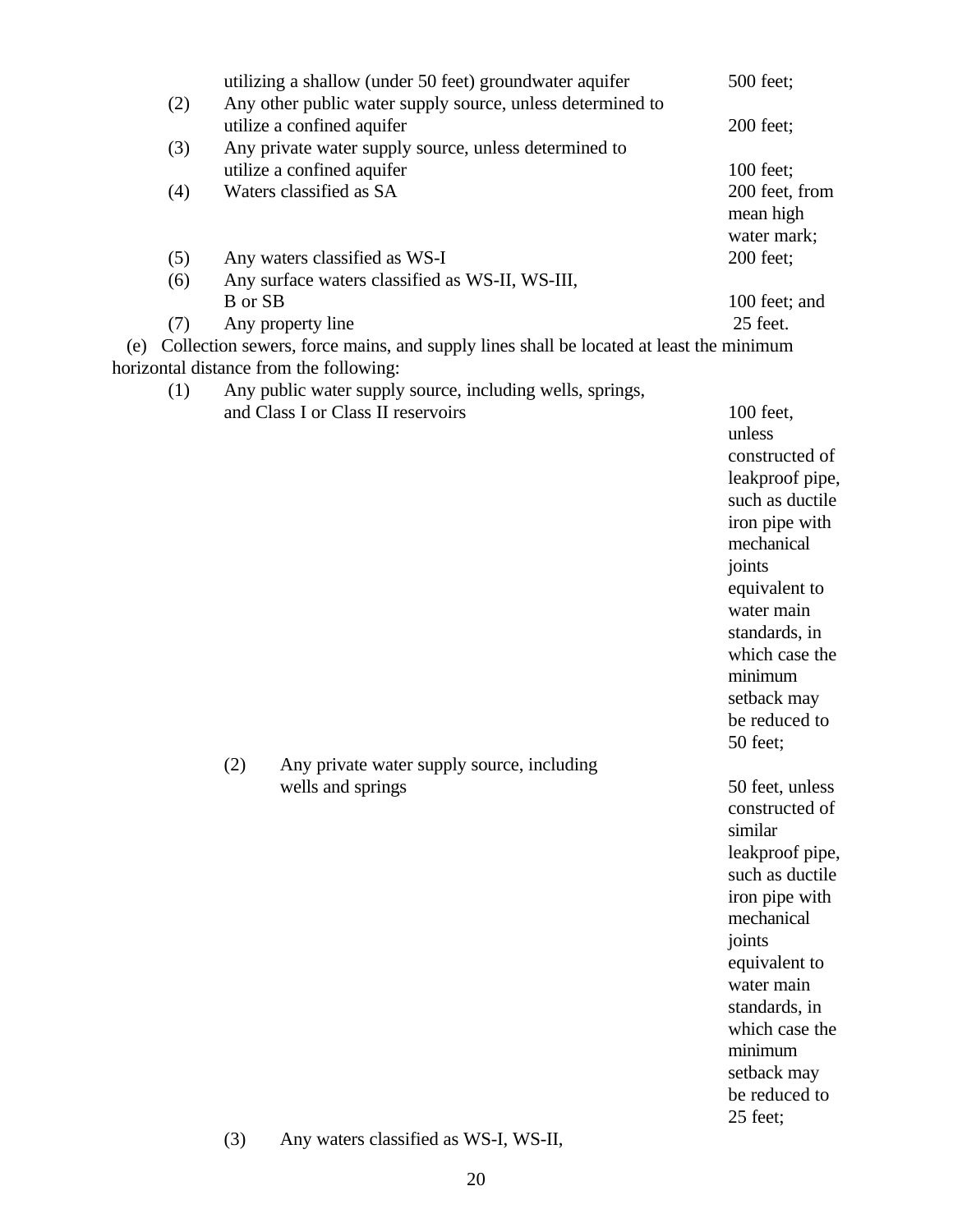|      | WS-III, B, SA, or SB                             | 50 feet, unless<br>constructed of<br>similar |  |
|------|--------------------------------------------------|----------------------------------------------|--|
|      |                                                  | leakproof pipe,                              |  |
|      |                                                  | such as ductile                              |  |
|      |                                                  | iron pipe with                               |  |
|      |                                                  | mechanical                                   |  |
|      |                                                  | joints<br>equivalent to                      |  |
|      |                                                  | water main                                   |  |
|      |                                                  | standards, in                                |  |
|      |                                                  | which case the                               |  |
|      |                                                  | minimum                                      |  |
|      |                                                  | setback may                                  |  |
|      |                                                  | be reduced to                                |  |
|      |                                                  | 10 feet;                                     |  |
| (4)  | Any other stream, canal, marsh, coastal waters,  |                                              |  |
|      | lakes, and other impoundments, or other surface  |                                              |  |
|      | waters                                           | 10 feet;                                     |  |
| (5)  | Any basement                                     | 10 feet;                                     |  |
| (6)  | Any property line                                | 5 feet;                                      |  |
| (7)  | Top of slope of embankments or cuts of two feet  |                                              |  |
|      | or more vertical height                          | 10 feet;                                     |  |
| (8)  | Drainage Systems:                                |                                              |  |
|      | Interceptor drains, storm drains, and<br>(A)     |                                              |  |
|      | Storm water diversions                           | 5 feet;                                      |  |
|      | Ground-water lowering ditches and devices<br>(B) | $10$ feet;                                   |  |
| (9)  | Any swimming pool<br>10 feet;                    |                                              |  |
| (10) | Any other nitrification field                    | 5 feet.                                      |  |

 (f) Sewer lines may cross a water line if 18 inches clear separation distance is maintained, with the sewer line passing under the water line. When conditions prevent an 18-inch clear separation from being maintained or whenever it is necessary for the water line to cross under the sewer, the sewer line shall be constructed of ductile iron pipe or its equivalent and the water line shall be constructed of ferrous materials equivalent to water main standards for a distance of at least ten feet on each side of the point of crossing, with full sections of pipe centered at the point of crossing.

(g) Sewer lines may cross a storm drain if:

- (1) 12 inches clear separation distance is maintained; or
- (2) the sewer is of ductile iron pipe or encased in concrete or ductile iron pipe for at least five feet on either side of the crossing.

 (h) Sewer lines may cross a stream if at least three feet of stable cover can be maintained or the sewer line is of ductile iron pipe or encased in concrete or ductile iron pipe for at least ten feet on either side of the crossing and protected against the normal range of high and low water conditions, including the 100-year flood/wave action. Aerial crossings shall be by ductile iron pipe with mechanical joints or steel pipe. Pipe shall be anchored for at least ten feet on either side of the crossing.

 (i) Septic tanks, lift stations, wastewater treatment plants, sand filters, and other pretreatment systems shall not be located in areas subject to frequent flooding (areas inundated at a ten-year or less frequency) unless designed and installed to be watertight and to remain operable during a ten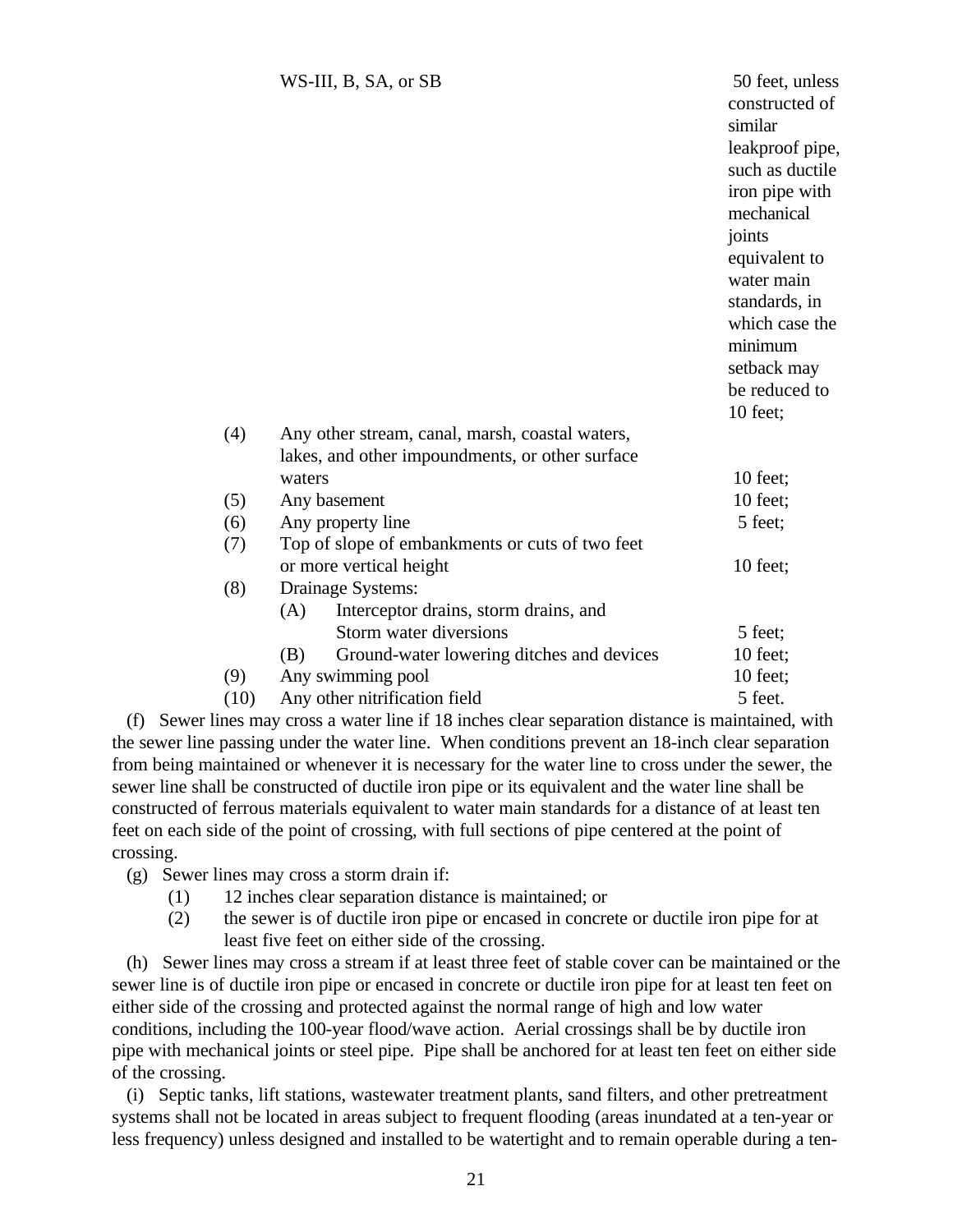year storm. Mechanical or electrical components of treatment systems shall be above the 100 year flood level or otherwise protected against a 100-year flood.

*History Note: Statutory Authority G.S. 130A-335(e) and (f); Eff. July 1, 1982; Amended Eff. January 1, 1990; October 1, 1982.*

# **.1951 APPLICABILITY OF RULES**

 (a) Except as required in Paragraph (b) of this Rule, the minimum horizontal distance requirements in Rule .1950(a)(4), (11), (12), or (13) shall not apply to the installation of a single septic tank system serving a single-family residence not to exceed four bedrooms on a lot or tract of land:

- (1) which, on July 1, 1977, is specifically described in a deed, contract, or other instrument conveying fee title or which is specifically described in a recorded plat; and
- (2) which, on July 1, 1977, is of insufficient size to satisfy the minimum horizontal distance requirements in Rule .1950(a)(4), (11), (12), or (13) of this Section; and
- (3) which, on the date system construction is proposed to begin, is not capable of being served by a community or public sewerage system.

 (b) For those lots or tracts of land described in Rule .1951(a) of this Section, where any of the minimum horizontal distance requirements prescribed in Rule .1950(a) (4), (11), (12), or (13) of this Section can be met, such minimum horizontal distances shall be required.

 (c) For those lots or tracts of land described in Rule .1951(a) of this Section, where a specific minimum horizontal distance requirement prescribed in Rule .1950(a)(4), (11), (12), or (13) of this Section cannot be met, the maximum feasible horizontal distance, as determined by the local agency, shall be required. Provided, however, that at least the following minimum horizontal distances shall be required in all cases:

- (1) Rule .1950(a)(4) of this Section, the minimum horizontal distance shall be not less than 50 feet;
- (2) Rule .1950(a)(11) of this Section, the minimum horizontal distance shall be not less than 8 feet;
- (3) Rule .1950(a)(12) and (13) of this Section, the minimum horizontal distance shall be not less than 5 feet.

 (d) All other provisions of this Section except as exempted by this Rule shall apply to the lots or tracts of land described in Rule .1951(a) of this Section. Any rules and regulations of the Commission for Health Services or any local board of health in effect on June 30, 1977, which establish greater minimum distance requirements than those provided for in this Section, shall remain in effect and shall apply to a lot or tract of land to which .1950(a)(4),(11), (12), or (13) of this Section do not apply.

 (e) It shall be the responsibility of any owner of a lot or tract of land, who applies for a permit required by Rule .1937 of this Section, and who seeks, under the provisions of Rule .1951(a) of this Section, to exempt his lot or tract of land from any of the minimum horizontal distance requirements of Rule .1950(a)(4), (11), (12), or (13) of this Section to provide to the local health department necessary records of title to the lot or tract of land for which the exemption is sought in order that the local agency may determine whether the applicant is entitled to any such exemption.

 (f) For those lots or tracts of land which, on the effective date of this Section, are specifically described in a deed or recorded plat, and the minimum horizontal distance requirements prescribed in Rule .1950(a)(15)(B) cannot be met, the maximum feasible horizontal distance, as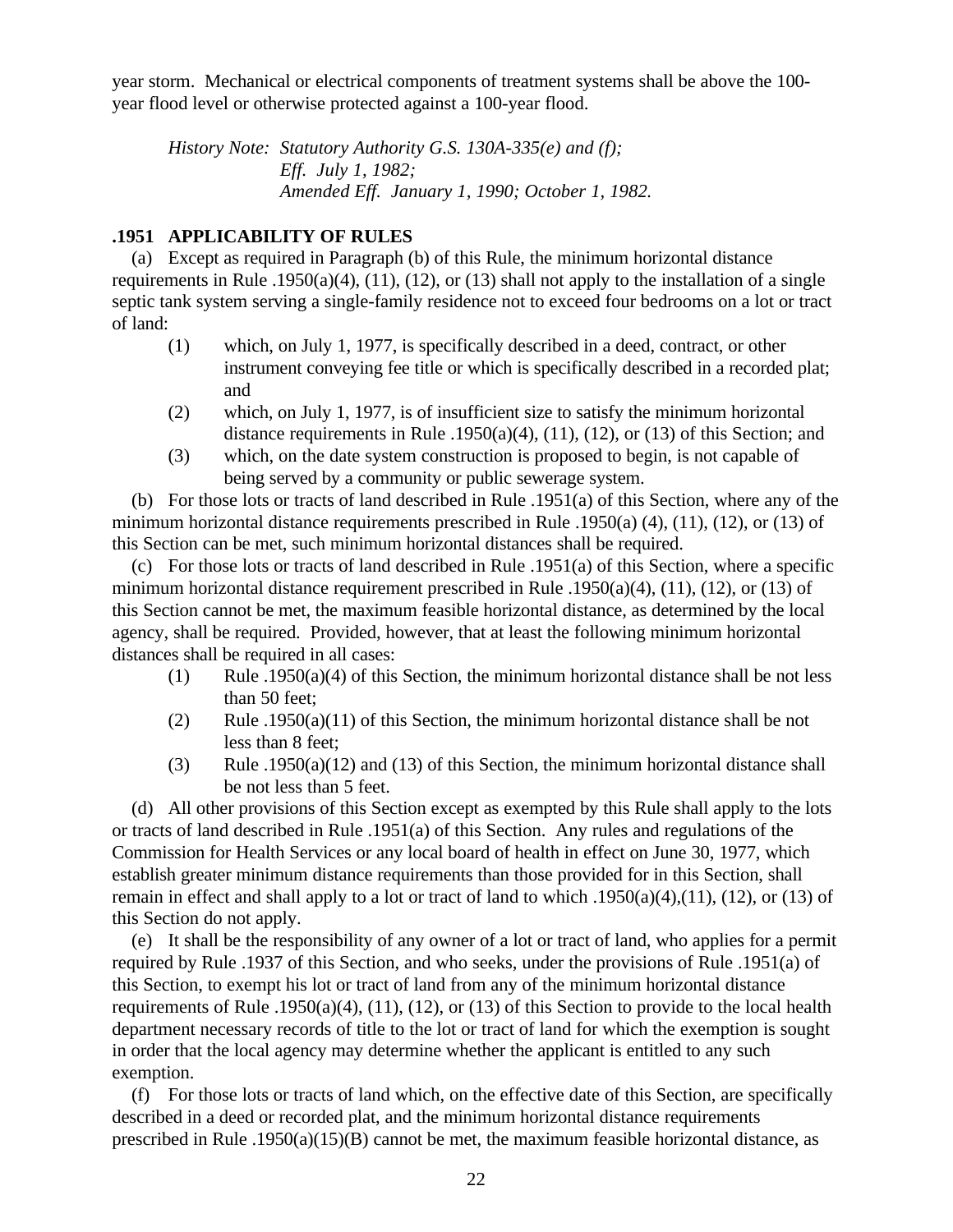determined by the local health department, shall be required, but shall not be less than ten feet.

*History Note: Statutory Authority G.S. 130A-335(e); Eff. July 1, 1982; Amended Eff. January 1, 1990.*

#### **.1952 SEPTIC TANK, DOSING TANK AND LIFT STATION DESIGN**

 (a) A septic tank or dosing tank shall be watertight, structurally sound, and not subject to excessive corrosion or decay. Septic tanks shall be of two-compartment design. The inlet compartment of a two-compartment tank shall hold between two-thirds and three-fourths of the total tank capacity. A properly designed dosing siphon or pump shall be used for discharging sewage effluent into nitrification lines when the total length of such lines exceeds 750 linear feet in a single system and as required for any pressure-dosed system. When the design daily flow from a single system exceeds 3,000 gallons per day or when the total length of nitrification lines exceeds 2,000 linear feet in a single system, alternating siphons or pumps shall be used which shall discharge to separate nitrification fields. The dose volume from pump or siphon systems shall be of such design so as to fill the nitrification lines from 66 percent to 75 percent of their capacity at each discharge except as required for low-pressure distribution systems. The discharge rate from dosing systems shall be designed to maximize the distribution of the effluent throughout the nitrification field. Septic tanks installed where the top will be deeper than 30 inches below the finished grade, shall have an access manhole, with cover, extending to within six inches of the finished grade, having a minimum opening adequate to accommodate the installation or removal of the septic tank lid. Any system serving a design unit with a design sewage flow greater than 3,000 gallons per day shall have access manholes over each compartment and over the outlet sanitary tee. The access manholes shall extend at least to finished grade and be designed and maintained to prevent surface water inflow. The manholes shall be sized to allow proper inspection and maintenance. All dosing tanks shall have a properly functioning high-water alarm. The alarm shall be audible and visible by system users and weatherproof if installed outdoors. The alarm circuit shall be provided with a manual disconnect in a watertight, corrosion-resistant outside enclosure (NEMA 4X or equivalent) adjacent to the dosing tank.

(b) Minimum liquid capacities for septic tanks shall be in accordance with the following:

| (1) | Residential Septic Tanks (for each individual residence or dwelling unit): |                 |                            |  |
|-----|----------------------------------------------------------------------------|-----------------|----------------------------|--|
|     | Number of<br>Minimum Liquid                                                |                 | <b>Equivalent Capacity</b> |  |
|     | Bedrooms                                                                   | <b>Capacity</b> | Per Bedroom                |  |
|     | 3 or less                                                                  | 900 gallons     | 300 gallons                |  |
|     | 4                                                                          | $1,000$ gallons | 250 gallons                |  |
|     |                                                                            | $1,250$ gallons | 250 gallons                |  |

- (2) Septic tanks for large residences, multiple dwelling units, or places of business or public assembly shall be in accordance with the following:
	- (A) The minimum liquid capacity of septic tanks for places of business or places of public assembly with a design sewage flow of 600 gallons per day or less shall be determined in accordance with the following:  $V = 20$ ; where V is the liquid capacity of the septic tank and Q is the design daily sewage flow.
	- (B) Individual residences with more than five bedrooms, multiple-family residences, individual septic tank systems serving two or more residences, or any place of business or public assembly where the design sewage flow is greater than 600 gallons per day, but less than 1,500 gallons per day, the liquid capacity of the septic tank shall be designed in accordance with the following:  $V = 1.17Q + 500$ ; where V is the liquid capacity of the septic tank and Q is the design daily sewage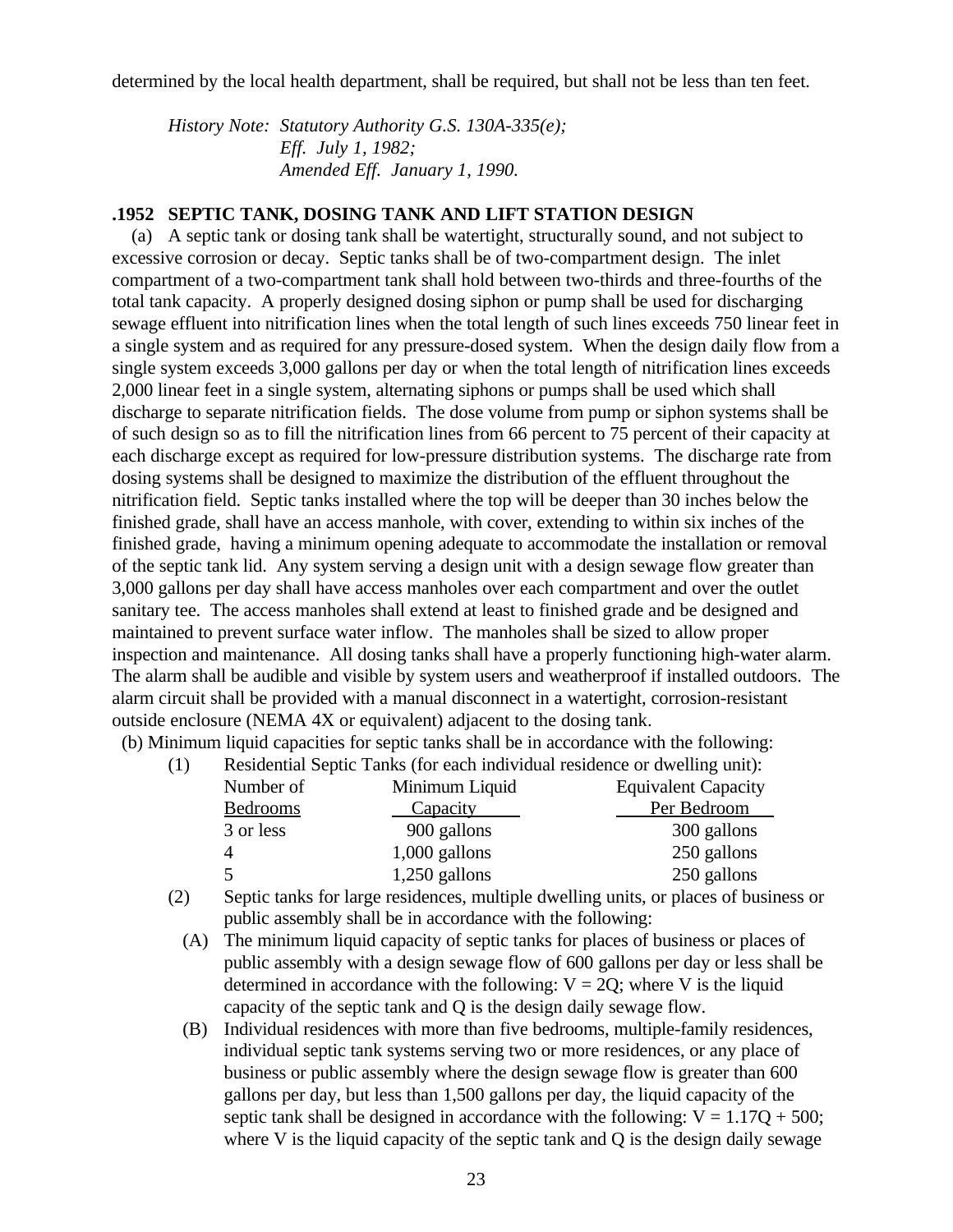flow. The minimum liquid capacity of a septic tank serving two or more residences shall be 1,500 gallons.

- (C) Where the design sewage flow is between 1,500 gallons per day and 4,500 gallons per day, the liquid capacity of the septic tank shall be designed in accordance with the following:  $V = 0.75Q + 1,125$ ; where V is the liquid capacity of the septic tank and Q is the design daily sewage flow.
- (D) Where the design sewage flow exceeds 4,500 gallons per day, the septic tank shall be designed in accordance with the following:  $V = Q$ ; where V is the liquid capacity of the septic tank and Q is the design daily sewage flow.
- (E) The minimum liquid capacity requirements of Subparagraph (b)(2) of this Rule shall be met by use of a single two-compartment septic tank or by two tanks installed in series, provided the first tank is constructed without a baffle wall and contains at least two-thirds of the total required liquid capacity.
- (3) The minimum capacity of any septic tank shall be 750 gallons.

 (c) The following are minimum standards of design and construction of pump tanks and pump dosing systems:

- (1) The liquid capacity of a pump tank shall be considered as the entire internal volume with no additional requirement for freeboard. Pump tanks shall have a minimum liquid capacity in accordance with the following:
- (A) Pump tanks for systems with nitrification fields installed in Soil Group I, II, or III soils, as defined in these rules, shall have a minimum liquid capacity equal to twothirds of the required septic tank liquid capacity.
- (B) Pump tanks for systems installed in Group IV soils shall have a minimum liquid capacity equal to the required septic tank liquid capacity.
- (C) The minimum liquid capacity of any pump tank shall be 750 gallons.
- (D) An alternate method to determine minimum liquid capacity of a pump tank shall be to provide for the minimum pump submergence requirement (Subparagraph  $(c)(5)$ ) of this Rule), the minimum dose volume requirement (Paragraph (a) of this Rule), and the minimum emergency storage capacity requirement. The emergency storage capacity requirement is determined based on the type of facility served, the classification of surface waters which would be impacted by a pump tank failure, and the availability of standby power devices and emergency maintenance personnel. The emergency storage capacity shall be the freeboard space in the pump tank above the high-water alarm activation level plus the available freeboard space in previous tankage and in the collection system below the lowest ground elevation between the pump tank and the lowest connected building drain invert. The minimum emergency storage capacity for residential systems and other systems in full-time use on sites draining into WS-I, WS-II, WS-III, SA, SB and B waters shall be 24 hours, without standby power, or 12 hours with standby power manually activated, or four hours with standby power automatically activated or with a high-water alarm automatically contacting a 24-hour maintenance service. The minimum emergency storage capacity for systems not in full-time use and for all systems at sites draining into all other surface waters shall be 12 hours without standby power, or eight hours with standby power manually activated or with a high-water alarm automatically contacting a 24-hour maintenance service.
	- (E) Notwithstanding Paragraphs (c) (1) (A)-(D), other criteria for pump tank capacity may be approved by the local health department and the State for raw sewage lift stations, pressure sewer systems, and systems with design flows exceeding 3,000 gallons per day.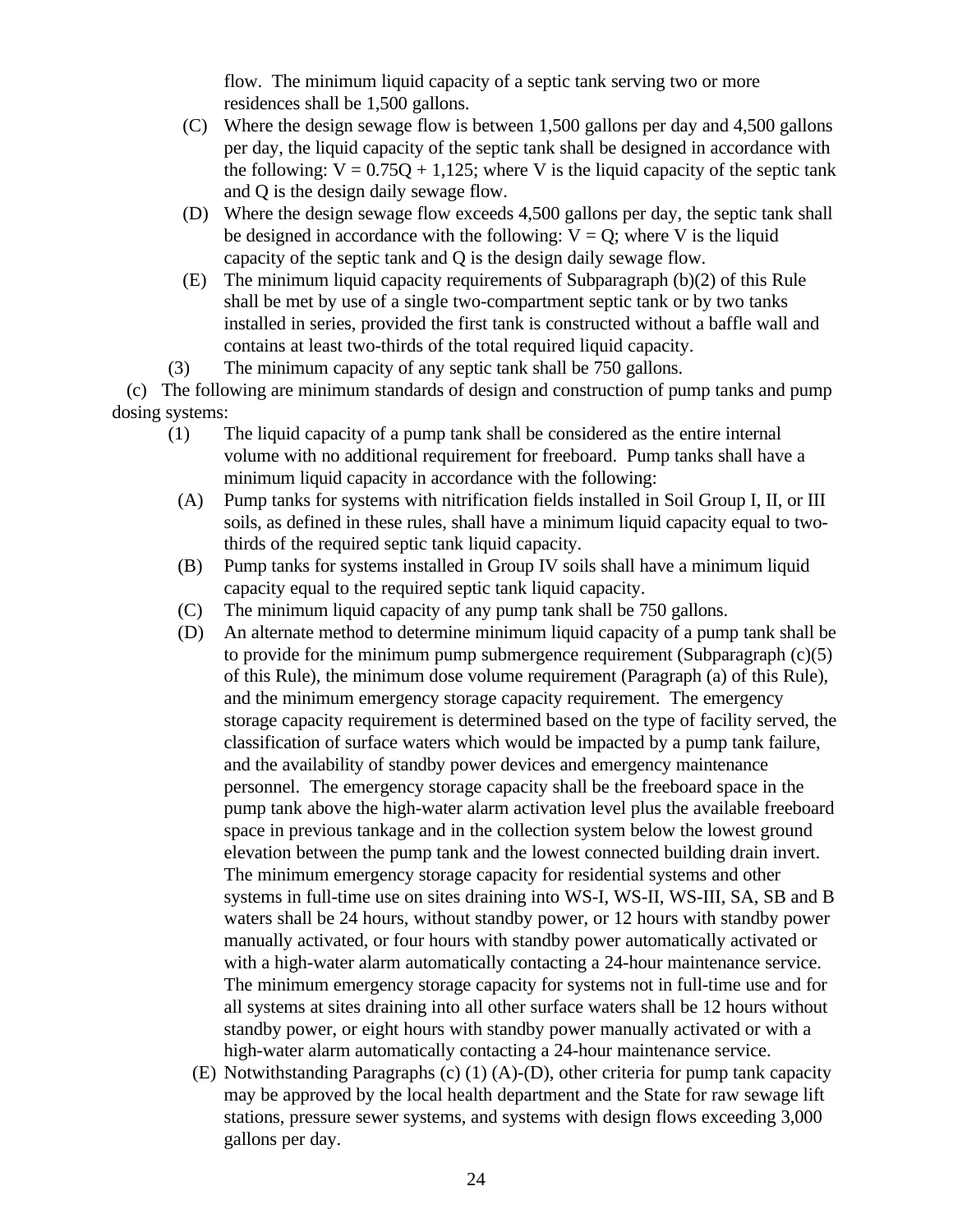- (2) The effluent pump shall be capable of handling at least one-half inch solids and designed to meet the discharge rate and total dynamic head requirements of the effluent distribution system. The pump shall be listed by Underwriter's Laboratory or an equivalent third party electrical testing and listing agency, unless the proposed pump model is specified by a registered professional engineer.
- (3) Pump discharge piping shall be of Schedule 40 PVC or stronger material and adequately secured. Fittings and valves shall be of compatible corrosion-resistant material. A threaded union, flange, or similar disconnect device shall be provided in each pump discharge line. All submersible pumps shall be provided with a corrosion-resistant rope or chain attached to each pump enabling pump removal from the ground surface without requiring dewatering or entrance into the tank. Valves shall also be readily accessible from the ground surface.
- (4) Antisiphon holes (three-sixteenth inch) shall be provided when the discharge or invert elevation of the distribution system is below the high-water alarm elevation in the pump tank, or in accordance with pump manufacturer's specifications. Check valves shall be provided when the volume of the supply line is greater than 25 percent of the dosing volume, or in accordance with pump manufacturer's specifications. When provided, the antisiphon hole shall be located between the pump and the check valve.
- (5) Sealed mercury control floats or similar devices designed for detecting liquid levels in septic tank effluent shall be provided to control pump cycles. A separate level sensing device shall be provided to activate the high-water alarm. Pump-off level shall be set to keep the pump submerged at all times or in accordance with the manufacturer's specifications. A minimum of 12 inches of effluent shall be maintained in the bottom of the pump tank. The high-water alarm float shall be set to activate within six inches of the pump-on level. The lag pump float switch, where provided, shall be located at or above the high-water alarm activation level.
- (6) Pump and control circuits shall be provided with manual circuit disconnects within a watertight, corrosion-resistant, outside enclosure (NEMA 4X or equivalent) adjacent to the pump tank, securely mounted at least 12 inches above the finished grade. The pump(s) shall be manually operable without requiring the use of special tools or entrance into the tank for testing purposes. Conductors shall be conveyed to the disconnect enclosure through waterproof, gasproof, and corrosion-resistant conduits, with no splices or junction boxes provided inside the tank. Wire grips, duct seal, or other suitable material shall be used to seal around wire and wire conduit openings inside the pump tank and disconnect enclosure.
- (7) For systems requiring duplex and multiplex pumps, a control panel should be provided which shall include short-circuit protection for each pump and for the control system, independent disconnects, automatic pump sequencer, hand-offautomatic (H-O-A) switches, run lights, and elapsed time counters for each pump. Alarm circuits shall be supplied ahead of any pump overload of short circuit protective devices. The control panel must be in a watertight, corrosion-resistant enclosure (NEMA 4X or equivalent) unless installed within a weathertight building. The panel shall be protect from intense solar heating.
- (8) Dual and multiple fields shall be independently dosed by separate pumps which shall automatically alternate. The supply lines shall be "H" connected to permit manual alternation between fields dosed by each pump. "H" connection valving shall be readily accessible from the ground surface, either from the pump tank access manhole or in a separate valve chamber outside the pump tank. Other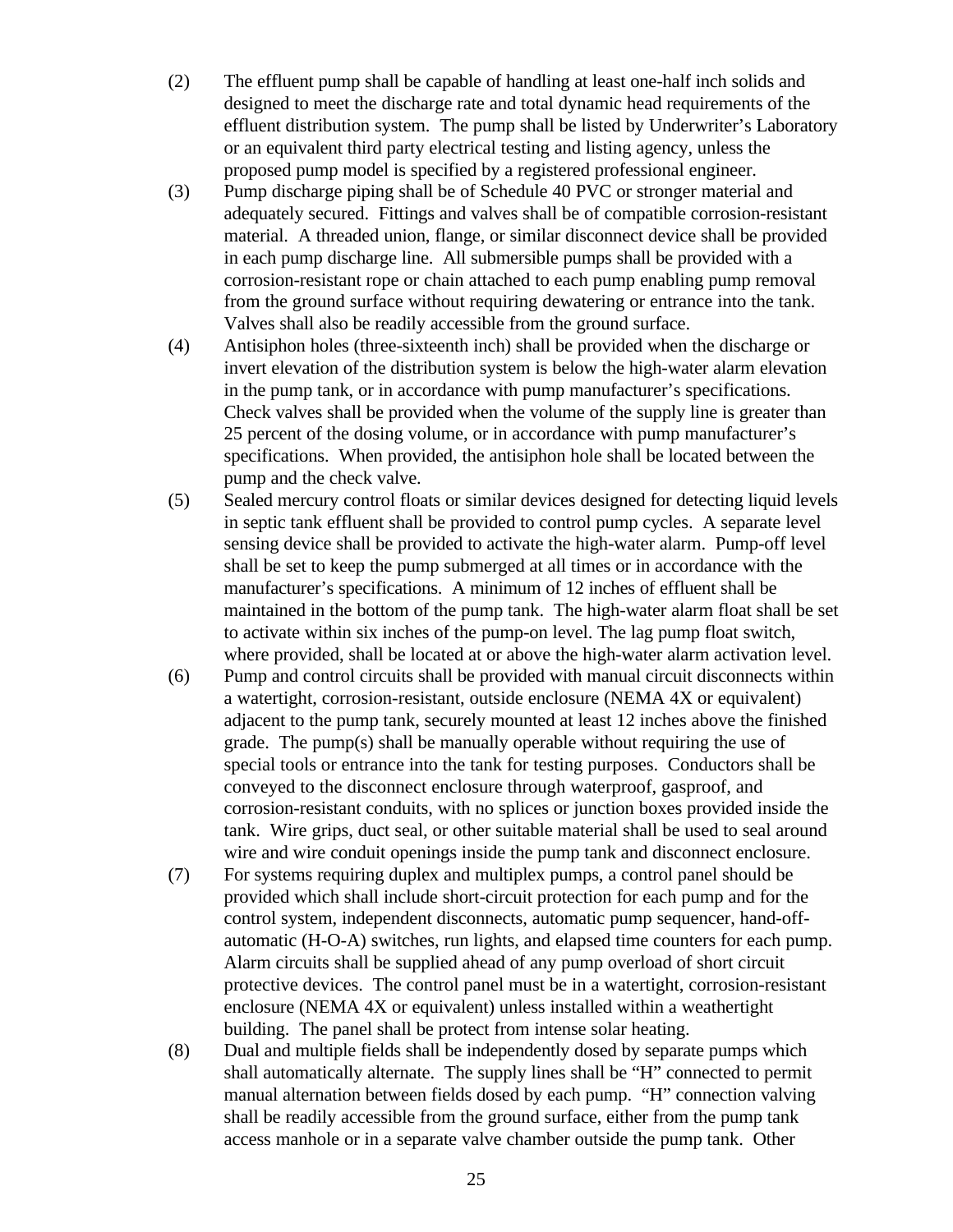equivalent methods of doing dual or multiple fields may be approved by the State.

(9) The pump tank shall have a properly functioning high-water alarm. The alarm circuit shall be supplied ahead of any pump overload and short circuit protective devices. The alarm shall be audible and visible by system users and weatherproof if installed outdoors in an enclosure (NEMA 4X or equivalent).

 (d) Siphons and siphon dosing tanks may be used when at least two feet of elevation drop can be maintained between the siphon outlet invert and the inlet invert in the nitrification field distribution system.

- (1) Siphon dosing tanks shall be designed in accordance with the minimum dose requirements in this Rule and shall meet the construction requirements of this Section. The siphon dose tank shall provide at least 12 inches of freeboard, and the inlet pipe shall be at least three inches above the siphon trip level. The highwater alarm shall be set to activate within two inches of the siphon trip level.
- (2) Siphon dosing tanks shall have a watertight access opening over each siphon with a minimum diameter of 24 inches and extending to finished grade and designed to prevent surface water inflow.
- (3) The slope and size of the siphon discharge line shall be sufficient to handle the peak siphon discharge by gravity flow without the discharge line flowing full. Vents for the discharge lines shall be located outside of the dosing tank or otherwise designed to not serve as an overflow for the tank.
- (4) All siphon parts shall be installed in accordance with the manufacturer's specifications. All materials must be corrosion-resistant, of cast iron, high density plastic, fiberglass, stainless steel, or equal.
- (5) Siphon dosing tanks shall have a properly functioning high-water alarm that is audible and visible by system users and weatherproof if installed outdoors in an enclosure (NEMA 4X or equivalent).

 (c) Raw sewage lift stations shall meet the construction standards of this Section and all horizontal setback requirements for sewage treatment and disposal systems in accordance with Rule .1950(a) of this Section unless the station is a sealed, watertight chamber, in which case the setback requirements for collection sewers in Rule .1950(e) of this Section shall apply. Sealed, watertight chambers shall be of a single, prefabricated unit, such as fiberglass, with sealed top cover, and preformed inlet and outlet pipe openings connected with solvent wells, O-ring seals, rubber boots, stainless steel straps, or equivalent. Dual pumps shall be provided for stations serving two or more buildings or for a facility with more than six water closets. Pumps shall be listed by Underwriter's Laboratories or an equivalent third party electrical testing and listing agency, and shall be grinder pumps or solids-handling pumps capable of handling at least threeinch spheres unless the station serves no more than a single water closet, lavatory, and shower, in which case two-inch solids handling pumps shall be acceptable. Minimum pump capacity shall be 2.5 times the average daily flow rate. The dosing volume shall be set so that the pump-off time does not exceed 30 minutes, except for stations serving single buildings, and pump run-time shall be from three to ten minutes at average flow. Pump station emergency storage capacity and total liquid capacity shall be determined in accordance with Paragraph (c)(1)(D) of this Rule except for a sealed, watertight chamber serving an individual building, in which case a minimum storage capacity of eight hours shall be required. All other applicable requirements for pump tanks and pump dosing systems in accordance with Paragraph (c) of this Rule shall also apply to raw sewage lift stations.

*History Note: Statutory Authority G.S. 130A-335(e) and (f); Eff. July 1, 1982;*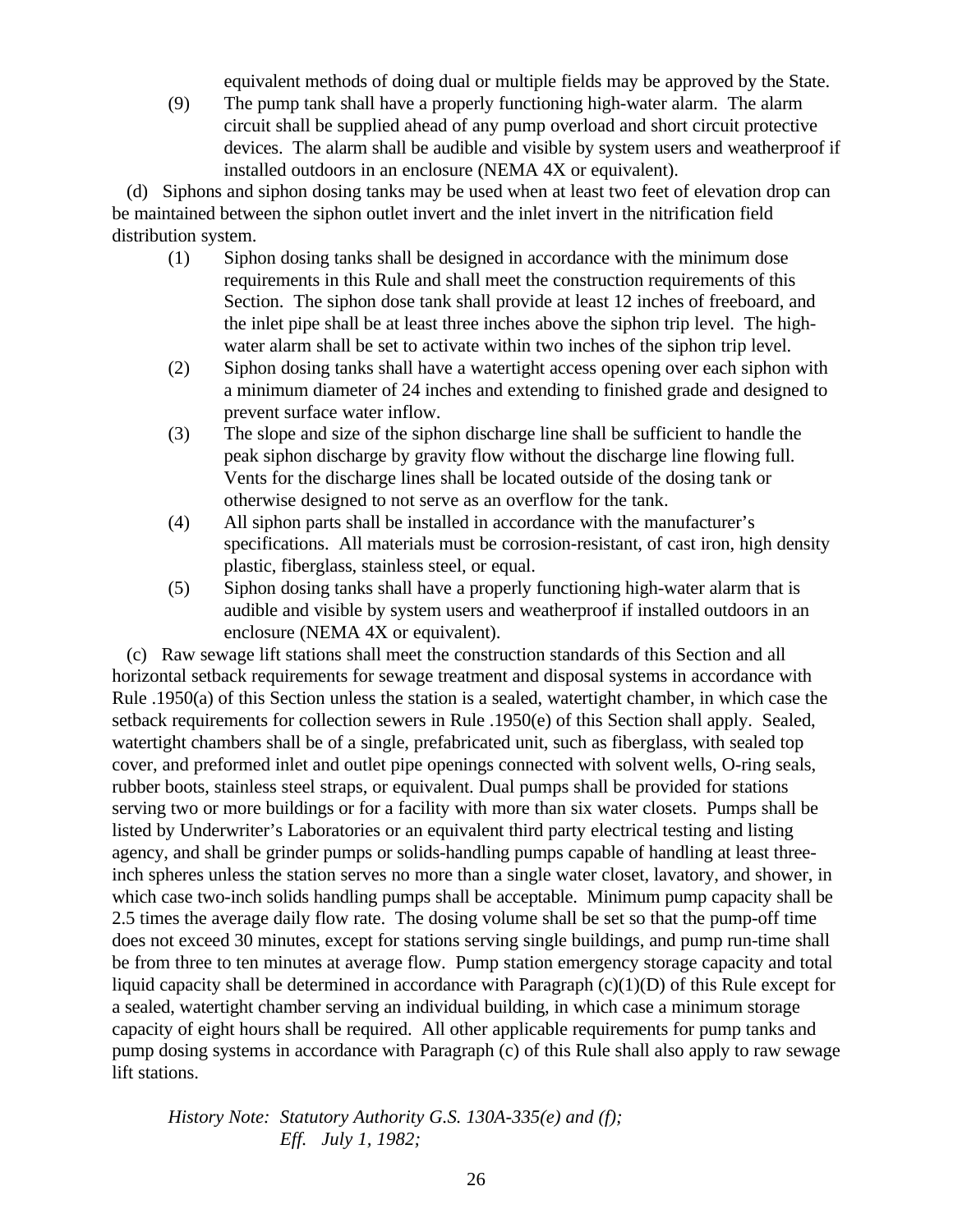# **.1953 PREFABRICATED SEPTIC TANKS AND PUMP TANKS**

 When prefabricated concrete tanks or tanks of other material are used, they shall be constructed in accordance with the plans which have been approved by the State and shall comply with all requirements of this Section. At least three complete sets of plans and specifications for the design of the prefabricated septic tank shall be submitted to the Department of Environment, Health, and Natural Resources, Division of Environmental Health, P. O. Box 27687, Raleigh, North Carolina 27611-7687. Separate plans and specifications for the design of each septic tank or pump tank to be produced shall be submitted to the Division of Environmental Health for approval. These plans and specifications shall show the design of the septic tank in detail, including:

- (1) All pertinent dimensions;
- (2) Reinforcement material and location;
- (3) Material strength;
- (4) Liquid depth;
- (5) Joint material and method of sealing;
- (6) Access manhole and riser detail;
- (7) Other design features.

*History Note: Statutory Authority G.S. 130A-335(e) and (f); Eff. July 1, 1982; Amended Eff. January 1, 1990.*

## **.1954 MINIMUM STANDARDS FOR PRECAST REINFORCED CONCRETE TANKS**

 (a)The following are minimum standards of design and construction of precast reinforced concrete septic tanks:

- (1) The minimum requirement for the liquid depth is 36 inches.
- (2) A minimum of nine inches freeboard is required, the freeboard being the air space between the top of the liquid and the bottom side of the lid or cap of the tank.
- (3) The length of the septic tank shall be at least twice as long as the width.
- (4) There shall be three inlet openings in the tank, one on the tank end and one on each sidewall of the inlet end of the tank. The blockouts for these openings shall leave a concrete thickness of not less than one inch in the tank wall. The blockouts shall be made for a minimum of four-inch pipe or a maximum of six-inch pipe. No blockouts or openings shall be permitted below the tank liquid level.
- (5) The inlet in the tank shall be a straight pipe.
- (6) The outlet shall be a cast-in-place concrete sanitary tee, a polyvinyl chloride (PVC) sanitary tee, or a polyethylene (PE) sanitary tee, made of not less than class 160 pipe or equivalent fittings and pipe. Class 160 pipe shall have a wall thickness of not less than 0.183 inches. The cast-in-place concrete sanitary tee shall have a minimum thickness of not less than two inches. The tee shall extend down onefourth of the liquid depth. The invert of the outlet shall be at least two inches lower in elevation than the invert of the inlet.
- (7) All tanks shall be manufactured with a cast-in-place partition so that the tank contains two compartments. The partition shall be located at a point not less than two-thirds nor more than three-fourths the length of the tank from the inlet end. The top of the partition shall terminate two inches below the bottom side of the tank top in order to leave space for air or gas passage between compartments.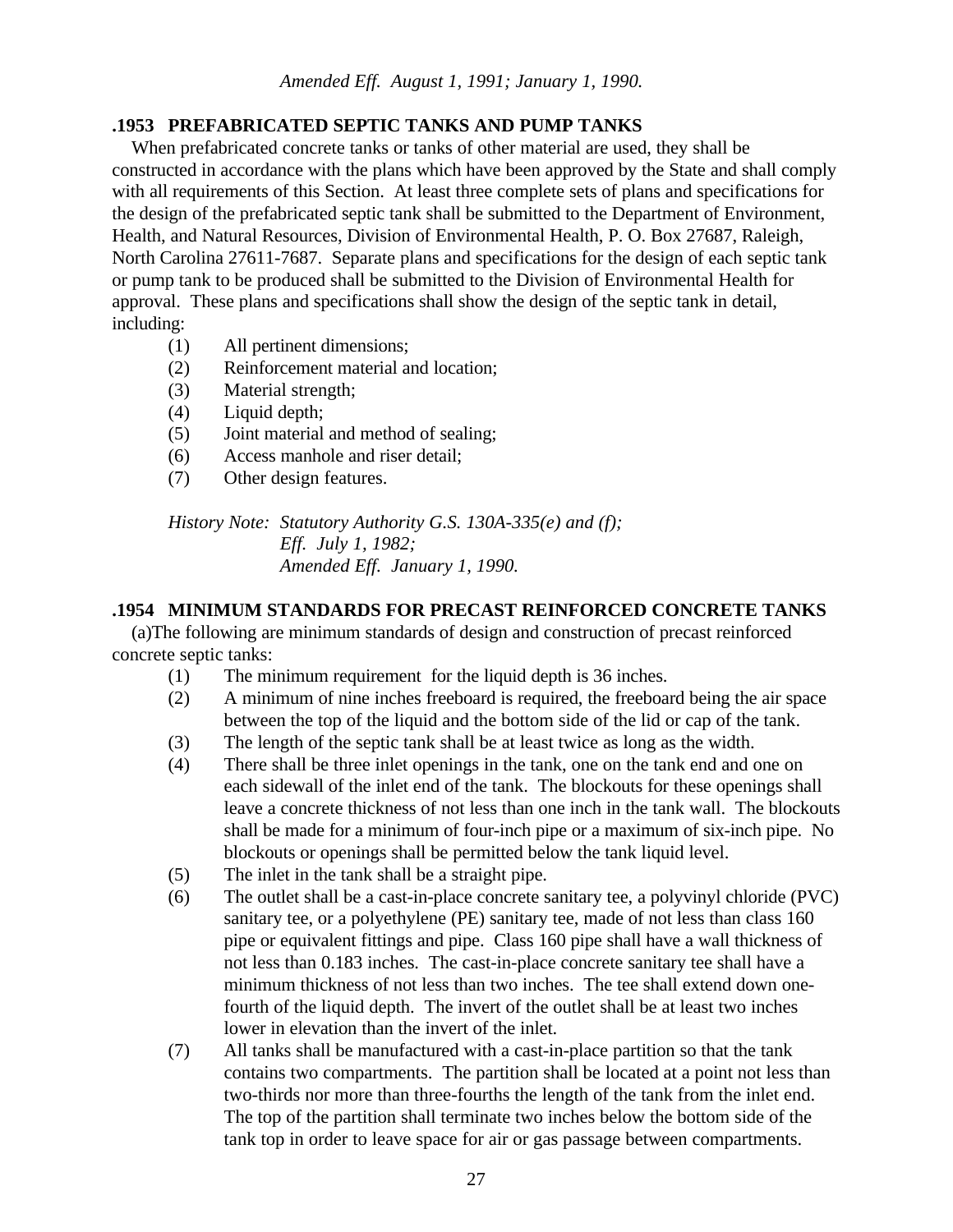The top and bottom halves of the partition shall be cast in such manner as to leave a water passage slot four inches high for the full width of the tank. The partition (both halves) shall be reinforced by the placing of six-inch by six-inch No. 10 gage welded reinforcing wire. The reinforcing wire shall be bent to form an angle of 90 degrees on the ends in order to form a leg not less than four inches long. When the wire is placed in the mold the four-inch legs shall lay parallel with the sidewall wire and adjacent to it. It is recognized that there are other methods of constructing a partition or two-compartment tank. Any method other than the one described will be considered on an individual basis for approval by the Division of Environmental Health. However, the tank wall thickness must remain not less than two and one-half inches thick throughout the tank except for blockouts.

- (8) Adequate access openings must be provided in the tank top. Access shall be provided for cleaning or rodding out of the inlet pipe, for cleaning or clearing the air or gas passage space above the partition, an entrance for inserting the suction hose for tank pumping, and for entrance of a person if internal repairs are needed after pumping. This shall be accomplished by properly locating two manholes with each having a minimum opening of 18 inches by 18 inches as the opening cuts the plane of the bottom side of the top of the tank. The manhole covers shall be beveled on all sides in such manner as to accommodate a uniform load of 150 pounds per square foot without damage to the cover or the top of the tank. If the top of the tank is to be multislab construction, the slabs over the inlet of the tank, partition, and outlet of the tank must not weigh in excess of 150 pounds each. Multislab construction allows for the elimination of the manholes. Manhole covers, opening covers, or slabs shall have a handle of steel or other rot-resistant material equivalent in strength to a No. 3 reinforcing rod (rebar).
- (9) The tank shall be reinforced by using a minimum reinforcing of six-inch by six-inch No. 10 gage welded steel reinforcing wire in the top, bottom ends, and sides of the tank. The reinforcing wire shall be lapped at least six inches. Concrete cover shall be required for all reinforcement. Reinforcement shall be placed to maximize the structural integrity of the tank. The tank shall be able to withstand a uniform live loading of 150 pounds per square foot in addition to all loads to which an underground tank is normally subjected, such as the dead weight of the concrete and soil cover, active soil pressure on tank walls, and the uplifting force of the ground water. Additional reinforcement shall be required when the loads on a concrete tank are exceeded by subjecting it to vehicular traffic or when the top of the tank is placed deeper than three feet below the finished grade.
- (10) The top, bottom, ends, and sides of the tank must have a minimum thickness of two and one-half inches.
- (11) A minimum 28-day concrete compressive strength of 3,500 pounds per square inch shall be used in the construction of the septic tank. The concrete shall achieve a minimum compressive strength of 3,000 pounds per square inch prior to removal of the tank from the place of manufacture. It shall be the responsibility of the manufacturer to certify that this condition has been met prior to shipment. A septic tank shall be subject to testing to ascertain the strength of the concrete prior to its being approved for installation. Recognized devices for testing the strength of concrete include a properly calibrated Schmidt Rebound Hammer or Windsor Probe Test. Accelerated curing in the mold by use of propane gas or other fuels is prohibited, except in accordance with accepted methods and upon prior approval of the State.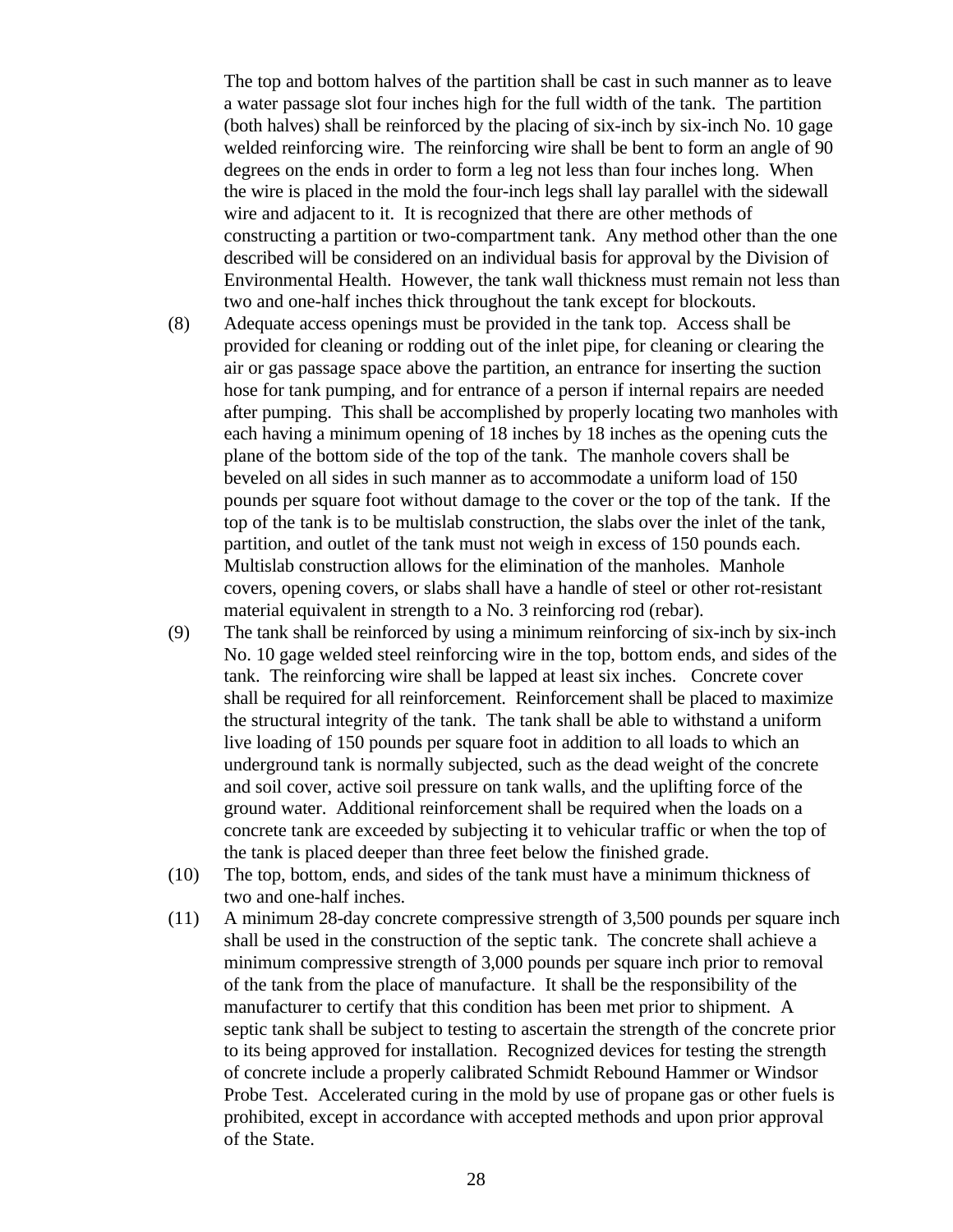- (12) After curing, tanks manufactured in two sections shall be joined and sealed at the joint by using a mastic, butyl rubber, or other pliable sealant that is waterproof, corrosion-resistant, and approved for use in septic tanks. The sealant shall have a minimum size of one inch nominal diameter or equivalent. Before sealing, the joint shall be smooth, intact, and free of all deleterious substances. Tank halves shall be properly aligned to ensure a tight seal. The sealant shall be provided by the manufacturer.
- (13) All tanks produced shall bear an imprint identifying the manufacturer, the serial number assigned to the manufacturer's plans and specifications approved by the State, and the liquid or working capacity of the tanks. This imprint shall be located to the right of the blockout made for the outlet pipe on the outlet end of the tank. All tanks shall also be permanently marked with the date of manufacturer adjacent to the tank imprint or on the top of the tank directly above the imprint.

 (b) Pump tanks shall meet the construction requirements of Paragraph (a) of this Rule with the following modifications:

- (1) Tanks shall be cast with a single compartment, or, if a partition is provided, the partition shall be cast to contain a minimum of two four-inch diameter circular openings, or equivalent, located no more than 12 inches above the tank bottom.
- (2) There shall be no requirement as to tank length, width, or shape, provided the tank satisfies all other requirements of this Section.
- (3) The invert of the inlet openings shall be located within 12 inches of the tank top. No freeboard shall be required in the pump tank.
- (4) After joining, tanks manufactured in two sections shall be plastered along the joint with hydraulic cement, cement mortar, or other waterproofing sealant. Other methods of waterproofing tanks may be used as specifically approved in the plans and specifications for the tank. Prior to backfilling, the local health department shall make a finding that a two section tank is watertight if a soil wetness condition is present within five feet of the elevation of the top of the tank.
- (5) Tanks shall be vented and accessible for routine maintenance. A watertight access manhole with removable lid shall be provided over the pump with a minimum diameter of 24 inches. The access manhole shall extend at least to six inches above finished grade and be designed and maintained to prevent surface water inflow. Larger or multiple manholes shall be provided when two or more pumps are required. Pumps shall be removable without requiring entrance into the tank. Manhole lids and electrical controls shall be secured against unauthorized access. Manhole risers shall be joined to the tank top and sealed in accordance with Paragraphs (a)(12) and (b)(4) of this Rule.
- (6) All pump tanks shall bear an imprint identifying the manufacturer, pump tank serial number assigned by the Division of Environmental Health, and the liquid or working capacity of the tank. The imprint shall be located to the left of the outlet blockout. All tanks shall also be permanently marked with the date of manufacturer adjacent to the tank imprint or on the top of the tank directly above the imprint.

 (c) Plans for prefabricated tanks, other than those for precast reinforced concrete tanks, shall be approved on an individual basis as determined by the information furnished by the designer which indicates the tank will provide equivalent effectiveness as those designed in accordance with the provisions of Paragraphs (a) and (b) of this Rule.

 (d) Tanks other than approved prefabricated tanks shall be constructed consistent with the provisions of this Rule except as follows: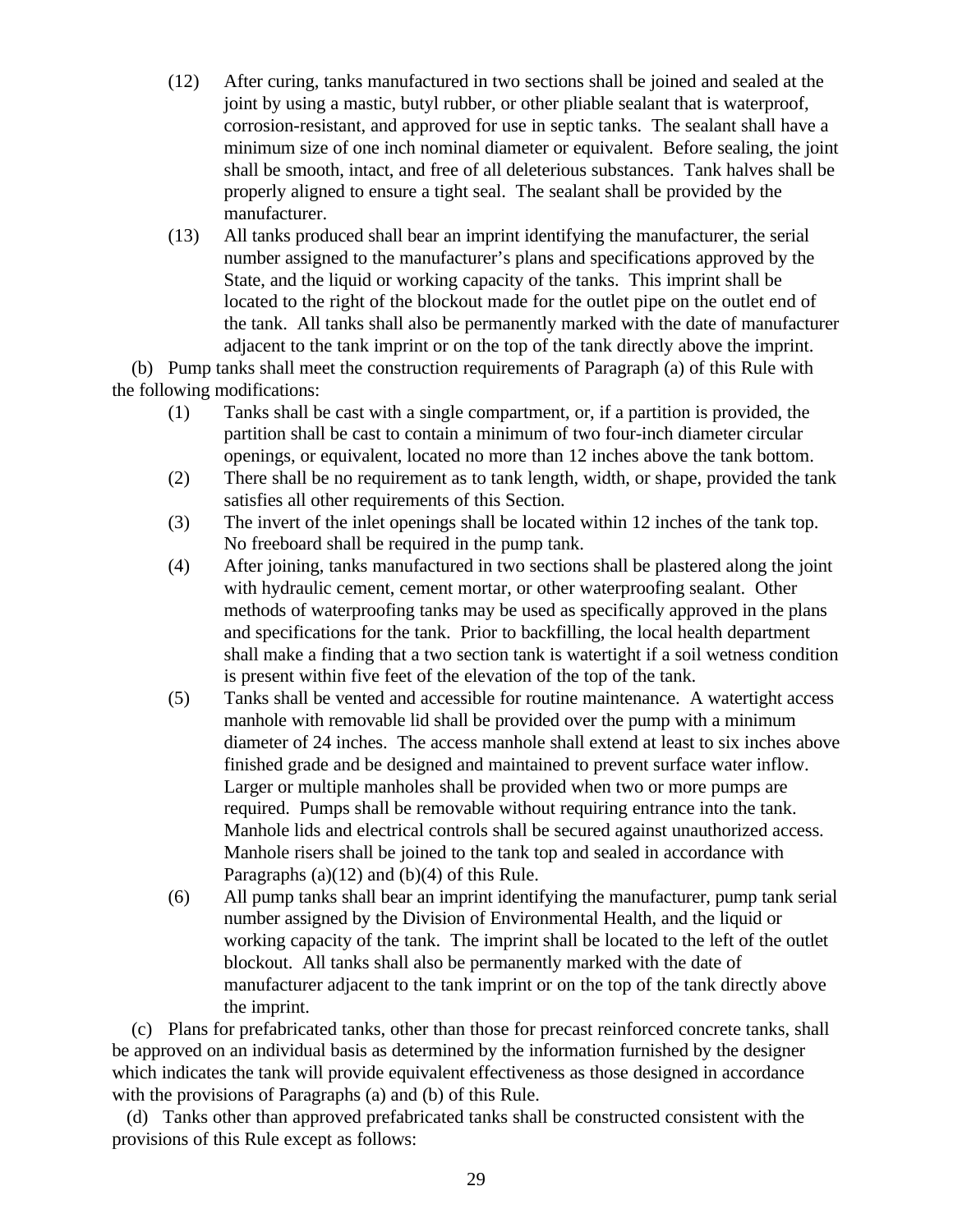- (1) Cast-in-place concrete septic and pump tanks shall have a minimum wall thickness of six inches.
- (2) Concrete block or brick masonry tanks shall have a minimum wall thickness of at least six inches when the design volume is less than 1,000 gallons and a minimum wall thickness of at least eight inches when the design volume is 1,000 gallons or more. All joints between masonry units shall be mortared using masonry cement mortar or equivalent. The joints shall have a nominal thickness of three-eighths inch. All concrete block masonry tanks shall have a minimum wall reinforcement of number three reinforcing bars on 20-inch centers, or equivalent. The maximum allowable reinforcement spacing in either direction shall be four feet. All block wall cores shall be filled with concrete with a minimum compressive strength of 3,000 pounds per square inch. All tanks constructed of block or brick shall be plastered on the inside with a 1:3 mix (one part cement, three parts sand) of Portland cement at least three-eighths inch thick or the equivalent using other approved water-proofing material.
- (3) The bottom of the built-in-place tank shall be poured concrete with a minimum thickness of four inches. All built-in-place tanks shall be reinforced to satisfy the structural strength requirements of Paragraph (a)(9) of this Rule. Reinforcement shall be placed in both directions throughout the entire tank, including top, bottom, walls, and ends.

*History Note: Statutory Authority G.S. 130A-335(e) and (f); Eff. July 1, 1982; Amended Eff. August 1, 1991; January 1, 1990.*

#### **.1955 DESIGN CRITERIA FOR CONVENTIONAL SEWAGE SYSTEMS**

 (a) Conventional septic tank systems shall utilize a septic tank of approved construction and design volume which provides primary treatment of the sewage in accordance with the provisions of these Rules. The effluent from the septic tank shall be conveyed to an approved nitrification line where the soil provides the final treatment and disposal of the sewage.

 (b) Table II shall be used in determining the maximum long-term acceptance rate for septic tank systems of conventional trench design. The long-term acceptance rate shall be based on the most hydraulically limiting naturally occurring soil horizon within three feet of the ground surface or to the depth of one foot below trench bottom, whichever is deeper.

|            |                                                             | Table II                  |                                                                                                |
|------------|-------------------------------------------------------------|---------------------------|------------------------------------------------------------------------------------------------|
| SOIL GROUP | <b>SOIL TEXTURE CLASSES</b><br>(USDA CLASSIFICATION         |                           | <b>LONG-TERM</b><br><b>ACCEPTANCE RATE</b><br>$\text{g} \text{p} \text{d}/\text{f} \text{t}^2$ |
|            | Sands<br>(With S or PS<br>structure and<br>clay mineralogy) | Sand<br><b>Loamy Sand</b> | $1.2 - 0.8$                                                                                    |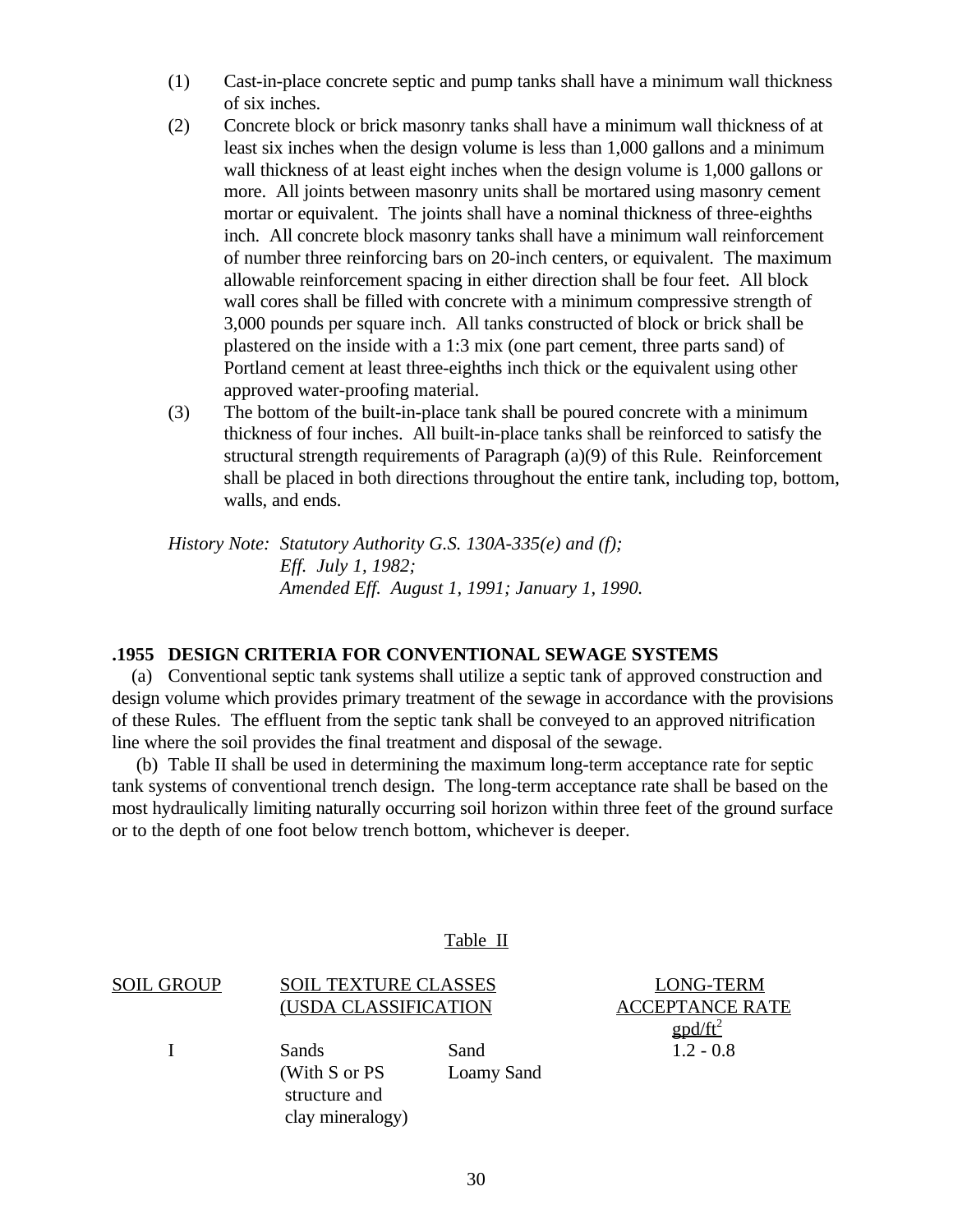| $\rm II$ | Coarse Loams<br>(With S or PS<br>structure and<br>clay mineralogy) | Sandy Loam<br>Loam                                                          | $0.8 - 0.6$ |
|----------|--------------------------------------------------------------------|-----------------------------------------------------------------------------|-------------|
| III      | Fine Loams<br>(With S or PS<br>structure and<br>clay mineralogy)   | Sandy Clay Loam<br>Silt Loam<br>Clay Loam<br><b>Silty Clay Loam</b><br>Silt | $0.6 - 0.3$ |
| IV       | Clays<br>(With S or PS<br>structure and<br>clay mineralogy)        | Sandy Clay<br><b>Silty Clay</b><br>Clay                                     | $0.4 - 0.1$ |

The long-term acceptance rate shall not exceed the mean rate for the applicable soil group for food services facilities, meat markets, and other places of business where accumulation of grease can cause premature failure of a soil absorption system. Long-term acceptance rates up to the maximum for the applicable soil group may be permitted for facilities where data from comparable facilities indicates that the grease and oil content of the effluent will be less than 30 mg/l and the chemical oxygen demand (COD) will be less than 500 mg/l.

 (c) The design daily sewage flow shall be divided by the long-term acceptance rate to determine the minimum area of nitrification trench bottom. The total length of the nitrification line shall be determined by dividing the required area of nitrification trench bottom by the trench width, not to exceed 36 inches. Trenches shall be located not less than three times the trench width on centers with a minimum spacing of five feet on centers.

 (d) The local health department may permit the use of a bed system on sites where the soil texture can be classified into either Soil Groups I, II, or III, meeting the other requirements of this Section, and only on lots which are limited by topography, space, or other site-planning considerations. In such cases, the number of square feet of bottom area needed shall be increased by 50 percent over what would be required for a trench system. Nitrification lines shall be at least 18 inches from the side of the bed and shall have lines on three-foot centers. When the design daily flow exceeds 600 gallons per day, bed systems shall not be used.

 (e) The pipe or tubing used between the septic tank and the nitrification line shall be a minimum of three-inch nominal size Schedule 40 polyvinyl chloride (PVC), polyethylene (PE), or acrylonitrile-butadiene-styrene (ABS) or equivalent with a minimum fall of one-eighth inch per foot. However, three-inch or greater nonperforated polyethylene (PE) corrugated tubing may be substituted for Schedule 40 pipe between a distribution device and the nitrification line if the following conditions are met:

- (1) the trench has a minimum bottom width of one foot;
- (2) the trench bed is compacted, smooth, and at a uniform grade;
- (3) the pipe is placed in the middle of the trench with a minimum of three inches of clearance between the pipe and the trench walls;
- (4) washed stone or washed gravel envelope is placed in the trench on both sides of the pipe and up to a point at least two inches above the top of the pipe;
- (5) a minimum of six inches of soil cover is placed and compacted over the stone or gravel envelope; and
- (6) earthen dams consisting of two feet of undisturbed or compacted soil are placed at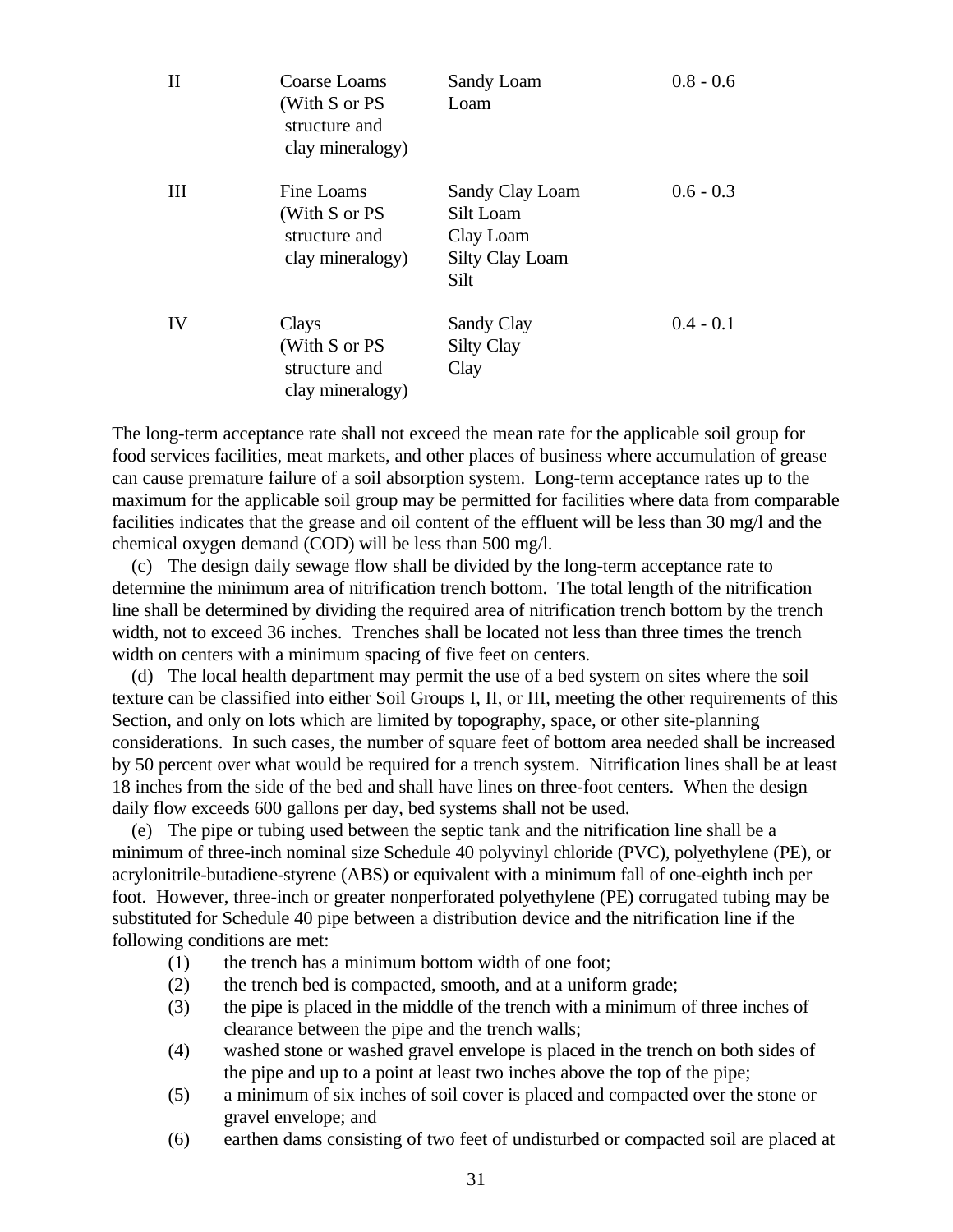both ends of the trench separating the trench from the distribution device and the nitrification line.

All joints from the septic tank to the nitrification line shall be watertight.

 (f) When four or six-inch diameter corrugated plastic tubing is used for nitrification lines, it shall be certified as complying with ASTM F 405, Standard Specification for Corrugated Polyethylene (PE) Tubing and Fittings, which is hereby adopted by reference in accordance with G.S. 150B-14(c). The corrugated tubing shall have three rows of holes, each hole between onehalf inch and three-fourths inch in diameter, and spaced longitudinally approximately four inches on centers. The rows of holes may be equally spaced 120 degrees on centers around the periphery, or three rows may be located in the lower portion of the tubing, the outside rows being approximately on 120-degree centers. The holes may be located in the same corrugation or staggered in adjacent corrugations. Other types of pipe may be used for nitrification lines provided the pipe satisfies the requirements of this Section for hole size and spacing and the pipe has a stiffness equivalent to corrugated polyethylene tubing (ASTM F-405) or stronger. The nitrification line shall be located in the center of the nitrification trench.

 (g) Nitrification trenches shall be constructed as level as possible but in no case shall the fall in a single trench bottom exceed one-fourth inch in 10 feet as determined by an engineer's level or equivalent. When surface slopes are greater than two percent, the bottom of the nitrification trenches shall follow the contour of the ground. An engineer's level or equivalent shall be used for installation and inspection. The nitrification trench shall not exceed a width of three feet and a depth of three feet, except as approved by the local health department.

 (h) Rock used in soil absorption systems shall be clean, washed gravel or crushed stone and graded or sized in accordance with size numbers 3, 4, 5, 57 or 6 of ASTM D-448 (standard sizes of coarse aggregate) which is hereby adopted by reference in accordance with G.S. 150B-14(c). Copies may be inspected in, and copies obtained from the Division of Environmental Health, P.O. Box 27687, Raleigh, North Carolina 27611-7687. The rock shall be placed a minimum of one foot deep with at least six inches below the pipe and two inches over the pipe and distributed uniformly across the trench bottom and over the pipe.

 (i) The soil cover over the nitrification field shall be to a depth of at least six inches. The finished grade over the nitrification field shall be landscaped to prevent the ponding of surface water and runoff of surface water shall be diverted away from the nitrification field. Soil cover above the original grade shall be placed at a uniform depth over the entire nitrification field, except as required to prevent the ponding of surface water, and shall extend laterally five feet beyond the nitrification trench. The soil cover shall be placed over a nitrification field only after proper preparation of the original ground surface. The type of soil cover and placement shall be approved by the local health department.

 (j) Effluent distribution devices, including distribution boxes, flow dividers, and flow diversion devices, shall be of sound construction, watertight, not subject to excessive corrosion, and of adequate design as approved by the local health department. Effluent distribution devices shall be separated from the septic tank and nitrification lines by a minimum of two feet of undisturbed or compacted soil and shall be placed level on a solid foundation of soil or concrete to prevent differential settlement of the device. The installer shall demonstrate that the distribution devices perform as designed.

 (k) Grease traps or grease interceptors shall be required at food service facilities, meat markets, and other places of business, where the accumulation of grease can cause premature failure of a soil absorption system. The following design criteria shall be met:

- (1) The grease trap shall be plumbed to receive all wastes associated with food handling and no toilet wastes;
- (2) The grease trap liquid capacity shall be sufficient to provide for at least five gallons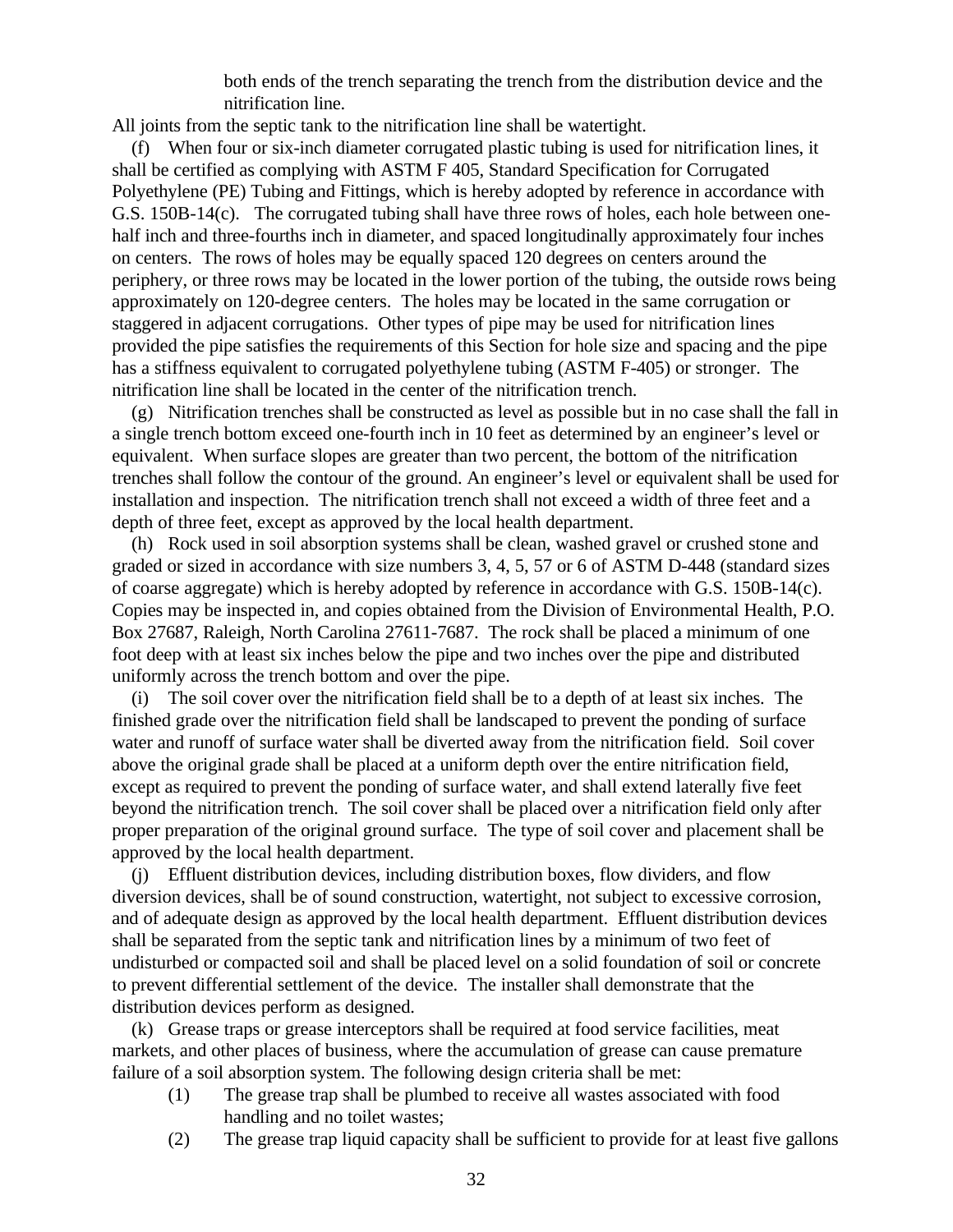of storage per meal served per day, or at least two-thirds of the required septic tank liquid capacity, or a capacity as determined in accordance with the following:

$$
LC = D x GL x ST x HR/2 x LF
$$

| Where | $LC$ = grease trip liquid capacity (gallons)                                                   |                                               |  |  |
|-------|------------------------------------------------------------------------------------------------|-----------------------------------------------|--|--|
|       | $D =$ number of seats in dining area                                                           |                                               |  |  |
|       | $GL =$ gallons of wastewater per meal $(1.5 \text{ single-service}; 2.5 \text{ full service})$ |                                               |  |  |
|       | $ST =$ storage capacity factor = 2.5                                                           |                                               |  |  |
|       | $HR =$ number of hours open                                                                    |                                               |  |  |
|       | $LF =$ loading factor                                                                          | $=$ (1.25 interstate highway                  |  |  |
|       |                                                                                                | $= 1.0$ other highways and recreational areas |  |  |
|       |                                                                                                | $= 0.8$ secondary roads)                      |  |  |

- (3) Two or more chambers must be provided with total length-to-width ratio at least 2:1. Chamber opening and outlet sanitary tee must extend down at least 50 percent of the liquid depth.
- (4) Access manholes, with a minimum diameter of 24 inches, shall be provided over each chamber and sanitary tee. The access manholes shall extend at least to finished grade and be designed and maintained to prevent surface water infiltration. The manholes shall also have readily removable covers to facilitate inspection and grease removal.
- (5) One tank or multiple tanks, in series, shall be constructed in accordance with Rules .1952, .1953, and .1954 of this Section, and the provisions of Paragraphs (k)(3) and  $(k)(4)$  of this Rule.
- (6) Where it has been demonstrated that specially designed grease interceptors will provide improved performance, the grease trap liquid capacity may be reduced by up to 50 percent.

 (l) Stepdowns or drop boxes may be used where it is determined by the local health department that topography prohibits the placement of nitrification trenches on level grade. Stepdowns shall be constructed of two linear feet of undisturbed soil and constructed to a height which fully utilizes the upstream nitrification trench. Effluent shall be conveyed over the stepdown through nonperforated pipe or tubing and backfilled with compacted soil. Drop boxes shall be constructed so that the invert of the outlet supply pipe is one inch above the invert of the outlet supply pipe which is connected to the next lower drop box. The top of the trench outlet laterals, which allow effluent to move to the nitrification lines, shall be two inches below the invert of the outlet supply line. Area taken up by the stepdowns and drop boxes shall not be included as part of the minimum area required for nitrification trench bottoms.

 (m) Nitrification trenches shall be installed with at least one foot of naturally occurring soil between the trench bottom and saprolite, rock, or any soil horizon unsuitable as to structure, clay mineralogy or wetness. If the separation between the bottom of the nitrification trench and any soil wetness condition is less than 18 inches, and if more than six inches of this separation consists of Group I soils, a low pressure pipe system shall be required.

 (n) If sewage effluent pumps are used, the applicable requirements of Rule .1952 of this Section shall apply.

 (o) Collection sewers shall be designed and constructed in accordance with the following minimum criteria:

(1) Building drains and building sewers shall be in accordance with the state plumbing code and approved by the local building inspector.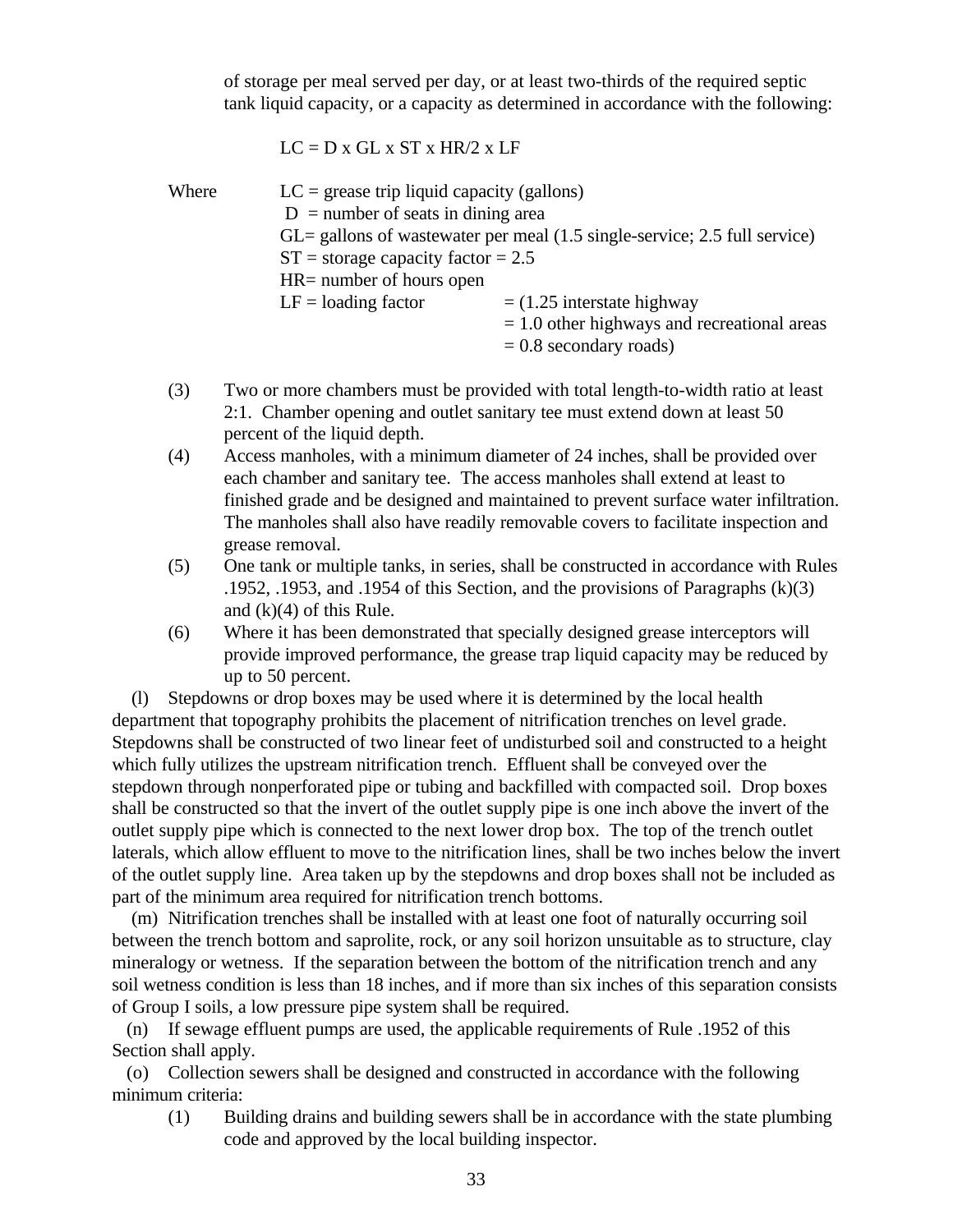- (2) Pipe material shall be specified to comply with the applicable ASTM standards, with methods of joining and other special installation procedure specified which are appropriate for the pipe to be used.
- (3) Gravity sewers shall be designed to maintain scour velocities of at least two feet per second with the pipe half full and a minimum of one foot per second at the peak projected instantaneous flow rate. Force mains shall be sized to obtain at least a two-foot per second scour velocity at the projected pump operating flow rate.
- (4) Infiltration and exfiltration shall not exceed 100 gallons per day per inch diameter per mile of gravity sewer pipe or 20 gallons per day per inch diameter per mile of pressure pipe in force mains and supply lines.
- (5) Three-foot minimum cover shall be provided for all sewers unless ferrous material pipe is specified. Ferrous material pipe or other pipe with proper bedding to develop design-supporting strength shall be provided where sewers are subject to traffic-bearing loads.
- (6) Manholes shall be used for sewers at any bends, junctions, and at least every 425 feet along the sewer lines. Drop manholes are required where the inlet to outlet elevation difference exceeds 2.5 feet. Manhole lids shall be watertight if located below the 100-year flood elevation, within 100 feet of any public water supply source, or within 50 feet of any private water supply source or any surface waters classified WS-I, WS-II, WS-III, SA, SB, or B.
- (7) Cleanouts may be used instead of manholes for four-inch and six-inch sewers serving one or two buildings or as otherwise allowed by the North Carolina Plumbing Code. When used, cleanouts are required at least every 50 feet for fourinch sewers and every 100 feet for six-inch sewers and at all junctions and bends which exceed 45 degrees.
- (8) Additional ventilation provisions may be required for collection sewers. Air relief valves shall be provided as needed for force mains.

 (p) Alternating dual field nitrification systems may be utilized where soils are limited by high clogging potentials (Soil Groups III and IV) and where the potential for malfunction and need for immediate repair is required. Alternating dual nitrification fields shall be designed with two complete nitrification fields, each sized a minimum of 75 percent of the total area required for a single field and separated by an effluent flow diversion valve. The diversion valve shall be constructed to resist 500 pounds crushing strength, structurally sound, and shall be resistant to corrosion. Valves placed below ground level shall be provided with a valve box and suitable valve stem so that they may be operated from the ground surface.

*History Note: Statutory Authority G.S. 130A-335(e) and (f); Eff. July 1, 1982; Amended Eff. August 1, 1991; January 1, 1990; August 1, 1988; February 1, 1987.*

# **.1956 MODIFICATIONS TO SEPTIC TANK SYSTEMS**

 The following are modifications to septic tank systems which may be utilized to overcome selected soil and site limitations. Except as required in this Rule, the provisions for design and installation of Rule .1955 of this Section shall apply:

 (1) Sites classified UNSUITABLE as to soil depth or soil wetness may be reclassified as PROVISIONALLY SUITABLE with respect to soil depth or soil wetness conditions by utilizing shallow placement of nitrification trenches in the naturally occurring soil.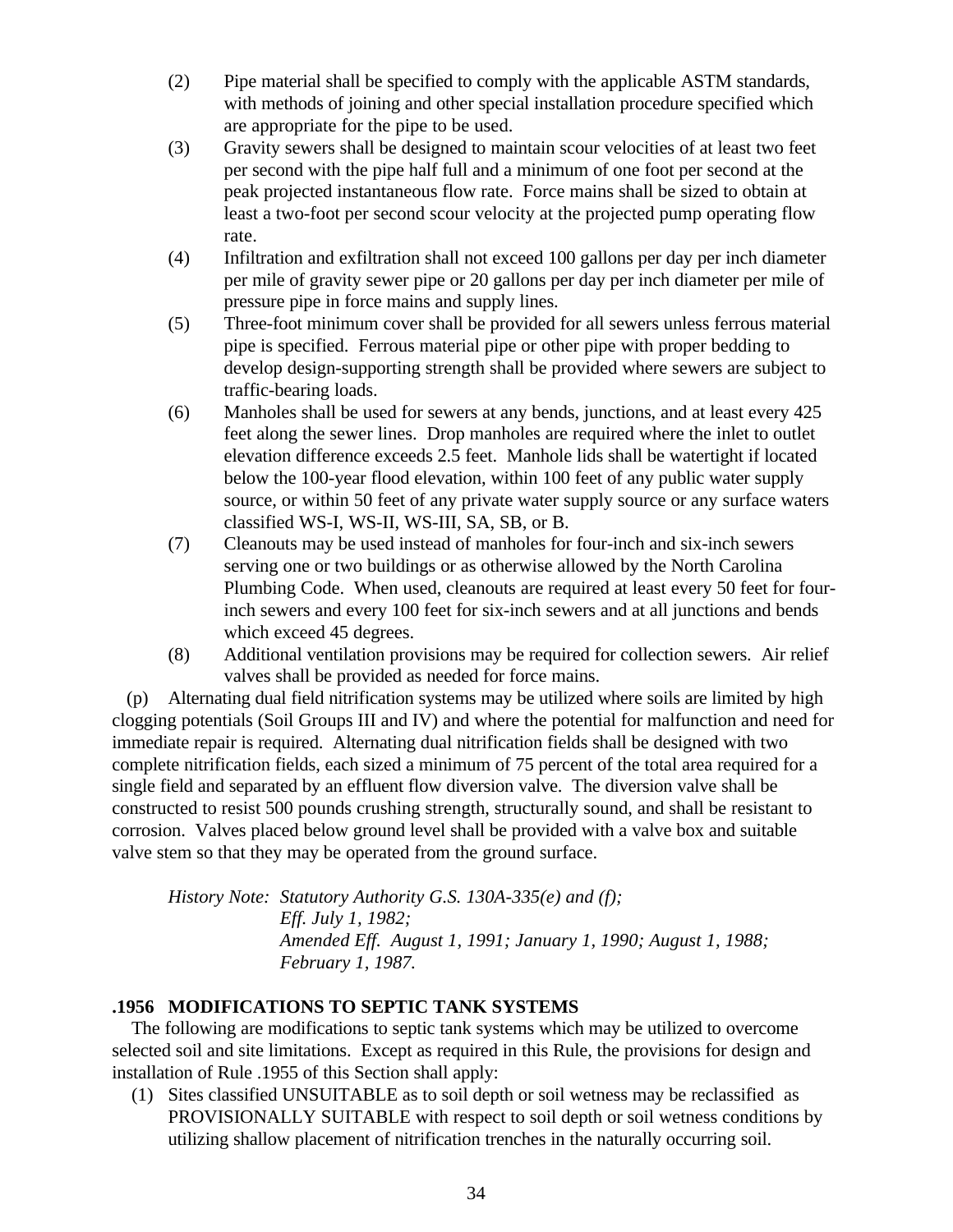Shallow trenches may be used where at least 24 inches of naturally occurring soil are present above saprolite, rock, or soil wetness conditions and all other factors are PROVISIONALLY SUITABLE or SUITABLE. Shallow trenches shall be designed and constructed to meet the vertical separation requirements in Rule .1955(m). The long-term acceptance rate shall be based on the most hydraulically limiting naturally occurring soil horizon within 24 inches of the ground surface or to a depth of one foot below the trench bottom, whichever is deeper. Soil cover above the original grade shall be placed at a uniform depth over the entire nitrification field and shall extend laterally five feet beyond the nitrification trench. The soil cover shall be placed over a nitrification field only after proper preparation of the original ground surface. The type and placement of soil cover shall be approved by the local health department.

- (2) Sites classified UNSUITABLE as to soil wetness conditions or restrictive horizons may be reclassified PROVISIONALLY SUITABLE as to soil wetness conditions or restrictive horizons when:
	- (a) Soils are Soil Groups I or II with SUITABLE structure, and clay mineralogy;
	- (b) Restrictive horizons, if present, are less than three inches thick or less than 12 inches from the soil surface;
	- (c) Modifications can be made to meet the requirements in Rule  $.1955(m)$  of this Section for the separation between the water table and the bottom of the nitrification trench at all times and when provisions are made for maintenance of the drainage systems;
	- (d) Easements are recorded and have adequate width for egress and ingress for maintenance of drainage systems serving two or more lots;
	- (e) Maintenance of the drainage system is made a condition of any permit issued for the use or operation of a sanitary sewage system; and
	- (f) Drainage may be used in other types of soil when the requirements of Rule .1957(c) in this Section are met.
- (3) Modified nitrification trenches or lines, including large diameter pipe (greater than four inches I.D.), specially designed porous block systems may be permitted by the local health department.
	- (a) Gravelless nitrification trench systems may be substituted for conventional trench systems on any site found to be suitable or provisionally suitable in accordance with Rules .1940 to .1948 to eliminate the need for gravel, minimize site disturbance, or for other site planning considerations. Gravelless nitrification trench systems shall not be used, however, where wastes contain high amounts of grease and oil, such as restaurants.
		- (i) Large diameter pipe systems shall consist of eight-inch or ten-inch (inside diameter), corrugated, polyethylene tubing encased in a nylon, polyester, or nylon/polyester blend filter wrap installed in a nitrification trench, 12 or more inches wide and backfilled with soil classified as soil group I, II, or III. Nitrification area requirement shall be determined in accordance with Rules .1955(b) and .1955(c), or in Rule .1956 (4)(b), Table III of this Section, when applicable, with eight-inch tubing considered equivalent to a two-foot-wide conventional trench and ten-inch tubing considered equivalent to a two and onehalf-foot-wide conventional trench. The long-term acceptance rate shall not exceed 0.8 gallons per day per square foot. Tubing and fittings shall comply with the requirements of ASTM F-667, which has been adopted by reference in accordance with G.S. 150B-14(c). Copies of the standards may be inspected in and copies obtained from the Division of Environmental Health, P. O. Box 27687,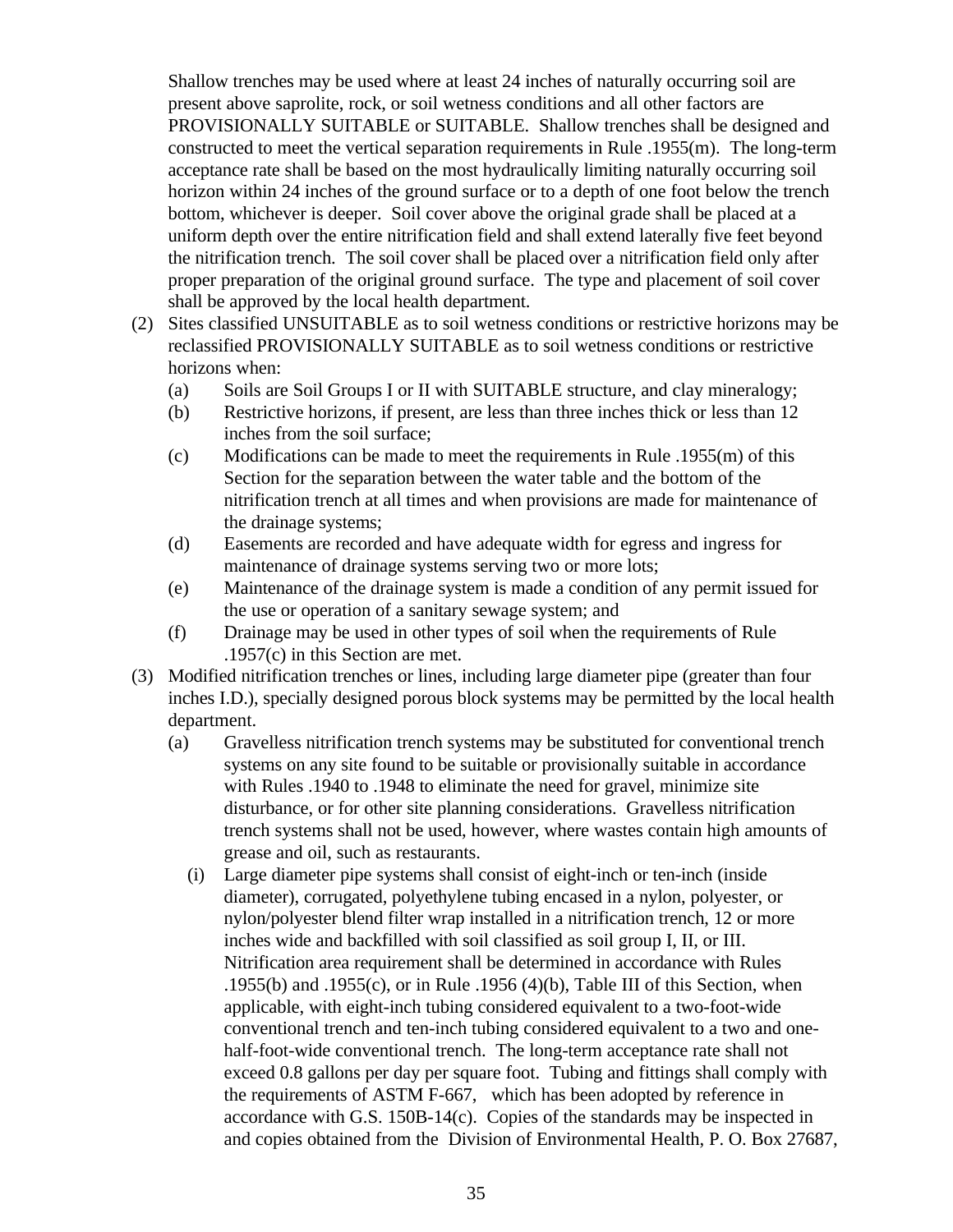Raleigh, NC 27611-7687. The corrugated tubing shall have two rows of holes, each hole between three-eighths and one-half-inch in diameter, located 120 degrees apart along the bottom half of the pipe (each 60 degrees from the bottom center line) and staggered so that one hole is present in the valley of each corrugation. The tubing shall be marked with a visible top location indicator, 120 degrees away from each row of holes. Filter wrap shall be spun, bonded, or spunlaced nylon, polyester, or nylon/polyester blend nylon filter wrap meeting the following minimum requirements:

| $Oz/yd^2 = 1.0$                                        |
|--------------------------------------------------------|
| MD - 23 lbs.                                           |
| $MC - 6.2$ lbs.                                        |
|                                                        |
| $PSI = 40$                                             |
|                                                        |
| Frazier Air Perm, CFM/ft @ 0.5 "H <sub>2</sub> O: 500" |
|                                                        |

Corrugated Tubing shall be covered with filter wrap at the factory and each joint shall be immediately encased in a black polyethylene sleeve which shall continue to encase the large diameter pipe and wrap until just prior to installation in the trench. Large diameter pipe systems shall be installed in accordance with this Rule and the manufacturer's guidelines. The trench bottom and pipe shall be level (with a maximum fall of one inch in 100 feet). Filter wrap encasing the tubing shall not be exposed to sunlight (ultraviolet radiation) for extended periods. Rocks and large soil clumps shall be removed from backfill material prior to being used. Clayey soils (soil group IV) shall not be used for backfill. The near end of the large diameter pipe shall have an eight-inch by four-inch offset adaptor (small end opening at top) suitable for receiving the pipe from the septic tank or distribution device and making a mechanical joint in the nitrification trench.

- (ii) A Prefabricated, Permeable Block Panel System (PPBPS), utilizing both horizontal and vertical air chambers and special construction to promote downline and horizontal distribution of effluent, may be used under the following conditions;
	- (A) the soil and site criteria of this Section shall be met;
	- (B) in calculating the required linear footage for a PPBPS's nitrification field, the linear footage for the nitrification line as determined in Rule .1955(b) and (c), or in Rule .1956(4)(b), Table III when applicable, shall be multiplied by 0.5 for a 16 inch PPBPS;
	- (C) installation of the PPBPS shall be in accordance with these rules except:
		- (I) the PPBPS trench shall be located not less than eight feet on centers;
		- (II) the installation shall be in accordance with the manufacturers' specifications; and
		- (III) the sidewalls of nitrification trenches placed in Group IVa soils shall be raked to open pores which were damaged or sealed during excavation;
	- (D) where design sewage flow is more than 480 gallons per day, the system shall be pressure-dosed; and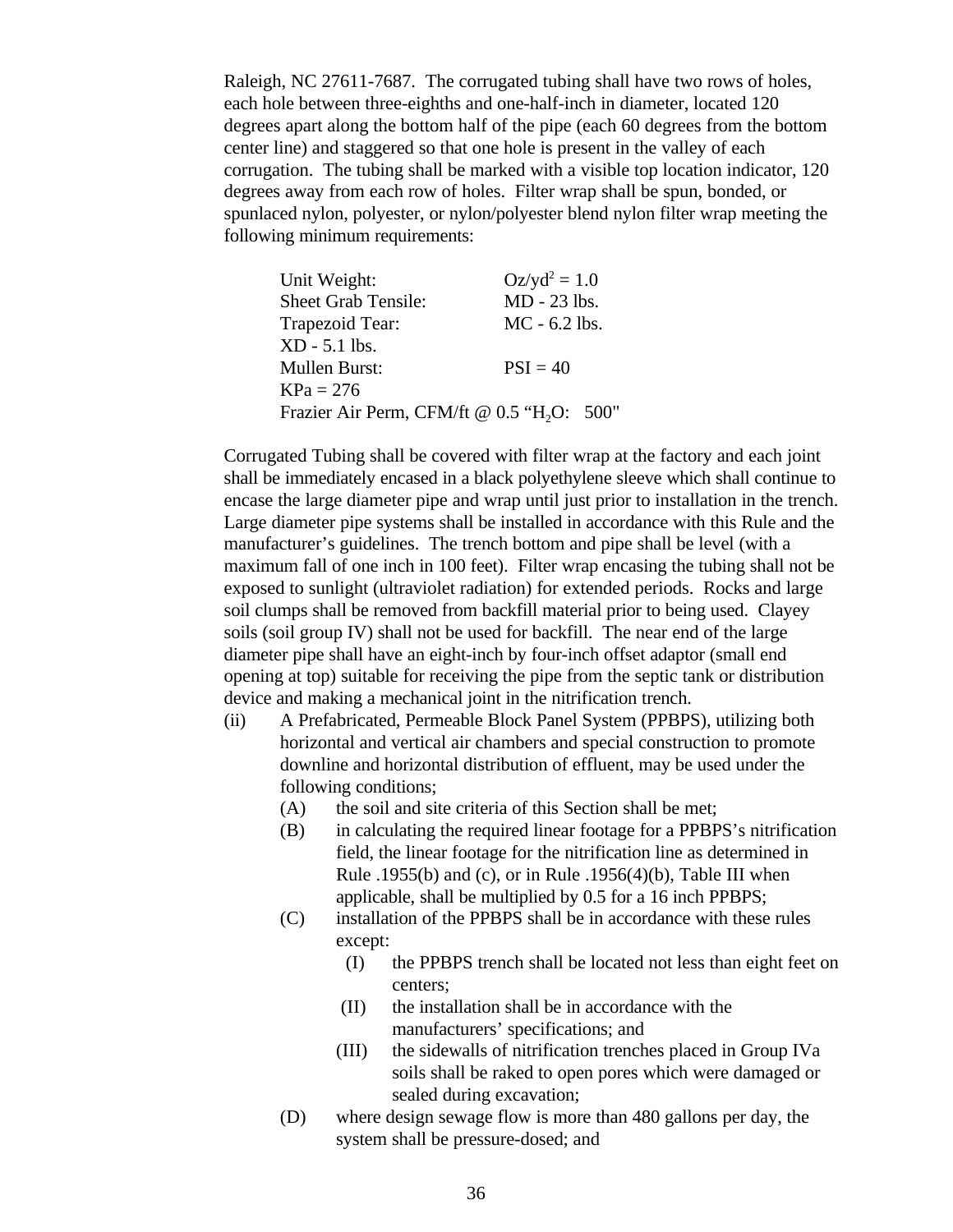- (E) the long-term acceptance rate shall not exceed 0.8 gallons per day per square foot.
- (b) Other types of nitrification trenches or lines may be approved by the local health department on a site-specific basis provided substantiating data in accordance with Rule .1948(c) are submitted which indicate that the proposed nitrification trench or line will perform equal to or better than a conventional trench or line.
- (4) Sites classified as UNSUITABLE as to soil wetness conditions because of the presence of lateral water movement may be reclassified PROVISIONALLY SUITABLE as to soil wetness conditions which such water is intercepted and diverted to prevent saturation of the soil absorption system.
- (5) Stable slopes greater than 30 percent may be reclassified as PROVISIONALLY SUITABLE when:
	- (a) The soil characteristic can be classified as SUITABLE or PROVISIONALLY SUITABLE to a depth of at least one foot below the bottom of the nitrification trench at the upslope side of the trench;
	- (b) Surface water runoff is diverted around the nitrification field if necessary to prevent scouring or erosion of the soil over the field; and
	- (c) The finished grade over the nitrification site is returned to the original topography and adequately seeded, unless otherwise specified by the local health department.

 (6) Sites classified UNSUITABLE as to soil depth, with saprolite present, may be reclassified PROVISIONALLY SUITABLE as to soil depth when the provisions of this Paragraph are met.

- (a) An investigation of the site using pits or trenches at locations and to depths specified by the local health department shall be conducted. The following physical properties and characteristics must be present:
	- (i) the saprolite shall be weathered from acidic (granite, gneiss, or schist) parent rock types of metamorphic or igneous origin;
	- (ii) the saprolite texture shall be suitable and saprolite shall have less then 20 percent clay;
	- (iii) clay mineralogy shall be suitable;
	- (iv) the saprolite consistence shall be loose, friable to very friable when moist as determined in place and nonsticky or nonplastic when wet;
	- (v) the saprolite shall be overlain by at least one foot of SUITABLE or PROVISIONALLY SUITABLE naturally occurring soil; and
	- (vi) the saprolite shall have no continuous joints or fractures relic of parent rock to a depth of two feet below the proposed trench bottom.
	- (b) Table III shall be used in determining the long-term acceptance rate for septic tank systems installed pursuant to Paragraph (6) of this Rule. The long-term acceptance rate shall be based on the most hydraulically limiting, naturally occurring saprolite to a depth of two feet below trench bottom.

|                  |                         | <b>TABLE III</b> |                                                  |
|------------------|-------------------------|------------------|--------------------------------------------------|
| <b>SAPROLITE</b> | <b>SAPROLITE</b>        |                  | <b>LONG-TERM</b>                                 |
| <b>GROUP</b>     | <b>TEXTURAL CLASSES</b> |                  | <b>ACCEPTANCE RATE</b>                           |
|                  |                         |                  | $\text{g} \text{p} \text{d}/\text{f} \text{t}^2$ |
|                  | Sands                   | Sand             | $0.6 - 0.5$                                      |
|                  |                         | Loamy Sand       | $0.5 - 0.4$                                      |
| П                | Coarse Loams            |                  | Sandy Loam<br>$0.4 - 0.3$                        |
|                  | (With less              | Loam             | $0.3 - 0.1$                                      |
|                  | than $20\%$ clay)       |                  |                                                  |
|                  |                         |                  |                                                  |

If a low pressure pipe system is used, the long term acceptance rate in Table III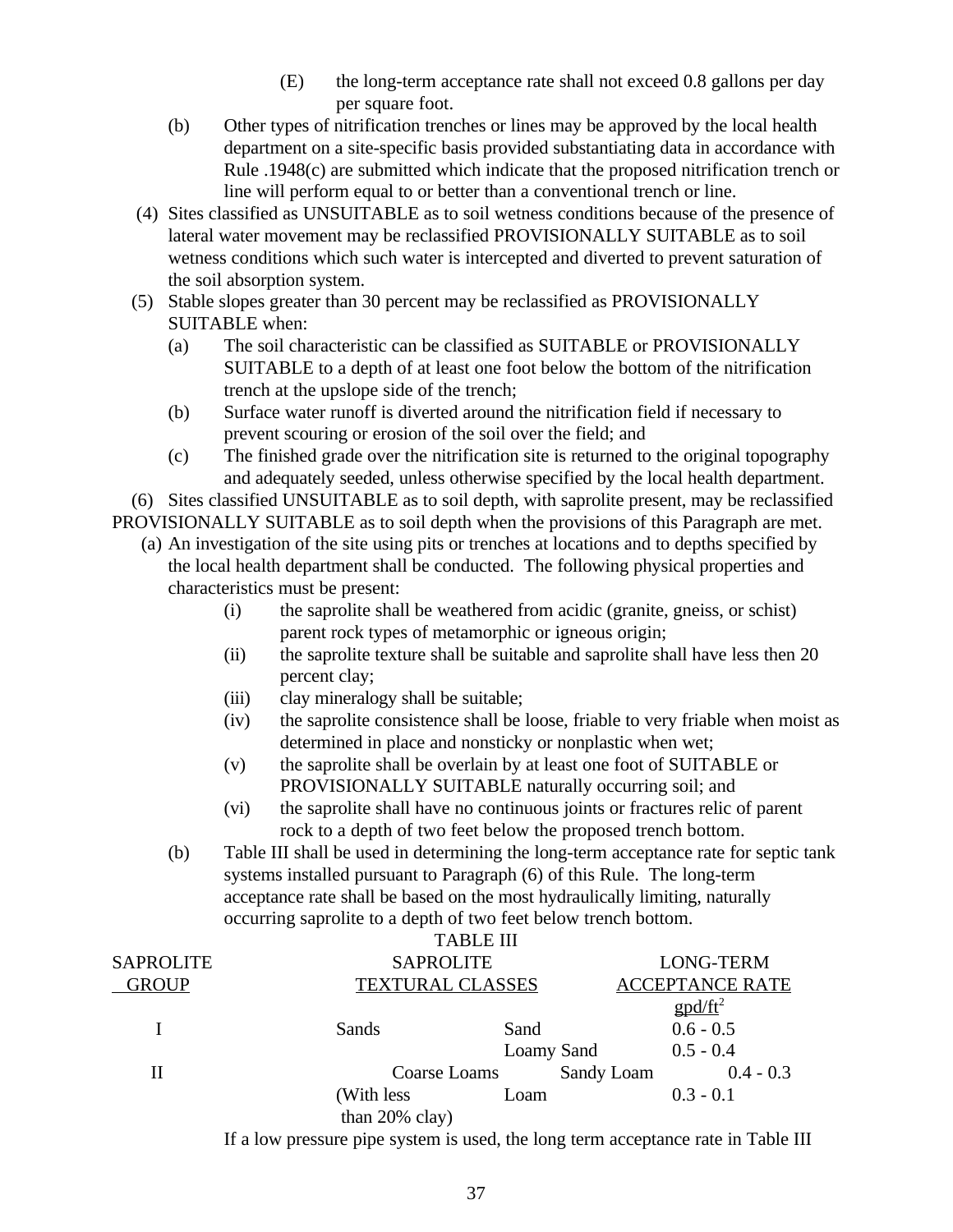shall be reduced by one-half and the system shall be designed in accordance with Rule .1957(a) of this Section, except that Rule. 1957 (a)(2)(B) and Rule .1957(a)(3) shall not apply. Saprolite textural classifications shall be determined from disturbed materials and determined by Rule  $.1941(a)(1)$ . The local health department may require low-pressure distribution in conventional nitrification trenches, or other modifications available under this rule, to insure adequate effluent treatment and disposal.

- (c) Only ground absorption systems with a design daily flow of 480 gallons or less shall be installed on sites reclassified pursuant to this Paragraph [Rule .1956(4)].
- (d) The nitrification field shall be constructed using nitrification trenches with a maximum width of three feet and a maximum depth of two feet on the downslope side of the nitrification trench. The bottom of a nitrification trench shall be a minimum of two feet above rock or saprolite that does not meet the requirements of Subparagraph (6)(a) of this Rule. However, where SUITABLE or PROVISIONALLY SUITABLE soil underlies the trench bottom, this separation distance may be reduced by subtracting the actual soil depth beneath the trench bottom from 24 inches to establish the minimum separation distance from the trench bottom to rock.
- (e) The bottom of any nitrification trench shall be a minimum of two feet above any wetness condition.
- (f) Surface and subsurface interceptor drains may be required.
- (g) Exceptions to the provisions of Rule .1950(a) found in Rule .1950 and .1951 shall not apply to systems installed pursuant to this Paragraph [Rule .1956(4)].

*History Note: Statutory Authority G.S. 130A-335(e) and (f); Eff. July 1, 1982; Amended Eff. January 1, 1990; August 1, 1988; October 1, 1983*.

# **.1957 DESIGN CRITERIA FOR DESIGN OF ALTERNATIVE SEWAGE SYSTEMS**

 (a) LOW-PRESSURE PIPE SYSTEMS: Low-pressure (LLP) systems with two to five-foot pressure head may be utilized on sites which are SUITABLE or PROVISIONALLY SUITABLE for conventional or modified systems and on sites where soil and site conditions prohibit the installation of a conventional or modified septic tank system if the requirements of this Paragraph are met.

- (1) The LPP shall consist of the following basic components:
	- (A) a network of small-diameter (one inch to two inches) perforated PVC 160 psi pipe or equivalent placed in naturally occurring soil at shallow depths (generally 12 to 18 inches) in narrow trenches not less than eight inches in width and spaced not less than five feet on center. Trenches shall include at least five inches of washed stone or washed gravel below the pipe and two inches above the pipe; and four inches of soil cover.
	- (B) a properly designed, two-compartment septic tank or other approved pretreatment system and a pumping or dosing tank;
	- (C) a watertight supply manifold pipe, of Schedule 40 PVC or equivalent, for conveying effluent from the dosing chamber to the low-pressure network.
- (2) The soil and site criteria for LPP systems shall meet the following minimum requirements:
	- (A) LPP nitrification fields shall not be installed on slopes in excess of ten percent unless special design procedures to assure proper distribution of effluent over the nitrification field are approved. Landscaping of the LPP distribution field shall be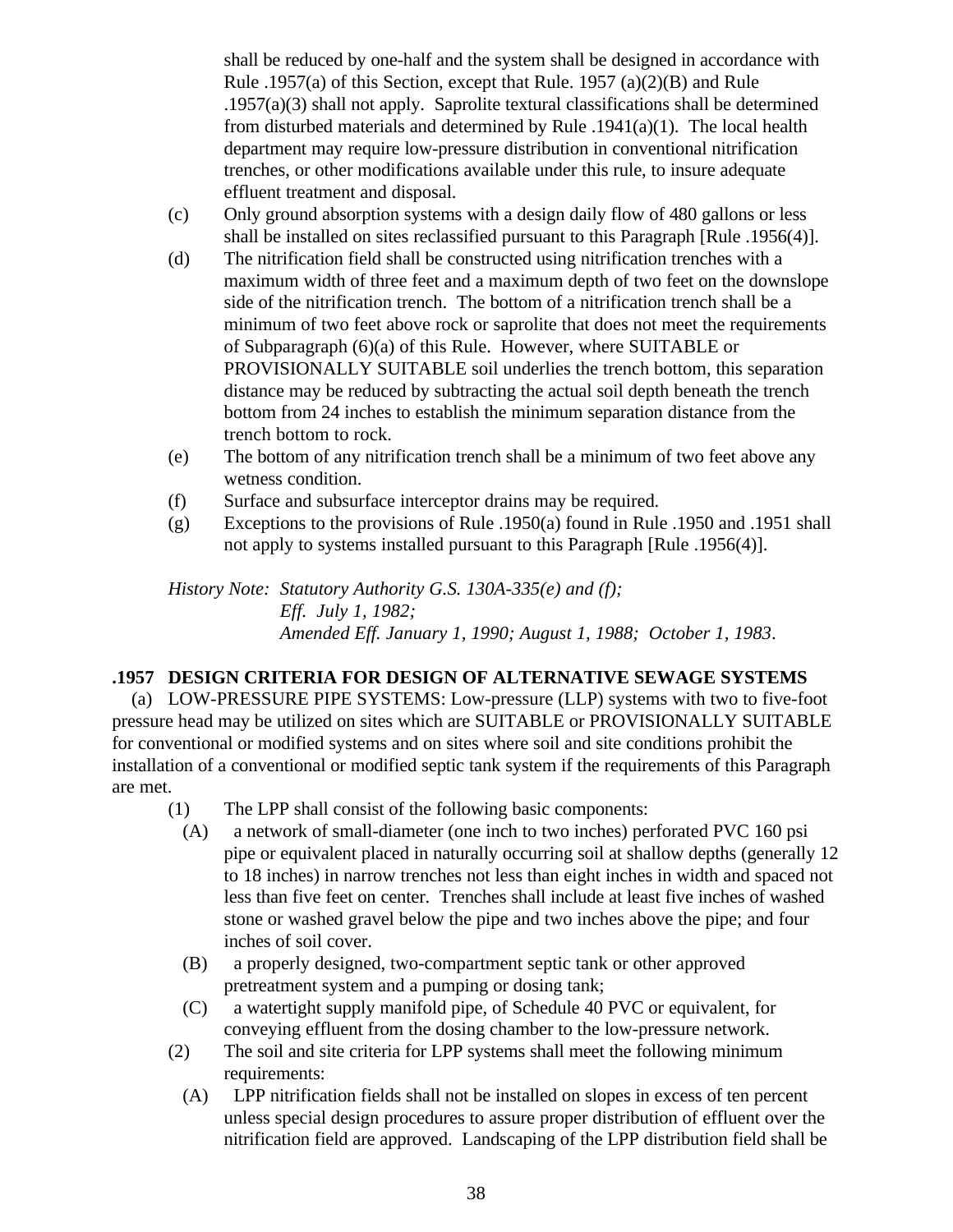constructed to shed rainwater or runoff. All other requirements of Rule .1940 of this Section shall be met.

- (B) Site suitability for an LPP system shall be based on the first 24 inches of soil beneath the naturally occurring soil surface. This 24 inches shall consist of SUITABLE or PROVISIONALLY SUITABLE soil as determined in accordance with Rules .1941 through .1944 and .1956 of this Section.
- (C) Location of the septic tank, other approved pretreatment unit, pumping or dosing chamber, and nitrification field shall be in accordance with Rule. 1950 of this Section. Horizontal distances from the nitrification field shall be measured from a margin two and one-half feet beyond the lateral and manifold pipes.
- (D) There shall be no soil disturbance of the site or repair area for an LPP system except the minimum required for installation.
- (E) The available space requirements of Rule .1945 of this Section shall apply.
- (3) Table IV shall be used in determining the long-term application rate for LPP systems. The long-term acceptance rate shall be based on the most hydraulically limiting, naturally occurring soil horizon within two feet of the ground surface or to a depth of one foot below the trench bottom, whichever is deeper.

|              | TABLE IV                                                                  |                                                                             |                        |  |
|--------------|---------------------------------------------------------------------------|-----------------------------------------------------------------------------|------------------------|--|
| SOIL GROUP   | <b>SOIL TEXTURAL CLASSES</b><br>(USDA CLASSIFICATION)                     |                                                                             | <b>LONG-TERM</b>       |  |
|              |                                                                           |                                                                             | <b>ACCEPTANCE RATE</b> |  |
|              |                                                                           |                                                                             | $\text{gpd/ft}^2$      |  |
| I            | Sands                                                                     | Sand                                                                        | $0.6 - 0.4$            |  |
|              | (With S or PS<br>structure and<br>clay mineralogy)                        | Loamy Sand                                                                  |                        |  |
| $\mathbf{I}$ | <b>Coarse Loams</b><br>(With S or PS<br>structure and<br>clay mineralogy) | Sandy Loam<br>Loam                                                          | $0.4 - 0.3$            |  |
| Ш            | Fine Loams<br>(With S or PS<br>structure and<br>clay mineralogy)          | Sandy Clay Loam<br>Silt Loam<br>Clay Loam<br><b>Silty Clay Loam</b><br>Silt | $0.3 - 0.15$           |  |
| IV           | Clays<br>(With S or PS<br>structure and<br>clay mineralogy)               | Sandy Clay<br><b>Silty Clay</b><br>Clay                                     | $0.2 - 0.05$           |  |

The long-term acceptance rate shall not exceed the mean rate for the applicable soil group for food service facilities, meat markets, and other places of business where accumulation of grease can cause premature failure of a soil absorption system. Long-term acceptance rates up to the maximum for the applicable soil group may be permitted for facilities where data from comparable facilities indicates that the grease and oil content of the effluent will be less than  $30 \text{ mg}/1$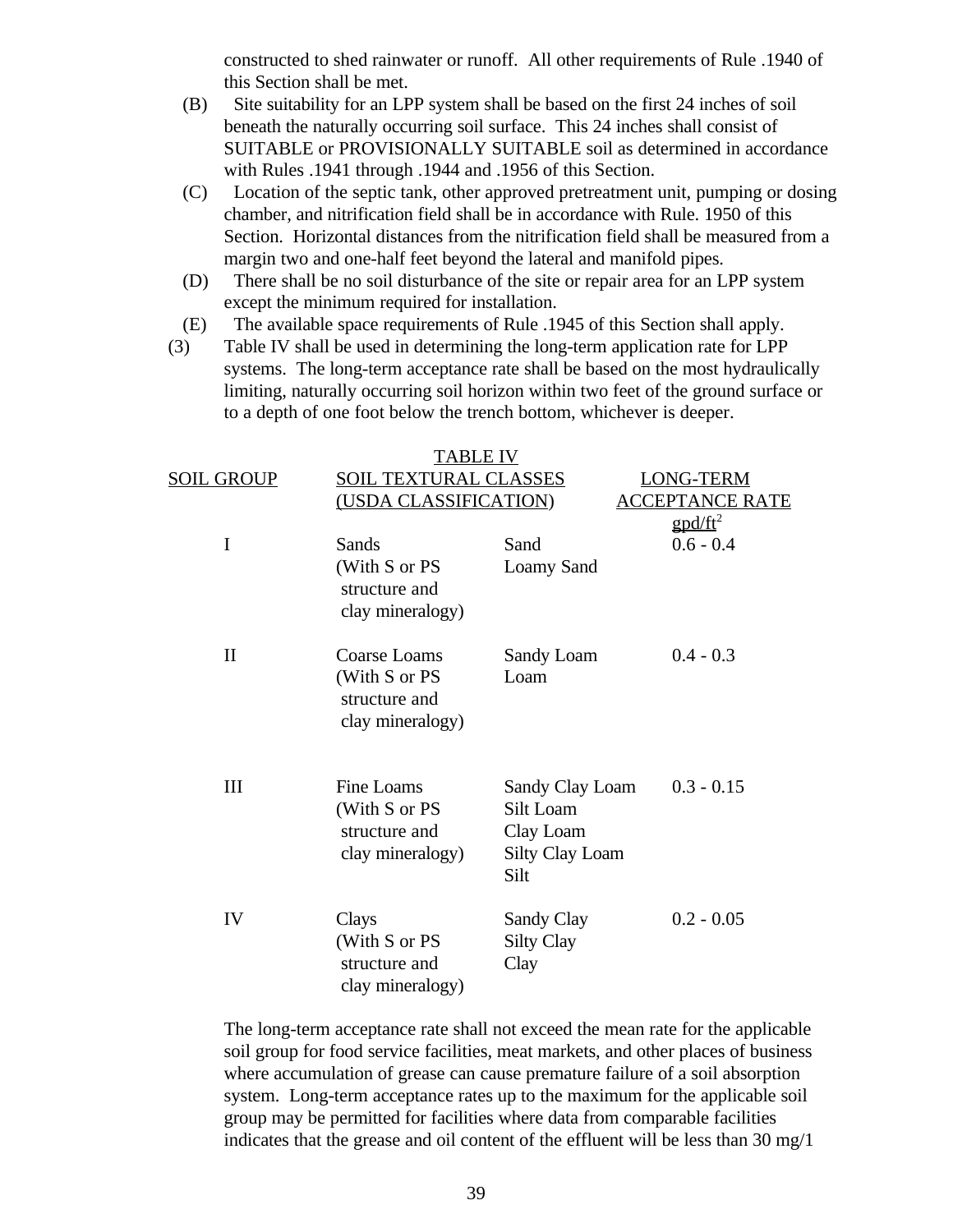and the chemical oxygen demand (COD) will be less than 500 mg/1.

- (4) In calculating the number of square feet for the nitrification field, the design sewage flow shall be divided by the long-term acceptance rate from Table IV. In calculating the minimum length of trenches in the LPP system, the total square footage of the nitrification field shall be divided by five feet.
- (5) Low-pressure systems shall be designed for uniform distribution of effluent. The trenches shall be level and parallel to the ground elevation contours.
	- (A) The maximum lateral length shall yield no more than a ten-percent difference in discharge rate between the first and last hole along the lateral.
	- (B) Minimum hole size shall be 5/32-inch for at least two-thirds of the field lateral lines. Smaller holes (no less than 1/8-inch) may be used in no more than one-third of the lateral lines where necessary to balance flow distribution on sloping sites. However, for systems serving restaurants, foodstand, meat markets, and other establishments where effluent is expected to have a high clogging potential, the minimum hole size shall be 5/32-inch.
	- (C) Maximum hole space shall be as follows: Soil Group I, five feet; Soil Group II, six feet; Soil Group III, eight feet; and Soil Group IV, ten feet.
	- (D) The following design provisions are required for sloping sites:

(i) Separately valved manifolds are required for all subfield segments where the elevation difference between the highest and lowest laterals exceeds three feet. (ii) The hole spacing, hole size or both, shall be adjusted to compensate for relative head differences between laterals branching off a common supply manifold and to compensate for the bottom lines receiving more effluent at the beginning and end of a dosing cycle. The lateral network shall be designed to achieve a ten to 30 percent higher steady state (pipe full) flow rate into the upper lines, relative to the lower lines, depending on the amount of elevation difference. (iii) Maximum elevation difference between the highest and lowest laterals in a

field shall not exceed ten feet unless the flow is hydraulically split between subfield segments without requiring simultaneous adjustment of multiple valves.

- (E) Turn-ups shall be provided at the ends of each lateral, constructed of Schedule 40 PVC pipe or equivalent, and protected with sleeves of larger diameter pipe (six inches or greater). Turn-ups and sleeves shall be cut off and capped at or above the ground surface, designed to be protected from damage, and easily accessible.
- (F) The supply manifold shall be sized large enough relative to the size and number of laterals served so that friction losses and differential entry losses along the manifold do not result in more than a 15 percent variation in discharge rate between the first and last laterals.

(i) The ratio of the supply manifold inside cross sectional area to the sum of the inside cross sectional areas of the laterals served shall exceed 0.7:1.

(ii) The reduction between the manifold and connecting laterals shall be made directly off the manifold using reducing tees.

(iii) Cleanouts to the ground surface shall be installed at the ends of the supply manifold.

- (G) Gate valves shall be provided for pressure adjustment at the fields whenever the supply line exceeds 100 feet in length. Valves shall be readily accessible from the ground surface and adequately protected in valve boxes.
- (6) Septic tanks, pump tanks, pump dosing systems, siphons, and siphon dosing tanks shall be provided in accordance with Rule .1952 of this Section.
- (A) Design flow rate shall be based upon delivering two feet to five feet of static pressure head at the distal end of all lateral lines.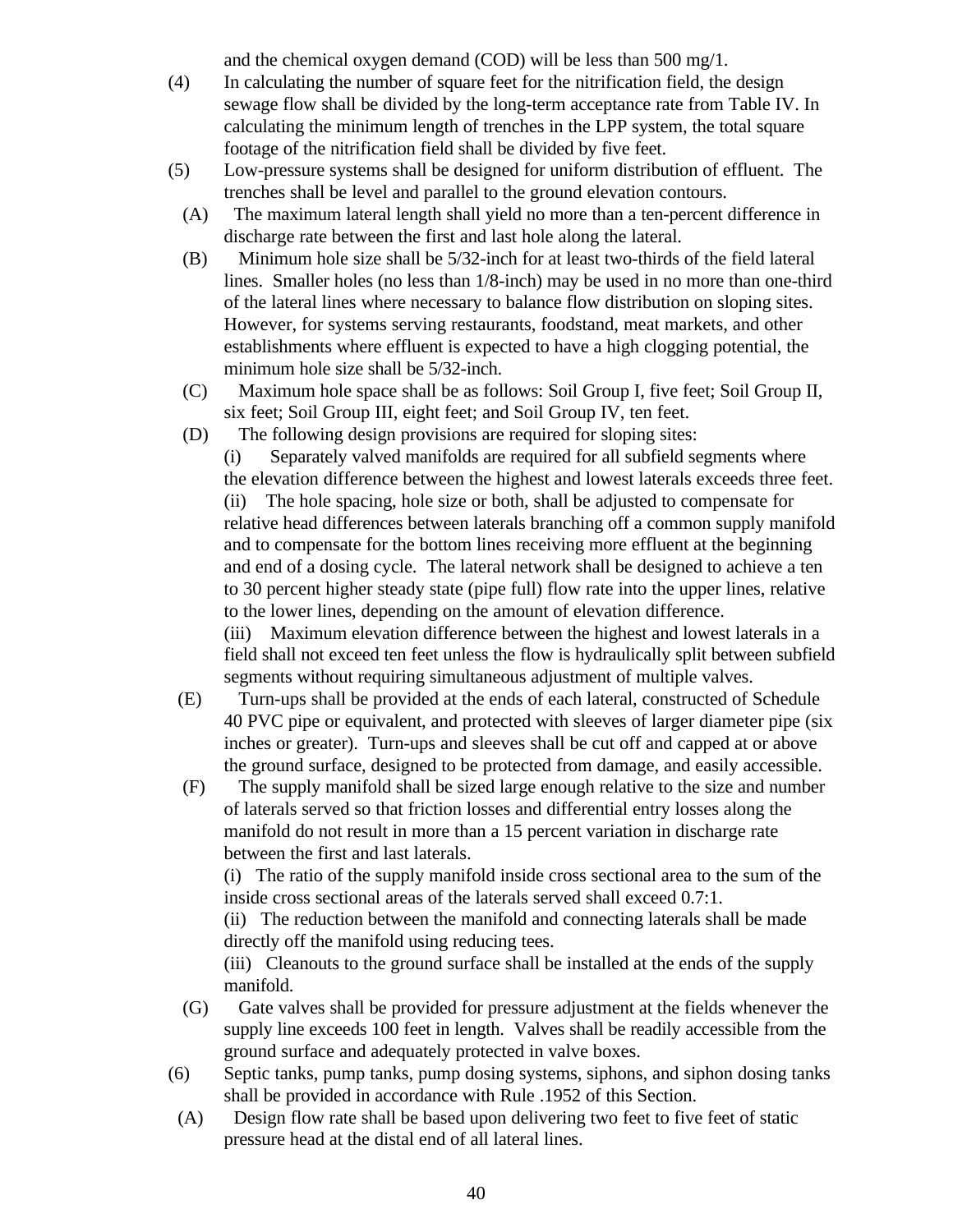(B) Dose volume shall be between five and ten times the liquid capacity of the lateral pipe dosed, plus the liquid capacity of the portions of manifold and supply lines which drain between doses.

 (b) FILL SYSTEM: A fill system (including new and existing fill) is a system in which all or part of the nitrification trench(es) is installed in fill material. A fill system, including an existing fill site, may be approved where soil and site conditions prohibit the installation of a conventional or modified septic tank system if the requirements of this Paragraph are met.

- (1) Fill systems may be installed on sites where at least the first 18 inches below the naturally occurring soil surface consists of soil that is suitable or provisionally suitable with respect to soil structure and clay mineralogy, and where organic soils, restrictive horizons, saprolite or rock are not encountered. Further, no soil wetness condition shall exist within the first 12 inches below the naturally occurring soil surface and a groundwater lowering system shall not be used to meet this requirement. Fill systems shall not be utilized on designated wetlands unless the proposed use is specifically approved in writing by the designating agency. The following requirements shall also be met:
- (A) Nitrification trenches shall be installed with at least 24 inches separating the trench bottom and any soil horizon unsuitable as to soil structure, clay mineralogy, organic soil, rock or saprolite. However, if a low pressure pipe system is used, the minimum separation distance shall be 18 inches.
- (B) Nitrification trenches shall be installed with at least 18 inches separating the trench bottom and any soil wetness condition. This separation requirement for soil wetness conditions may be met with the use of a groundwater lowering system only in Soil Groups I and II, with suitable structure and clay mineralogy. However, if a low pressure pipe system is used, the minimum separation distance shall be 12 inches.
- (C) Systems shall be installed only on sites with uniform slopes less than 15 percent. Storm water diversions and subsurface interceptor drains or swales may be required upslope of the system.
- (D) The long-term acceptance rate shall be based on the most hydraulically limiting soil horizon within 18 inches of the naturally occurring soil surface or to a depth one foot below the trench bottom, whichever is deeper. The lowest long-term acceptance rate for the applicable soil group shall be used for systems installed pursuant to this Rule. However, the long-term acceptance rate shall not exceed 1.0 gallons per day per square foot for gravity distribution or 0.5 gallons per day per square foot for low-pressure pipe systems installed on sites with at least 18 inches of Group I soils below the naturally occurring soil surface or to a depth of one foot below the trench bottom, whichever is deeper.
- (E) If the fill system uses low-pressure pipe distribution, all the requirements of Paragraph (a) of this Rule, except Paragraph (a)(2)(B), shall apply. Systems with a design daily flow greater than 480 gallons per day shall use low-pressure pipe distribution.
- (F) Fill material shall have such soil texture to be classified as sand or loamy sand (Soil Group I) up to the top of the nitrification trenches. The final six inches of fill used to cover the system shall have a finer texture (such as Group II, III) for the establishment of a vegetative cover. Existing fill material shall have no more than ten percent by volume of fibrous organics, building rubble, or other debris and shall not have discreet layers containing greater than 35 percent of shell fragments.
- (G) Where fill material is added, the fill material and the existing soil shall be mixed to a depth of six inches below the interface. Heavy vegetative cover or organic litter shall be removed before the additional fill material is incorporated.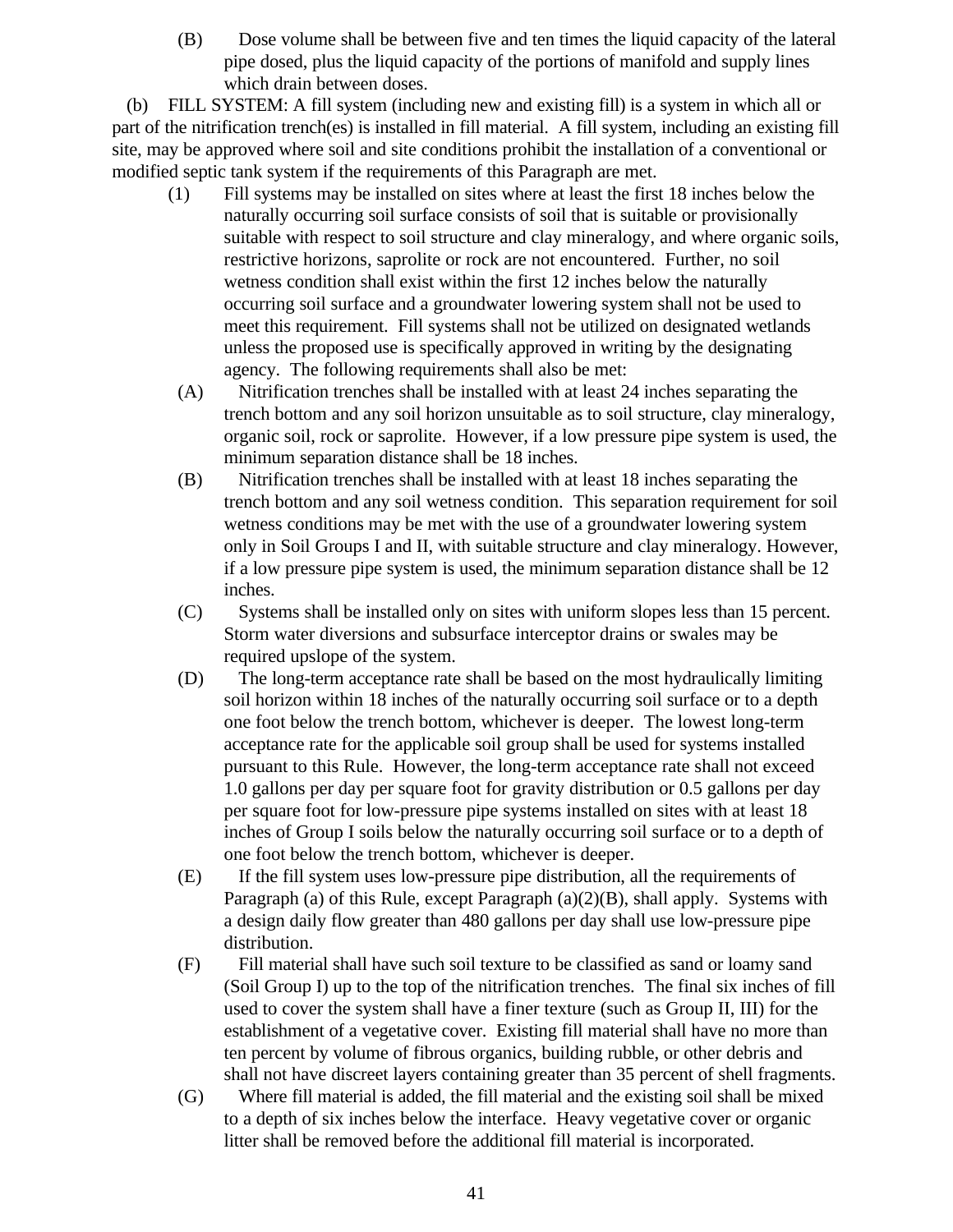- (H) The fill system shall be constructed as an elongated berm with the long axis parallel to the ground elevation contours of the slope.
- (I) The side slope of the fill shall not exceed a rise to run ratio of 1:4. However, if the first 18 inches below the naturally occurring soil surface is Group I soil, the side slope of the fill shall not exceed a rise to run ratio of 1:3.
- (J) The outside edge of the nitrification trench shall be located at least five feet horizontally from the top of the side slopes.
- (K) The fill system shall be shaped to shed surface water and shall be stabilized with a vegetative cover against erosion.
- (L) The setback requirements shall be measured from the projected toe of the slope. However, if this setback cannot be met, the setback requirements shall be measured from a point five feet from the nearest edge of the nitrification trench if the following conditions are met:
	- (i) Slope of the site shall not exceed two percent;
	- (ii) The first 18 inches of soil beneath the naturally occurring soil surface shall consist of Group I soils;
	- (iii) The lot or tract of land was recorded on or before December 31, 1989; and
	- (iv) A condition is placed upon the Improvement Permit to require connection to a public or community sewage system within 90 days after such system is available for connection and after it is determined that 300 feet or less of sewer line is required for connection.
- (M) The available space requirements of Rule .1945 of this Section shall apply.
- (2) An existing fill site that does not meet the requirements of Paragraph  $(b)(1)$  of this Rule may be utilized for a sanitary sewage system if the following requirements are met:
- (A) Substantiating data are provided by the lot owner (if not readily available to the local health department) indicating that the fill material was placed on the site prior to July 1, 1977.
- (B) The fill material placed on the site prior to July 1, 1977 shall have such soil texture to be classified as sand or loamy sand (Group I) for a depth of at least 24 inches below the existing ground surface. This fill material shall have no more than ten percent by volume of fibrous organics, building rubble, or other debris. This fill shall not have discreet layers containing greater than 35 percent of shell fragments. However, if at least 24 inches of Group I fill material was in place prior to July 1, 1977, additional fill with soil texture classified as Group I may be added to meet the separation requirements of Paragraph (b)(2)(D) of this Rule.
- $(C)$  Soil wetness conditions, as determined by Rule .1942(a) in this Section, are 18 inches or greater below the ground surface of the fill placed on the lot prior to July 1, 1977. This requirement shall be met without the use of a groundwater lowering system.
- (D) Low-pressure pipe distribution shall be used and shall meet all the requirements of Paragraph (a) of this Rule, except (a)(2)(B). The long-term acceptance rate shall not exceed 0.5 gallons per day per square foot. However, for existing fill sites with 48 inches of Group I soils, conventional nitrification trenches utilizing a maximum long-term acceptance rate of 1.0 gallons per day per square foot may be in installed in lieu of low-pressure pipe systems. The minimum separation distance between the trench bottom and any soil wetness condition or any soil horizon unsuitable as to soil structure, clay mineralogy, organic soil, rock, or saprolite shall be 24 inches for low pressure pipe and 48 inches for conventional systems. This separation requirement may be met by adding additional Group I soil, but shall not be met with the use of a groundwater lowering system. Where fill is to be added,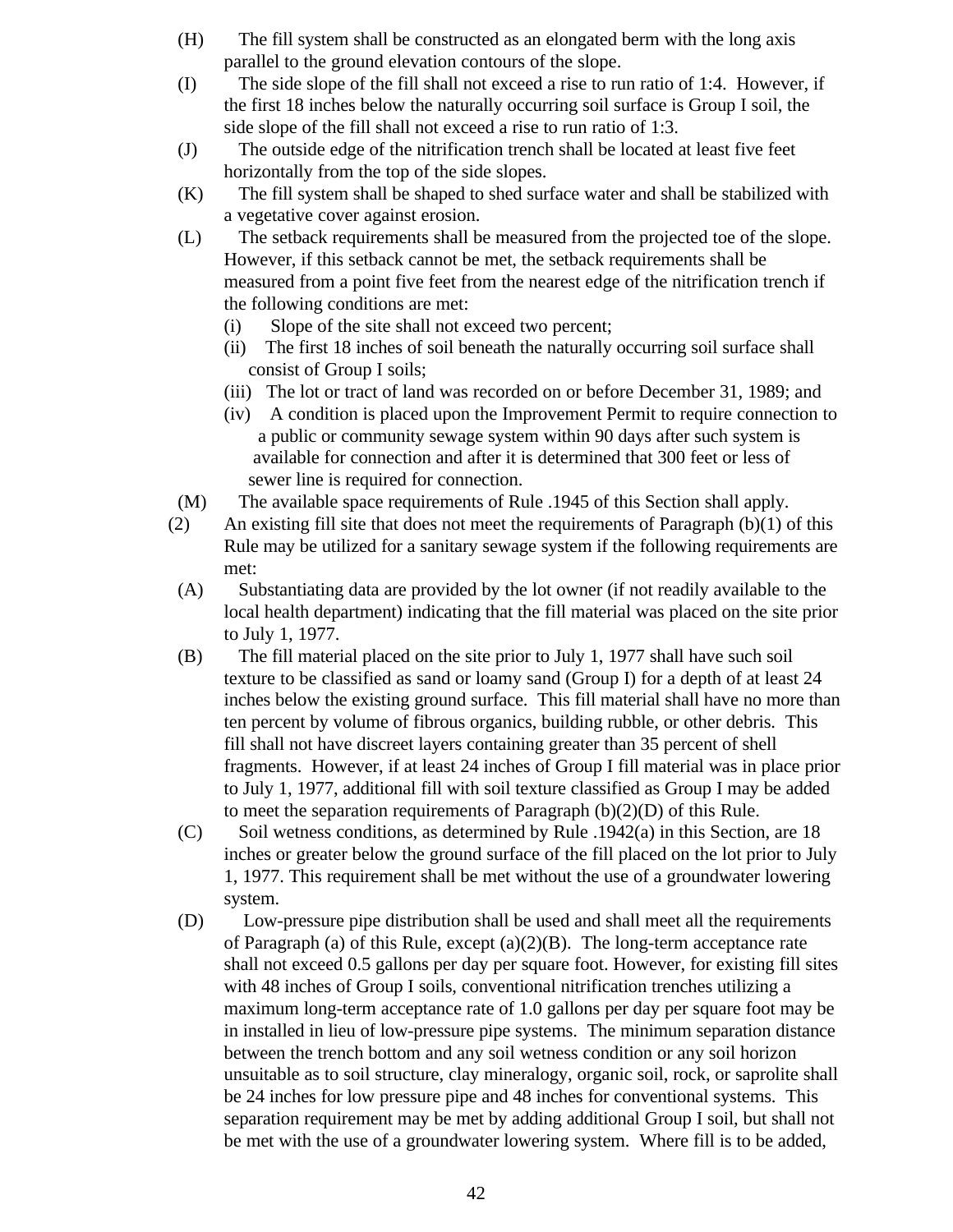the requirements of Paragraph  $(b)(1)(C)$ ,  $(F)$ ,  $(G)$ ,  $(H)$ ,  $(J)$ ,  $(K)$ , and the following requirements shall be met:

- (i) The side slope of the fill shall not exceed a side slope ratio of 1:3, and;
- (ii) The setback requirements shall be measured from the projected toe of the slope. However, if this setback cannot be met, the setback requirements shall be measured from a point five feet from the nearest edge of the nitrification trench if the following conditions are met:

(I) Slope of the site shall not exceed two percent;

(II) The lot or tract of land was recorded on or before December 31, 1989; and

(III) A condition is placed upon the Improvement Permit to require connection to a public or community sewage system within 90 days after such system is available for connection and after it is determined that 300 feet or less of sewer line in required for connection.

- (E) The available space requirements of Rule .1945 of this Section shall apply.
- (F) The design flow shall not exceed 480 gallons per day.
- (3) Other systems may be installed in fill if the requirements of Paragraph (c) of this Rule are met.

 (c) A site classified as UNSUITABLE which cannot be approved for a system in accordance with Rule .1956, and Paragraphs (a) or (b) of this Rule may be used for a ground absorption sewage treatment and disposal system if written documentation, including engineering, hydrogeologic, geologic, or soil studies, indicates to the local health department that the proposed system can reasonably be expected to function satisfactorily. Such sites shall be reclassified as PROVISIONALLY SUITABLE if the local health department determines that the adequate substantiating data indicates that:

- (1) a ground absorption system can be installed so that the effluent will receive adequate treatment;
- (2) the effluent will not contaminate ground water or surface water; and
- (3) the effluent will not be exposed on the ground surface or be discharged to surface waters where it could come in contact with people, animals, or vectors.

The State shall review the substantiating data if requested by the local health department.

 (d) Individual aerobic sewage treatment units (ATUs) shall be sited, designed, constructed and operated in accordance with this Rule to serve a design unit with a design flow rate of up to 1500 gallons per day, as determined in Rule .1949(a) or .1949(b) of this Section. ATUs shall not be used, however, where wastes contain high amounts of grease and oil, including restaurants and food service facilities. The strength of the influent wastewater shall be similar to domestic sewage with Biological Oxygen Demand (BOD) and suspended solids not to exceed 300 parts per million. ATUs shall comply with the requirements of the National Sanitation Foundation (NSF) Standard 40 for Individual Aerobic Wastewater Treatment Plants and shall be classified as meeting Class I effluent quality. NSF Standard 40 for Individual Aerobic Wastewater Treatment Plans is hereby adopted by reference in accordance with G.S. 150B-14(c). ATUs shall only be permitted where the unit is to be operated and maintained by a certified wastewater treatment facility operator employed by or under contract to the county in which the unit is located, and in accordance with this Rule.

- (1) ATUs shall be constructed and installed in accordance with the plans which has been approved by the Division of Environmental Health and shall comply with all requirements of this Rule. Procedures for plan review and approval shall be in accordance with Rule .1953 of this Section.
- (2) The rated capacity of ATUs listed as complying with NSF Standard 40 shall not be less than the design daily flow as determined by Rule .1949(a) or .1949(b) of this Section.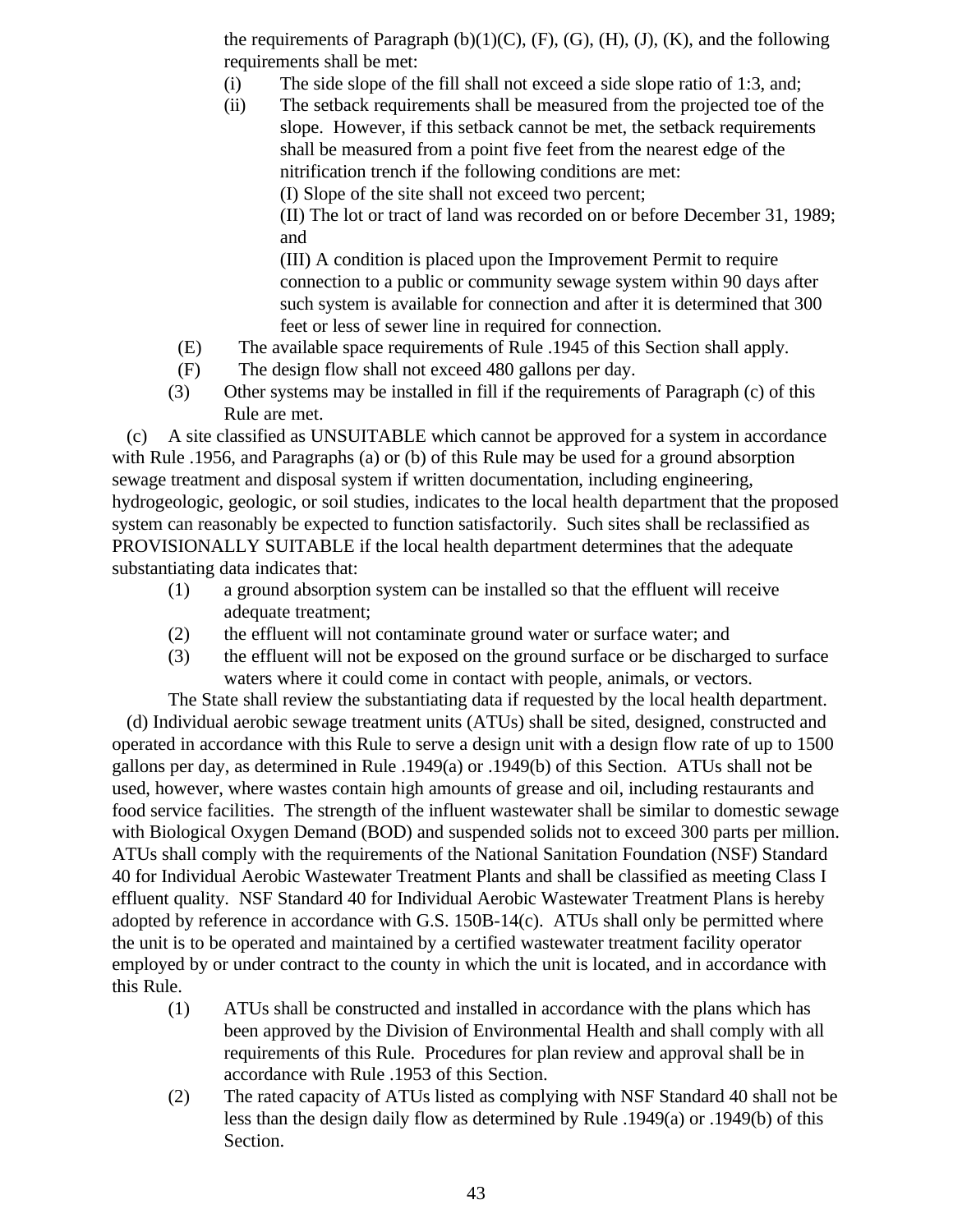- (3) The following are minimum standards of design and construction of ATUs:
	- (A) Blockouts in concrete ATU inlet openings shall leave a concrete thickness not less than one inch in the plant wall. Inlet and outlet blockouts shall be made for a minimum of four inch pipe and a maximum of six inch pipe. No blockouts or openings shall be permitted below the liquid level of the ATU.
	- (B) The inlet into the ATU shall be a straight pipe.
	- (C) The invert of the outlet shall be at least two inches lower in elevation than the invert of the inlet.
	- (D) Interior baffle walls in concrete units shall be reinforced by the placing of six-inch by six-inch No. 10 gauge welded reinforcing wire. The reinforcing wire shall be bent to form an angle of 90 degrees on the ends in order to form a leg not less than four inches long. When the wire is placed in the mold, the four inch legs shall lay parallel with the side wall wire and adjacent to it.
	- (E) Access openings shall be provided in the ATU top. Access shall be provided for cleaning or rodding out the inlet pipe, for cleaning or clearing air or gas passage spaces, as an entrance for inserting the suction hose in compartments that are required to be pumped out, to allow for sampling the effluent, and for access to repair or maintain any system components required repair and maintenance. All access openings shall have risers sealed to the top of the ATU and extended at least to six inches above finished grade and designed and maintained to prevent surface water inflow. Rule .1950(i) of this Section shall also be met.
	- (F) Concrete ATUs shall be constructed in accordance with Rule .1954(a)(9), (10), (11) and (12) and .1954(b)(4) of this Section.
	- (G) Fiberglass reinforced plastic ATUs shall be constructed with materials capable of resisting corrosion from sewage and sewage gases, and the active and passive loads on the unit walls.

(i) ATUs shall have the following minimum physical properties:

| Ultimate tensile strength: | $12,000$ psi               |
|----------------------------|----------------------------|
| Flexural                   | Strength: 19,000 psi       |
| Flexural modulus           | Of elasticity: 800,000 psi |

(ii) A vacuum test shall be performed on at least one ATU of each model number by an independent testing laboratory, in accordance with ASTM D-4021, Standard Specification for Glass-Fiber Reinforced Polyester Underground Petroleum Storage Tanks, which is hereby adopted by reference in accordance with G.S. 150B-14(c). Unit must withstand negative pressure of 2.5 pounds per square inch (69.3 inches of water) without leakage or failure. Test results shall be included with the specifications that are provided to the state for approval. (iii) Composition of the finished unit shall be at least 30 percent fiberglass reinforcement by weight. Minimum wall thickness shall be one-fourth inch. However, a wall thickness of not less than three-sixteenth inch may be allowed in small, isolated areas of the ATU.

(iv) Interior and exterior surfaces shall have no exposed fibers or projections, no blisters larger than one-fourth inch in diameter, and no pores or indentations deeper than one-sixteenth inch. The tank shall be watertight.

 (H) Prefabricated ATUs other than precast reinforced concrete or fiberglass reinforced plastic units shall be approved on an individual basis based on information furnished by the designer which indicates the unit will provide effectiveness equivalent to reinforced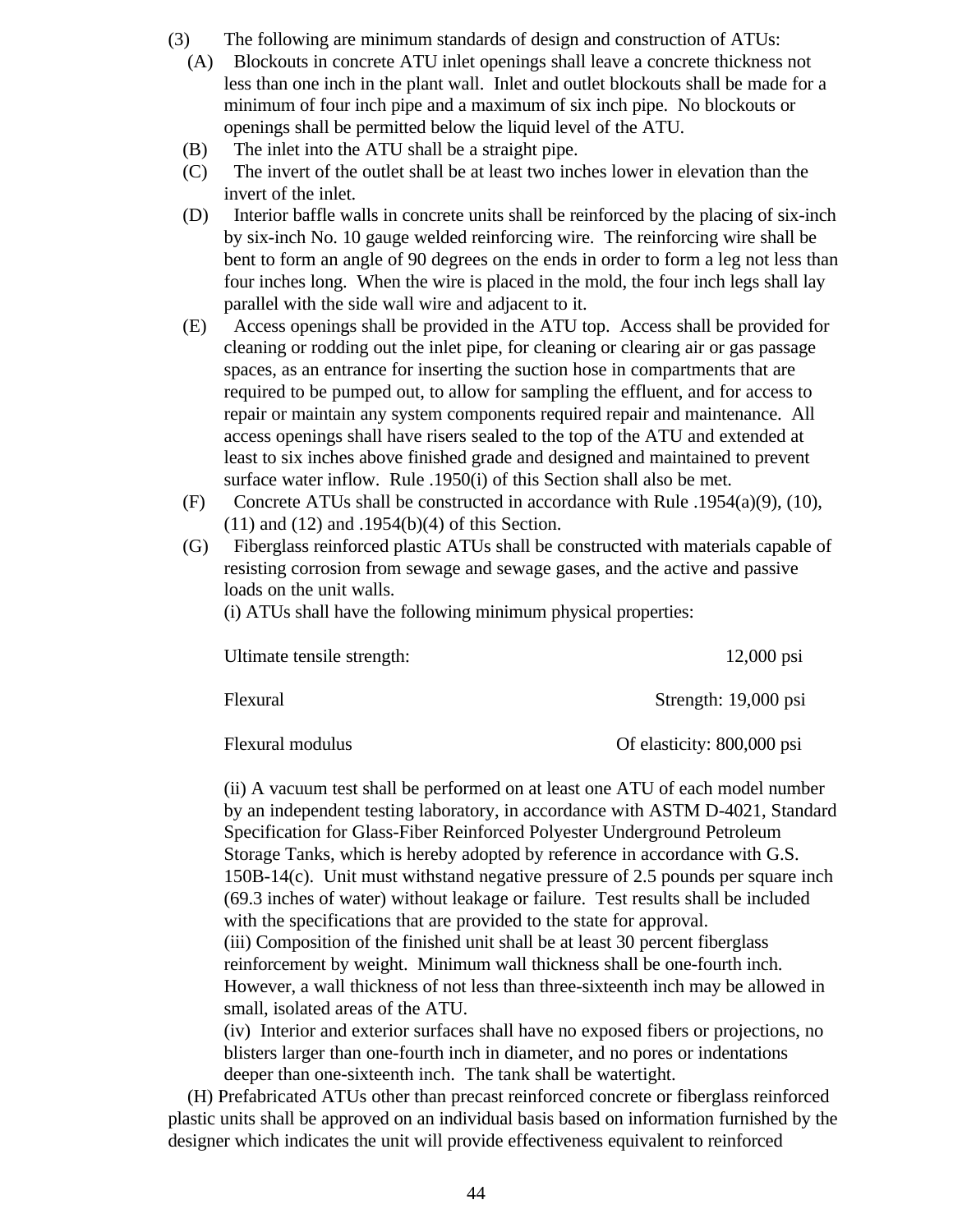concrete or fiberglass reinforced plastic units.

 (I) ATUs shall bear an imprint identifying the manufacturer, serial number assigned to the manufacturer's plans and specifications approved by the Division of Environmental Health, and the liquid or working capacity of the unit. The imprint shall be located to the right of the blockout or opening made for the outlet pipe on the outside of the unit. ATUs shall also be permanently marked with the date of the manufacture adjacent to the unit imprint or on the top of the unit directly above the imprint.

 (J)The design, construction, and operation of ATUs shall prevent bypass of wastewater. (K) Electrical circuits to the ATU shall be provided with manual circuit disconnects within a watertight, corrosion-resistant, outside enclosure (NEMA 4X or equivalent) adjacent to the ATU securely mounted at least 12 inches above the finished grade. Control panels provided by the manufacturer shall be installed in a watertight corrosionresistant enclosure (NEMA 4X or equivalent) adjacent to the unit or on the side of the facility readily visible from the unit and accessible by maintenance personnel. Conductors shall be conveyed to the disconnect enclosure and control panel through waterproof, gasproof, and corrosion-resistant conduits. Splices and wire junctions, if needed, shall be made outside the ATU in a watertight, corrosion-resistant enclosure (NEMA 4X or equivalent) securely mounted adjacent to the unit at least 12 inches above the finished grade. Wire grips, duct seal, or other suitable material shall be used to seal around wire and wire conduit openings inside the ATU and disconnect enclosure. The ATU shall have an alarm device or devices to warm the user or operator of a unit malfunction or a high water condition. The alarm shall be audible and visible by system users and securely mounted adjacent to the ATU, on the side of the facility in clear view of the unit, or inside the finished occupied space of the facility. If mounted outside, the alarm shall meet NEMA 4X standards or equivalent. The alarm circuit or circuits shall be supplied ahead of any ATU electrical control circuit overload and short circuit protective devices.

- (4) A settling tank shall be required prior to an ATU serving a design unit with a design daily flow greater than 500 gallons, as determined in Rule .1949(a) or .1949(b) of this Section. The liquid capacity of the settling tank shall be at least equal to the design daily flow as determined in Rule .1949(a) or (b) of this Section. The settling tank may either be an approved prefabricated septic tank or another tank specially designed for a specific individual aerobic sewage treatment plan and approved by the Division of Environmental Health as a part of the plans for the plant.
- (5) Ground absorption systems receiving effluent from approved ATUs may be used on sites classified as suitable or provisionally suitable for conventional, modified, or alternative systems in accordance with this Section. The following modifications to siting and design criteria shall be acceptable:
- (A) The minimum horizontal setback requirements of Rule .1950(a) of this Section shall be met, except as follows: (i) Any private water supply source, except any uncased well or spring..... 50 feet. (ii) Streams classified as WS-I.................................................................... 70 feet. (iii) Waters classified as SA........................................................................ 70 feet. (iv) Other coastal waters not classified as SA............................................ 35 feet. (v) Any other stream, canal, marsh, or other surface waters...................... 35 feet. (vi) Any Class I or Class II reservoir......................................................... 70 feet, from normal pool elevation . (vii) Any permanent storm water retention pond...................................... 35 feet, from flood pool elevation. (viii) Any other lake or pond.................................................................... 35 feet,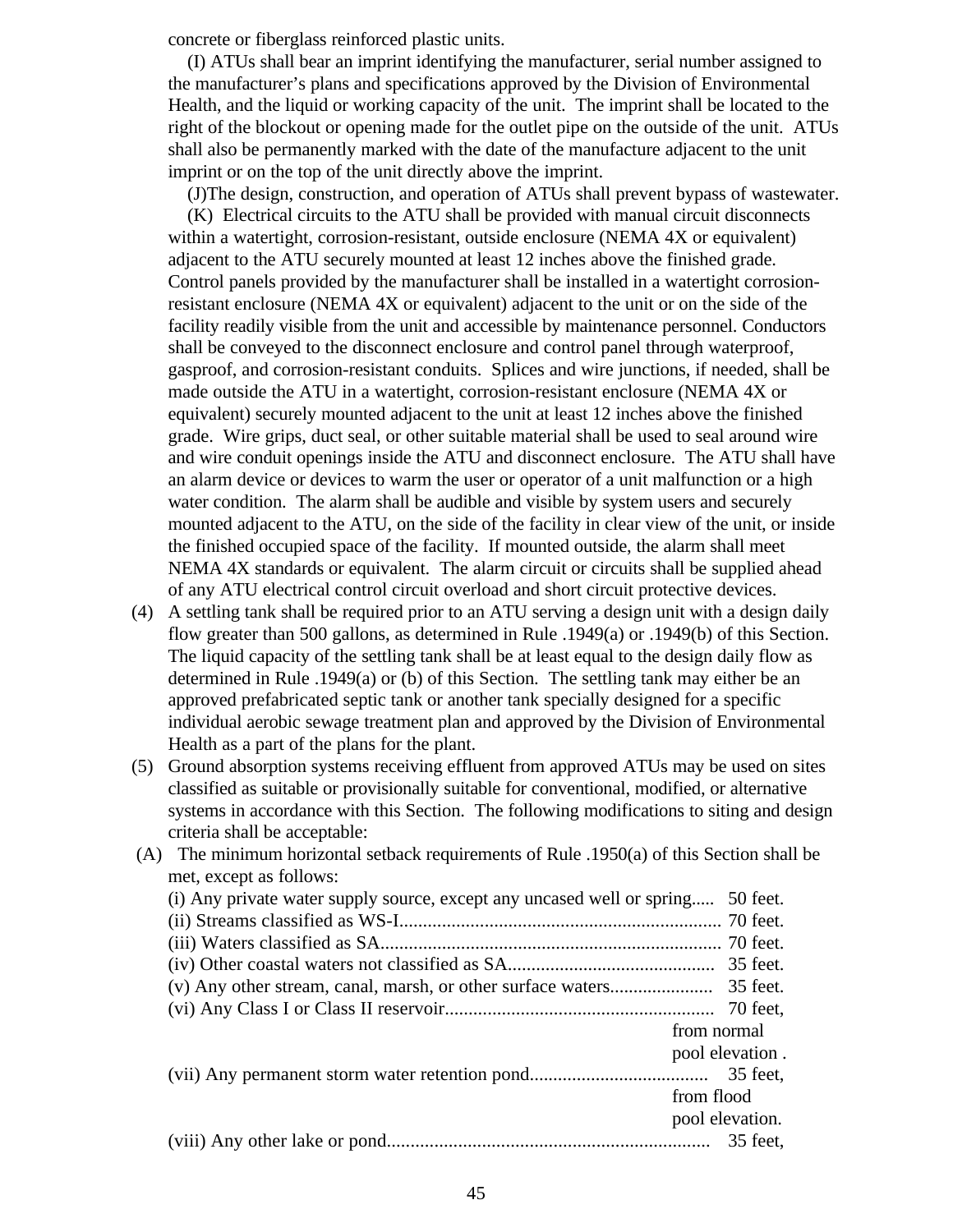from normal pool elevation.

 (B) The requirements of Rules .1955(m), .1956(1), .1956(2), .1956(6), .1957(b)(1), and .1957(b)(2) of this Section shall be met, except as follows:

(i) A low-pressure pipe system shall not be required where the separation between the bottom of the nitrification trench and any soil wetness condition is at least 12 inches, but less than 18 inches, and more than six inches of this separation consists of Group I soils. (ii) The restriction in Rule  $.1956(6)(a)(v)$  of this Section that saprolite be overlain by at least one foot of suitable or provisionally suitable naturally occurring soil shall not apply. (iii) For new fill systems, a low pressure pipe system shall not be required in order for the minimum separation distance between the trench bottom and any unsuitable soil horizon, rock, or saprolite to be reduced to 18 inches.

(iv) For existing fill systems, the minimum separation requirements of Rule .1957(b)(2)(D) of this Section shall be reduced from 48 to 36 inches for conventional systems and from 24 to 18 inches for low-pressure pipe system.

- (C) The maximum long-term acceptance rate shall be increased by 25 percent for any ground absorption system in soils which are Groups I or II with suitable structure and clay mineralogy. No other reductions in linear footage of nitrification trench or system area shall be applied, except where based on an adjusted design daily sewage flow rate granted in accordance with Rule .1949(c) of this Section.
- (6) Prior to issuance of an Operation Permit for an ATU, the manufacturer or his licensed representative shall certify that the unit has been properly installed and a contract for operation and maintenance shall have been executed between the unit owner and the county in accordance with Rule .1961(b) of this Section. It shall be a condition of the Operation Permit that subsequent owners of an ATU execute such a contract. The contract shall include the specific requirements for maintenance and operation, responsibilities for maintenance and operation, responsibilities of the owner and system operator, provisions that the contract shall be in effect for as long as the system is in use, and other requirements for the continued proper performance of the ATU. A condition of the Operation Permit shall be that the unit continue to perform in accordance with Class I effluent quality requirements of the National Sanitation Foundation (NSF) Standard Number 40 effective on the date the improvement permit was issued.
- (7) Performance monitoring shall be carried out by the operator.
- (A) During each inspection, the operator shall confirm proper mechanical performance, conduct a visual check for unusual color, clogging, oily film, odors, foam, measure settleable aeration chamber solids, and ascertain the need for removing solids, backwash and cleaning of filters, and other maintenance activities. The ground absorption system shall also be inspected and an evaluation of performance shall be made. The operator shall take the necessary steps to assure that needed maintenance is carried out.
- (B) Semi-annually, samples shall be collected by the system operator and analyzed by a stateapproved wastewater testing laboratory of the effluent for Five-Day Biological Oxygen Demand, Suspended Solids, and pH. The aeration tank shall be sampled for mixed liquor suspended solids.
- (C) Performance monitoring results shall be reported to the local health department and the state quarterly.
- (D) Remedial action and additional sampling shall be required if monitoring results or inspection indicate that Class I effluent standards are not met.

*History Note: Statutory Authority G.S. 130A-335(e) and (f); Eff. July 1, 1982;*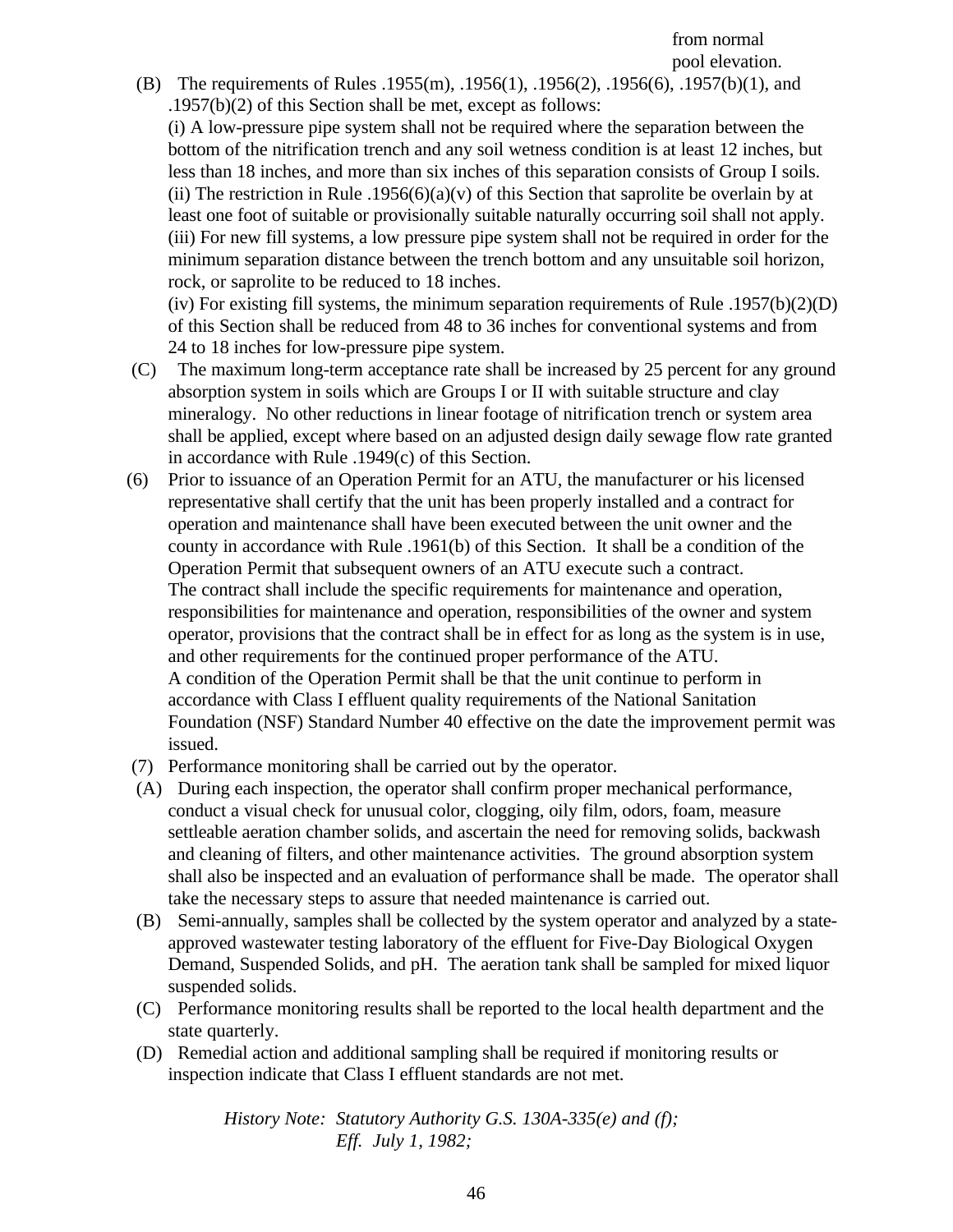# **.1958 NON-GROUND ABSORPTION SEWAGE TREATMENT SYSTEMS**

 (a) Where an approved privy, an approved septic tank system, or a connection to an approved public or community sewage system is impossible or impractical, this Section shall not prohibit the state or local health department from permitting approved non-ground absorption treatment systems utilizing heat or other approved means for reducing the toilet contents to an inert or stabilized residue or to an otherwise harmless condition, rendering such contents non-infectious or non-contaminating. Alternative systems shall be designed to comply with the purposes and intent of this Section.

 (b) Holding tanks shall not be considered as an acceptable sewage treatment and disposal system. An improvement permit shall not be issued for a sewage holding tank.

 (c) Incinerating, composting, vault privies, and mechanical toilets shall be approved by the state agency or local health department only when all of the sewage will receive adequate treatment and disposal.

 (d) Sewage recycling systems which discharge treated waste-water meeting the state drinking water standards may be used only for toilet flushing and recycled sewage shall not be used for body contact or human consumption. Such systems must be specifically approved by the state or local health department.

 (e) Chemical or portable toilets for human waste may be used at mass gatherings, construction sites, and labor work camps. Chemical or portable toilets proposed for use at a labor work camp shall have an operation permit from the local health department upon a showing by the owner or controller that the chemical or portable toilet shall be maintained in a sanitary condition. Chemical or portable toilets shall have a watertight waste receptacle constructed of nonabsorbent, acid resistant, noncorrosive material. The chemical or portable toilet waste collected shall be discharged into an approved sewage treatment and disposal system.

*History Note: Statutory Authority G.S. 130A-335(e) and (f); Eff. July 1, 1982; Amended Eff. August 1, 1991; January 1, 1990.*

# **.1959 PRIVY CONSTRUCTION**

 An "approved privy" shall consist of a pit, floor slab, and seat assembly housed in a building which affords privacy and reasonable protection from the weather.

- (1) The pit shall consist of an excavation at least 42 inches square and in no case shall the bottom of an excavation be closer than one foot from the seasonally high water table or rock.
- (2) The pit shall be properly curbed to prevent caving. In sandy or loose soil, the curb shall extend the full depth of the pit. In tight soils, partial curbing is acceptable if it prevents caving.
- (3) The privy floor slab shall be constructed of reinforced concrete. Where it is impractical to secure or construct reinforced concrete floor assemblies, wood construction shall be acceptable provided the floor slab is made of rough subflooring and covered with tight tongue-and-groove flooring or other type flooring materials to provide strength and prevent entrance of flies and mosquitoes to the privy pit. Where wood construction is used, floors shall be anchored to at least four-inch by four-inch sills.
- (4) Wood used for riser, seat assemblies, and the floor slab shall be tongue-and-groove or plywood (exterior or marine) material.
- (5) Privies shall not be used for the disposal of water-carried sewage.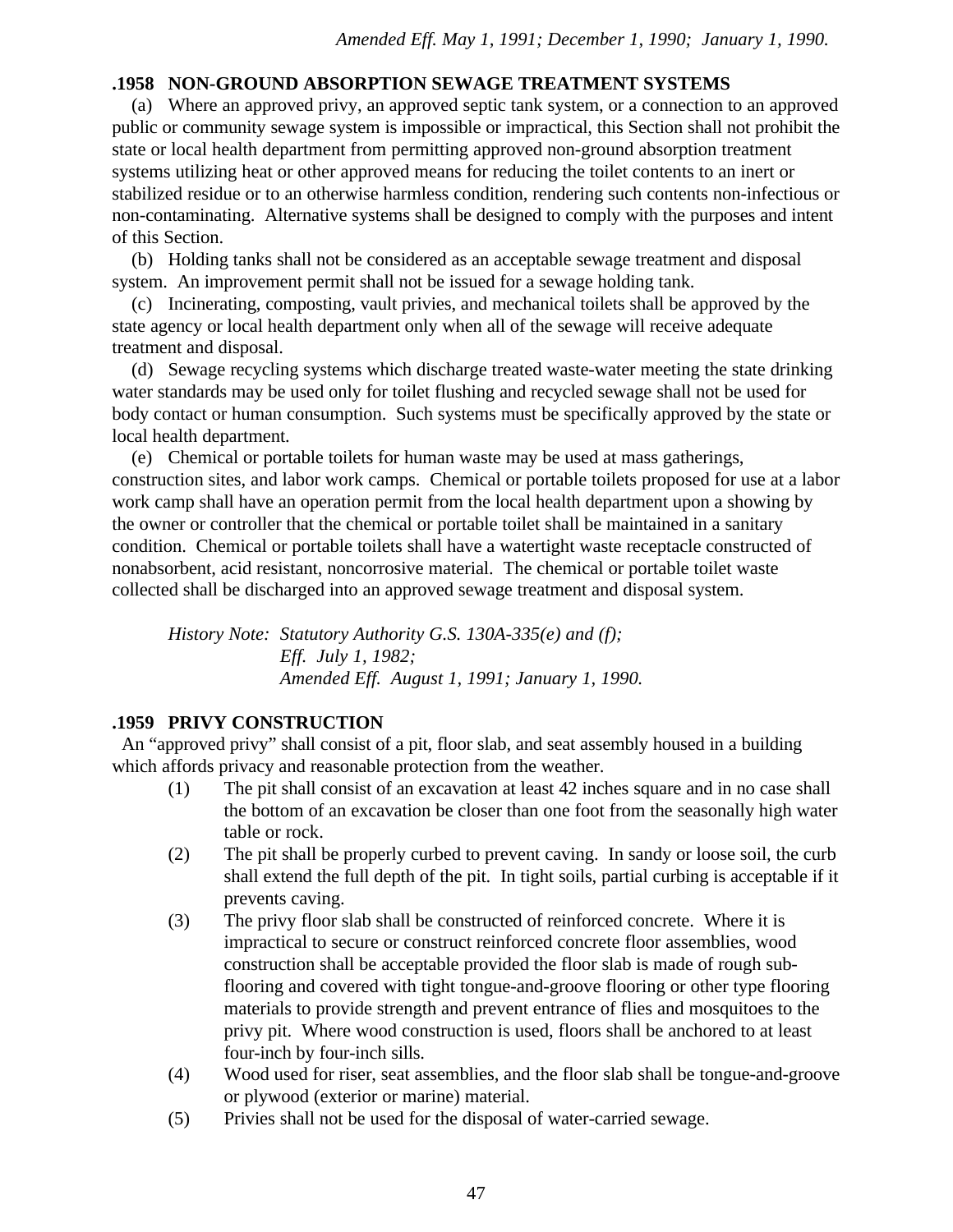*History Note: Statutory Authority G.S. 130A-335(e); Eff. July 1, 1982.*

# **.1960 MAINTENANCE OF PRIVIES**

 (a) Any person owning or controlling the property upon which a privy is located shall be responsible for these requirements:

- (1) The privy building shall afford a reasonable degree of protection from bad weather conditions.
- (2) When the pit becomes filled to within 18 inches of the top of the ground, the privy building shall be moved to a new pit and the old pit completely covered with earth.
- (3) If the pit caves in, a new pit shall be provided.
- (b) The tenant or person occupying the property shall be responsible for these requirements:
	- (1) The walls, floors, and seat of the privy and grounds immediately adjacent to the building shall be kept in a clean and decent condition.
	- (2) Fowl and other animals shall not be harbored in the privy building.
	- (3) Seat cover shall be hinged and closed at all times when the privy is not in use.
	- (4) Flies shall be excluded from the pit at all times.
	- (5) Ashes, garbage, and trash shall be kept out of the pit.

*History Note: Statutory Authority G.S. 130A-335(e) and (f); Eff. July 1, 1982; Amended Eff. January 1, 1990.*

# **.1961 MAINTENANCE OF SEWAGE SYSTEMS**

 (a) Any person owning or controlling the property upon which a ground absorption sewage treatment and disposal system is installed shall be responsible for the following items regarding the maintenance of the system:

- (1) Ground absorption sewage treatment and disposal systems shall be maintained at all times to prevent seepage or discharge of sewage or effluent to the surface of the ground or to surface waters.
- (2) Ground absorption sewage treatment and disposal systems shall be checked, and the contents of the septic tank removed, periodically to ensure proper operation of the system.

 (b) System management in accordance with Tables V(a) and V(b) of this Rule shall be required for all systems installed or repaired after July 1, 1992. After July 1, 1992, system management in accordance with Tables V(a) and V(b) shall be required for all existing Type V and VI systems.

- (1) After July 1, 1991, no Improvement Permit shall be issued for Type IV, Type V, or Type VI systems, unless a management entity of the type specified in Table V(b) is specifically authorized, funded, and operational to carry out this management program in the service area where the proposed system is to be located.
- (2) A local health department may be a public management entity for systems classified Type IV, V(a) and V(b) only when specifically authorized by resolution of the local board of health.
- (3) A contract shall be executed between the system owner and a management entity prior to the issuance of an Operation Permit for a system required to be maintained by a public or private management entity. The contact shall include the specific requirements for maintenance and operation, responsibilities of the owner and system operator, provisions that the contract shall be in effect for as long as the system is in use, and other requirements for the continued proper performance of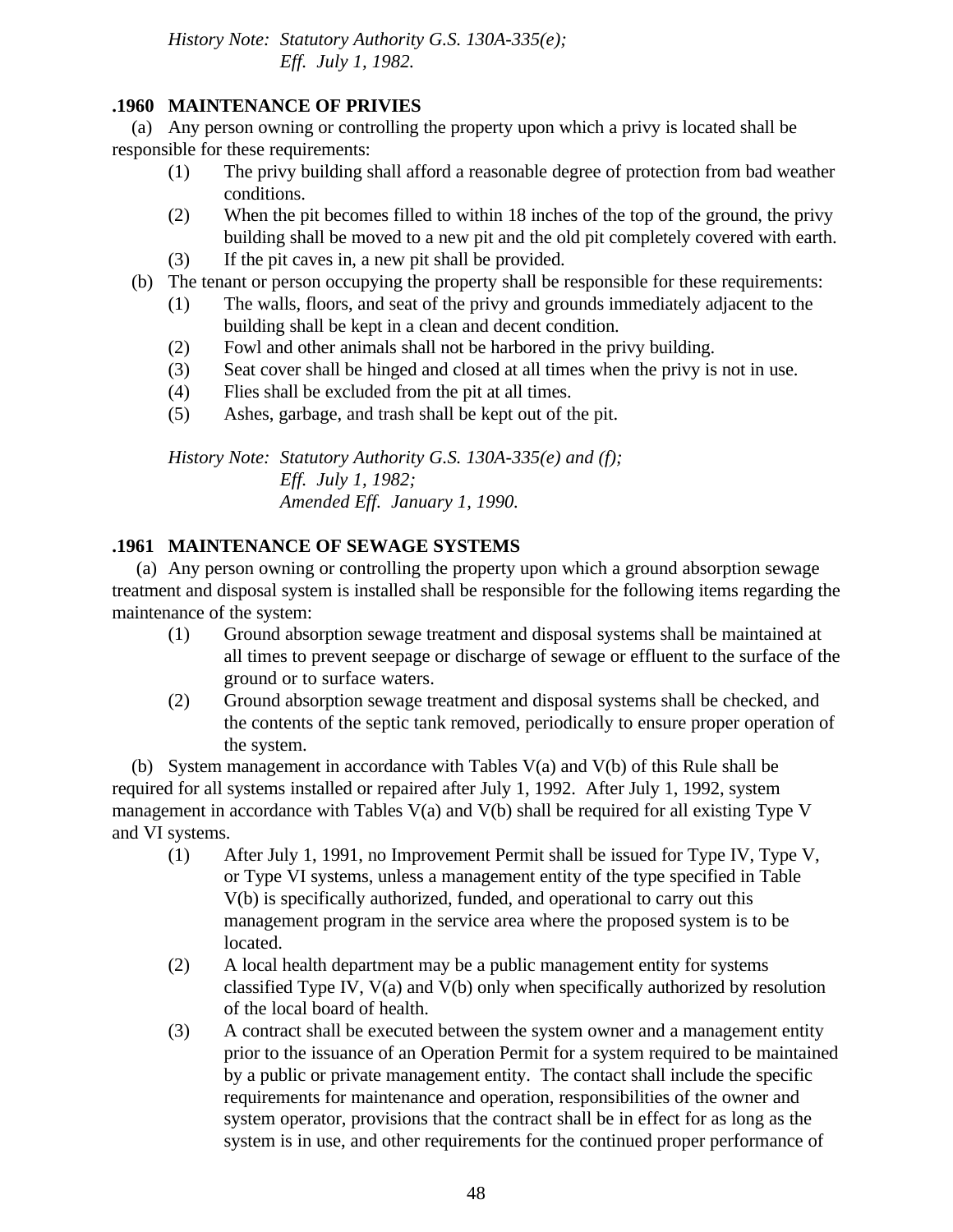the system. It shall also be a condition of the Operation Permit that subsequent owners of the system execute such a contract.

- (4) Inspections of the system shall be performed by a management entity at the frequency specified in Table V(b). The management entity shall report the results of their inspections to the local health department at the specified reporting frequency. However, where inspections indicate the need for system repairs, the management entity shall notify the local health department within 48 hours in order to obtain an Improvement Permit.
- (5) The management entity shall be responsible for assuring routine maintenance procedures in accordance with the conditions of the Operation Permit and the contract.
- (6) Sewage systems with multiple components shall be classified by their highest or most complex system type in accordance with Table V to determine local health department and management entity responsibilities.
- (7) Sewage systems not identified in this Rule shall be classified by the Division of Environmental Health after consultation with the appropriate commission governing operators of pollution control facilities.
- (8) The local health department shall routinely review the performance and operation reports submitted in accordance with Table V(b) of this Rule and shall perform an on-site inspection of the systems as required in Table V(a).
- (9) Nothing in this Section shall preclude any requirements for system operators imposed in accordance with Article 3 of G.S. 90A.

#### TABLE V(a)

#### LOCAL HEALTH DEPARTMENT RESPONSIBILITIES

| System<br>Classification | System<br>Description                                                                                | Permits<br>Required                          | Minimum<br>System<br>Review<br><b>Frequency</b> |
|--------------------------|------------------------------------------------------------------------------------------------------|----------------------------------------------|-------------------------------------------------|
| Type I                   | a. Privy<br>b. Chemical toilet<br>c. Incinerating toilet<br>d. Other toilet system<br>e. Grease trap | Improvement<br>Permit<br>Operation<br>Permit | N/A                                             |
| Type II                  | a. Conventional septic system<br>(single-family or 480 GPD)<br>or less)                              | Improvement<br>Permit                        | N/A                                             |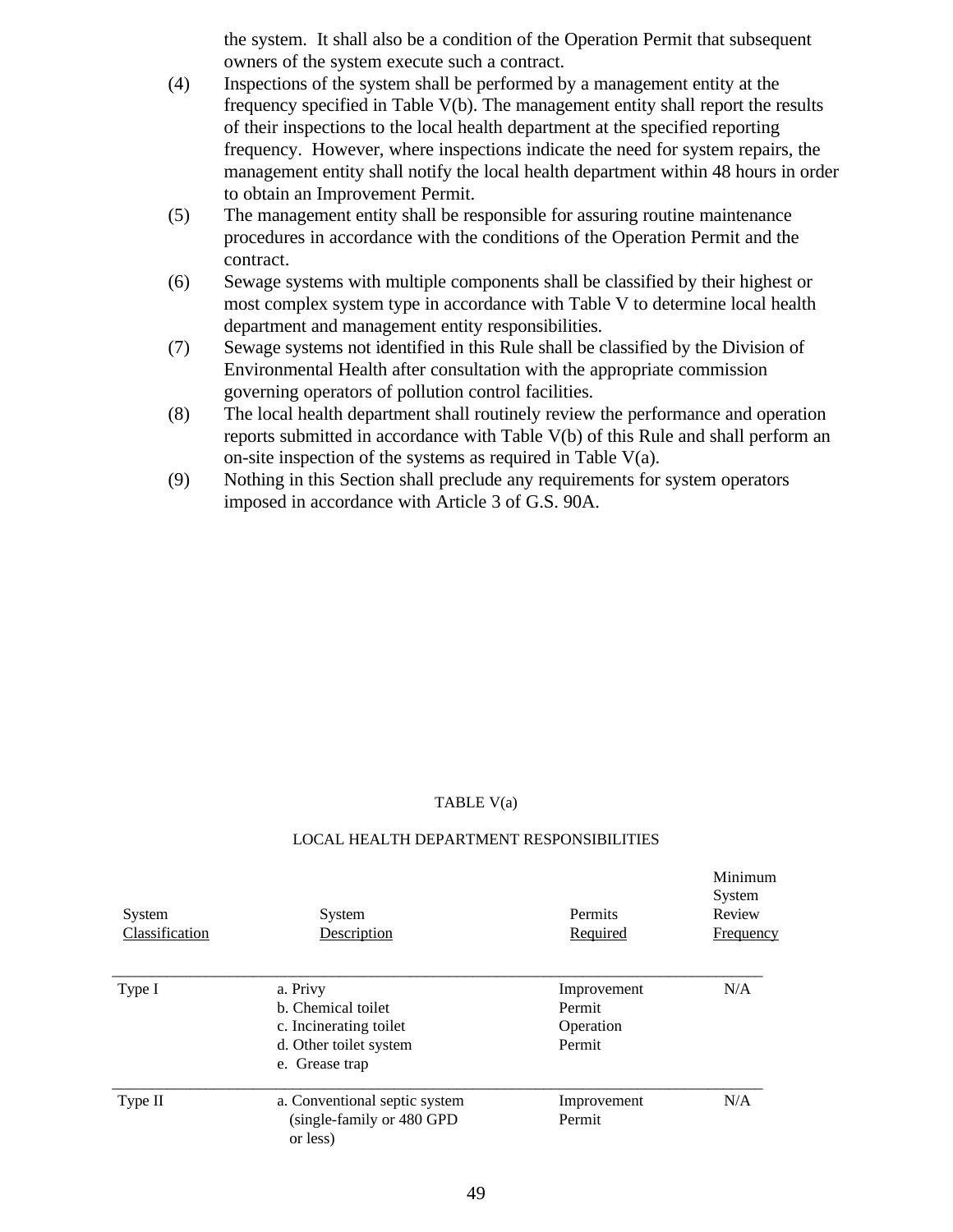|          | b. Conventional septic system<br>with 750 linear feet of<br>nitrification line or less<br>c. Conventional system with<br>shallow placement                                                                                                                                                                                 | Certificate<br>of<br>Completion              |                   |
|----------|----------------------------------------------------------------------------------------------------------------------------------------------------------------------------------------------------------------------------------------------------------------------------------------------------------------------------|----------------------------------------------|-------------------|
| Type III | a. Conventional septic system<br>>480 GPD (excluding<br>single-family residence)<br>b. Septic system with<br>single effluent pump<br>or siphon<br>c. Gravity fill system<br>d. Dual gravity field system<br>e. PPBPS system, gravity dosed<br>f. Large diameter pipe system<br>g. Other non-conventional<br>trench systems | Improvement<br>Permit<br>Operation<br>Permit | 5 yrs.            |
| Type IV  | a. Any system with LPP<br>distribution<br>b. System with more than<br>1 pump or siphon                                                                                                                                                                                                                                     | Improvement<br>Permit<br>Operation<br>Permit | 3 yrs.            |
| Type V   | a. Sand filter pretreatment system<br>b. Any $>3,000$ -GPD septic<br>tank system with a nitrification<br>field designed $>1500$ GPD<br>c. Aerobic Treatment Unit (ATU)<br>d. Other mechanical, biological,<br>or chemical pretreatment systems<br>$(<$ 3000-GPD)                                                           | Improvement<br>Permit<br>Operation<br>Permit | $12 \text{ mos.}$ |
| Type VI  | a. Any $> 3,000$ GPD system<br>with mechanical, biological,<br>or chemical pretreatment<br>system<br>b. Wastewater reuse/recycle                                                                                                                                                                                           | Improvement<br>Permit<br>Operation<br>Permit | 6 mos.            |

#### TABLE V(b)

# MANAGEMENT ENTITY RESPONSIBILITIES

| System<br>Classification | Management<br>Entity                                                                        | Minimum System<br>Inspection/Maintenance<br>Frequency | Reporting<br>Frequency |
|--------------------------|---------------------------------------------------------------------------------------------|-------------------------------------------------------|------------------------|
| Type I                   | Owner                                                                                       | N/A                                                   | N/A                    |
| Type II                  | Owner                                                                                       | N/A                                                   | N/A                    |
| Type III                 | Owner                                                                                       | N/A                                                   | N/A                    |
| Type IV                  | Public Management<br>Entity With a<br>Certified Operator or a<br>Private Certified Operator | 2/yr.                                                 | $12 \text{ mos.}$      |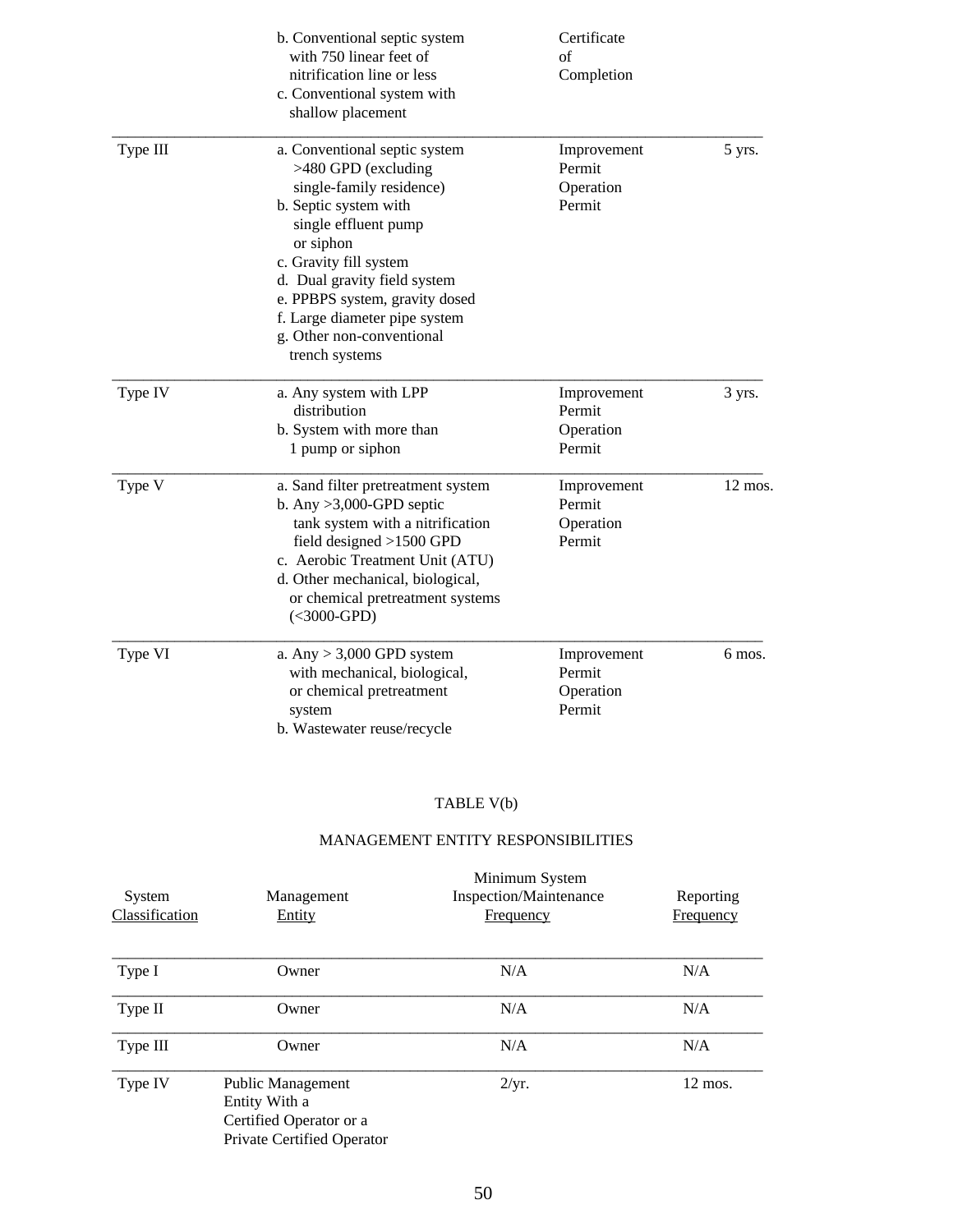| Type V        | Public Management               | a. $2/yr$ (0-1500 GPD)      | 6 mos.   |
|---------------|---------------------------------|-----------------------------|----------|
| $(a) \& (b)$  | Entity With a                   | $4/yr$ (1500-3000 GPD)      |          |
|               | Certified Operator or a         | 12/yr (3000-10000 GPD)      |          |
|               | Private Certified Operator      | $1/wk$ ( $> 10000$ GPD)     |          |
|               |                                 | b. $12/yr$ (3000-10000 GPD) |          |
|               |                                 | $1/wk$ ( $>10000$ GPD)      |          |
| $(c)$ & $(d)$ | <b>Public Management Entity</b> | c. $4/yr$                   |          |
|               | With Certified Operator         | d. $12/yr$                  |          |
| Type VI       | <b>Public Management Entity</b> | a. $1/wk(3000-10000$ GPD)   | $3$ mos. |
|               | With a Certified Operator       | 2/wk(10000-25000 GPD)       |          |
|               |                                 | 3/wk(25000-50000 GPD)       |          |
|               |                                 | $5/wk (> 75000$ GPD)        |          |
|               |                                 | b. 12/yr.                   |          |
|               |                                 | c. $12/yr$ .                |          |

 (c) A sewage collection, treatment, and disposal system that creates or has created a public health hazard or nuisance by surfacing of effluent or discharge directly into ground water or surface waters, or that is partially or totally destroyed shall be repaired within 30 days of notification by the state or local health department unless the notification otherwise specifies a repair period in writing. If a system described in the preceding sentence has for any reason been disconnected, the system shall be repaired prior to reuse. The state or local health department shall use its best professional judgment in requiring repairs that will reasonably enable the system to function properly. If, for any reason, a sewage collection, treatment, and disposal system is nonrepairable, the system shall not be used.

 (d) When necessary to protect the public health, the state or local health department may require the owner or controller of a malfunctioning system to pump and haul sewage to an approved sanitary sewage system during the time needed to repair the system.

 *History Note: Filed as a Temporary Amendment Eff. July 3, 1991, for a Period of 180 Days to Expire on December 30, 1991; Filed as a Temporary Amendment Eff. June 30, 1990, for a Period of 180 Days to Expire on December 27, 1990, Statutory Authority G.S. 130A-335(e) and (f); Eff. July 1, 1982; Amended Eff. August 1, 1991; October 1, 1990; January 1, 1990; August 1, 1988.*

### **.1962 APPLICABILITY**

 The provisions of this Section shall not apply to properly functioning sewage treatment and disposal systems in use or for which a valid permit has been issued prior to July 1, 1977. This provision is applicable only where the sewage flow and sewage characteristics are unchanged. This provision does not affect the requirements for system operation, maintenance, and management in accordance with Rule .1961 of this Section.

 *History Note: Statutory Authority G.S. 130A-335(e); Eff. July 1, 1982. Amended Eff. August 1, 1991; December 1, 1990.*

#### **.1963 DISUSE OF SEWAGE SYSTEM**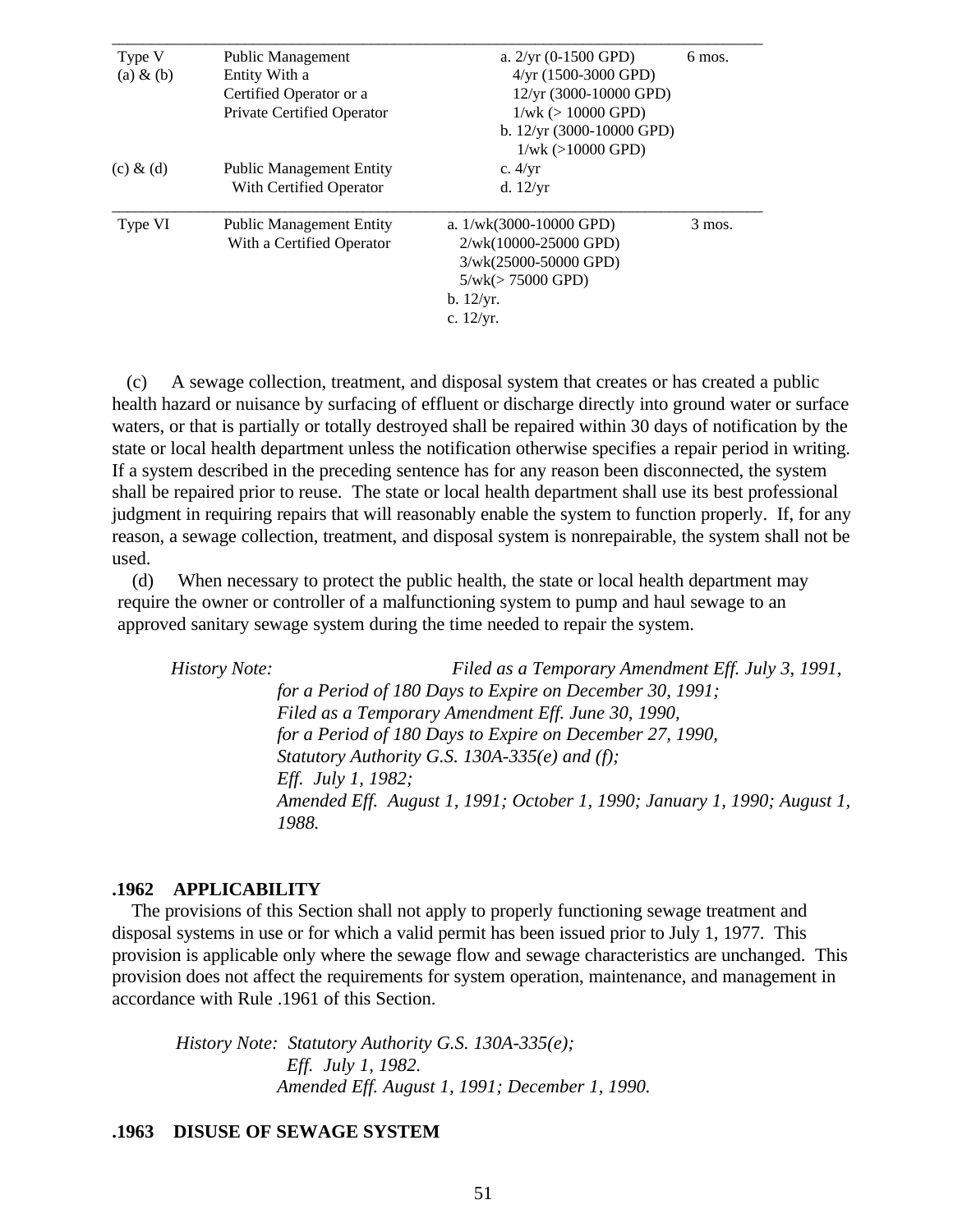*History Note: Statutory Authority G.S. 130A-335(e); Eff. July 1, 1982. Repealed Eff. August 1, 1988.*

## **.1964 INTERPRETATION AND TECHNICAL ASSISTANCE**

 (a) The provisions of this Section shall be interpreted, as applicable, in accordance with the recognized principles and practices of soil science, geology, engineering, and public health.

 (b) The State will provide technical assistance. Local health departments may obtain technical information and assistance from appropriate personnel as may be needed for interpretation of this Section.

 *History Note: Statutory Authority G.S. 130A-335(e); Eff. July 1, 1982; Amended Eff. January 1, 1990.*

#### **.1965 APPEALS PROCEDURE**

 Appeals concerning the interpretation and enforcement of the rules in this Section shall be made in accordance with G.S. 150B, 10 NCAC 1B.

| History Note: Statutory Authority G.S. 130A-335(e); |
|-----------------------------------------------------|
| <i>Eff. July 1, 1982.</i>                           |
| Amended Eff. February 1, 1987.                      |

### **.1966 SEVERABILITY**

 If any provision of these Rules or the application thereof to any person or circumstance is held invalid, the remainder of the rules or the application of such provisions to other persons or circumstances shall not be affected thereby.

 *History Note: Statutory Authority G.S. 130A-335(e); Eff. July 1, 1982.*

#### **.1967 INJUNCTIONS**

 A person who violates any Rule of this Section is subject to the injunctive relief provisions of G.S. 130A-18.

 *History Note: Statutory Authority G.S. 130A-335(e); Eff. July 1, 1982. Amended Eff. January 1, 1985.*

#### **.1968 PENALTIES**

 A person who violates any Rule of this Section is subject to the penalty provisions in G.S. 130- 22(c) (Administrative Penalties), 130A-23 (Suspension and Revocation of Permits), and 130A-25